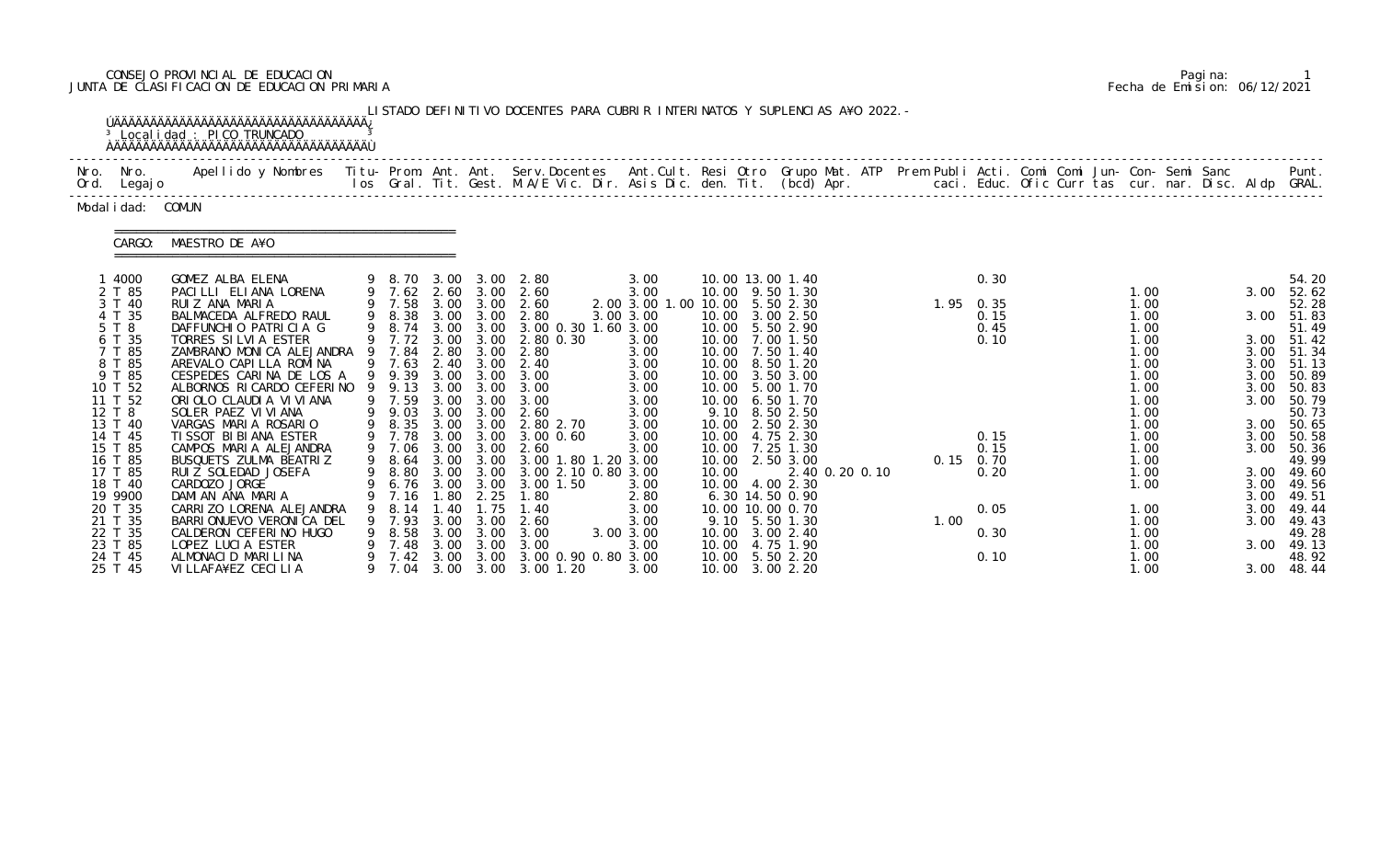### CONSEJO PROVINCIAL DE EDUCACION Pagina: 2 JUNTA DE CLASIFICACION DE EDUCACION PRIMARIA Fecha de Emision: 06/12/2021

|              |                    | <sup>3</sup> Localidad : PICO TRUNCADO                                                                                                         |                  |              |                        | LISTADO DEFINITIVO DOCENTES PARA CUBRIR INTERINATOS Y SUPLENCIAS A¥O 2022. -                                                   |                     |       |                                      |      |              |  |              |           |      |                     |
|--------------|--------------------|------------------------------------------------------------------------------------------------------------------------------------------------|------------------|--------------|------------------------|--------------------------------------------------------------------------------------------------------------------------------|---------------------|-------|--------------------------------------|------|--------------|--|--------------|-----------|------|---------------------|
| Nro.<br>Ord. | Nro.<br>Legaj o    | Apellido y Nombres - Titu- Prom. Ant. Ant. Serv.Docentes - Ant.Cult. Resi Otro Grupo Mat. ATP - Prem Publi Acti. Comi Comi Jun- Con- Semi Sanc |                  |              |                        | los Gral. Tit. Gest. M.A/E Vic. Dir. Asis Dic. den. Tit. (bcd) Apr.       caci. Educ. Ofic Curr tas cur. nar. Disc. Aldp GRAL. |                     |       |                                      |      |              |  |              |           |      | Punt.               |
|              | CARGO:             | MAESTRO DE A¥O                                                                                                                                 |                  |              |                        |                                                                                                                                |                     |       |                                      |      |              |  |              |           |      |                     |
|              | 26 T 85            | VLADI SLAVI C ROSANA                                                                                                                           |                  |              |                        | 9 7.31 3.00 3.00 3.00 0.90 2.00 3.00                                                                                           |                     | 10.00 | 3.10                                 |      |              |  | 1.00         |           | 3.00 | 48.31               |
|              | 27 T 35<br>28 T 85 | RUZ SANDRA ELIZABETH<br>FIGUEROA ABEL CESAR                                                                                                    | 9 7.88 3.00 3.00 |              |                        | 3.00<br>9 9.13 3.00 3.00 3.00 1.80                                                                                             | 3.00<br>3.00        | 10.00 | 10.00 5.75 2.40<br>2.20              | 0.10 | 0.15         |  | 1.00<br>1.00 |           | 3.00 | 48.28<br>48.13      |
|              | 29 T 52            | FERNANDEZ ANA GABRIELA                                                                                                                         | 9 7.39           |              |                        | 3.00 3.00 3.00 2.10 0.80 3.00                                                                                                  |                     | 10.00 | 2.70                                 |      |              |  | 1.00         |           |      | 3.00 47.99          |
|              | 30 T 40            | ROSSI ANDREA FABIANA                                                                                                                           | 9 6.86           |              |                        | 3.00 3.00 3.00 3.00                                                                                                            | 3.00                | 10.00 | 3.00                                 |      |              |  | 1.00         |           |      | 3.00 47.86          |
|              | 31 T 35            | CASTA¥INO MARIA CRISTINA                                                                                                                       | 9 7.55           | 3.00         | 3.00                   | 1.60 1.20 0.80 3.00                                                                                                            |                     |       | 10.00 5.50 1.40                      |      | 0.45         |  |              | 1.00 0.20 |      | 47.70               |
|              | 32 T 35            | BARROSO CLAUDIA CARINA<br>DI AZ NORA ANDREA                                                                                                    | 9 7.30 3.00 3.00 |              |                        | 9 7.22 3.00 3.00 3.00 0.60<br>3.00                                                                                             | 3.00                |       | 10.00 2.25 2.30                      | 0.10 | 0.10<br>0.15 |  | 1.00         |           |      | 3.00 47.57<br>47.55 |
|              | 33 T 45<br>34 T 40 | ARABEL DARIO MARCELO                                                                                                                           | 9 7.92 2.80      |              | 3.00                   | 3.00                                                                                                                           | 3.00<br>3.00        |       | 10.00 6.50 1.60<br>10.00 4.00 1.50   |      | 0.15         |  | 1.00<br>1.00 |           | 2.00 | 47.37               |
|              | 35 T 8             | RODRI GUEZ MARI ANA                                                                                                                            |                  |              |                        | 7.85 3.00 3.00 3.00 1.50 0.80 3.00                                                                                             |                     |       | 10.00  1.25  3.00  0.50              |      | 0.45         |  | 1.00         |           |      | 47.35               |
|              | 36 T 40            | PORFIRIO LUCIANA                                                                                                                               |                  |              |                        | 9 8.30 3.00 3.00 3.00 0.60                                                                                                     | 0.85                |       | 10.00 3.50 1.70                      |      | 0.35         |  | 1.00         |           |      | 3.00 47.30          |
|              | 37 T 45            | MEDINA MARIA DEL ROSARIO                                                                                                                       | 9 7.86           | 3.00         | 3.00                   | 3.00 0.90                                                                                                                      | 3.00                |       | 10.00 4.25 2.00                      |      | 0.10         |  | 1.00         |           |      | 47.11               |
|              | 38 T 52            | LLAMPA SENOVIA IGNACIA                                                                                                                         | 9 6.04           |              |                        | 3.00 3.00 3.00 2.10 0.80 3.00                                                                                                  |                     | 10.00 | 2.90                                 |      | 0.10         |  | 1.00         |           |      | 3.00 46.94          |
|              | 39 T 7<br>40 T 52  | GOMEZ ROSA MALVA<br>VARGAS CARLOS ALBERTO                                                                                                      | 8.86<br>9 8.66   |              | 3.00 3.00<br>3.00 3.00 | 2.40<br>2.60                                                                                                                   | $1.20$ 1.43<br>1.15 | 10.00 | 10.00 4.00 3.00<br>4.00 1.30         |      |              |  | 1.00<br>1.00 |           | 3.00 | 46.89<br>46. 71     |
|              | 41 T 35            | ANCE MORENO ROSANA P                                                                                                                           | 9 8.29           |              |                        | 3.00 3.00 3.00 0.30                                                                                                            | 3.00                | 10.00 | 2.80                                 |      | 0.25         |  | 1.00         |           | 3.00 | 46.64               |
|              | 42 T 35            | CANALE JESSI CA SI LVANA                                                                                                                       | 9 8.22 3.00 3.00 |              |                        | 3.00                                                                                                                           | 3.00                |       | 10.00  1.50  1.70                    |      | 0.15         |  | 1.00         |           | 3.00 | 46.57               |
|              | 43 T 45            | ARGUMOZA MARIO ROQUE                                                                                                                           | 9 7.73 3.00 3.00 |              |                        | 3.00                                                                                                                           | 3.00                |       | 10.00 3.75 2.90                      |      | 0.10         |  | 1.00         |           |      | 46.48               |
|              | 44 T45             | VAZQUEZ GRETA CAROLA                                                                                                                           | 9 8.40           |              |                        | 1.80 2.25 2.00                                                                                                                 | 2.80                |       | 10.00 5.00 1.00                      |      |              |  | 1.00         |           |      | 3.00 46.25          |
|              | 45 T 52            | DIAZ DOJORTI ELIANA N                                                                                                                          | 8.19             | 3.00         | 3.00                   | 3.00 1.50                                                                                                                      | 3.00                |       | 10.00 2.00 2.50                      |      |              |  | 1.00         |           |      | 46.19               |
|              | 46 T 40            | PAEZ CAROLA ETHEL                                                                                                                              | 6. 22            | 3.00         | 3.00                   | 3.00                                                                                                                           | 3.00                | 10.00 | $6.25$ 1.60                          |      | 0.10         |  | 1.00         |           |      | 46.17               |
|              | 47 T 52            | MOLINA ROXANA VIVIANA                                                                                                                          | 7.64             | 2.80<br>3.00 | 3.00<br>3.00           | 2.80                                                                                                                           | 3.00                |       | 10.00 2.25 1.40                      |      | 0.10         |  | 1.00         |           | 3.00 | 45.99               |
|              | 48 T 40<br>49 T 8  | ARANDA GRACIELA I SABEL<br>ANDRADE HERMINIA DEL C                                                                                              | 7.61<br>7.59     | 3.00         | 3.00                   | 3.00 2.40<br>3.00 0.90                                                                                                         | 3.00<br>3.00        |       | 10.00  1.50  2.40<br>10.00 3.00 2.00 |      | 0.15         |  | 1.00<br>1.00 |           |      | 45.91<br>45.64      |
|              | 50 TAD 5           | SAJAMA NORA ADRIANA                                                                                                                            | 6. 79            | 3.00         | 3.00                   | 3.00                                                                                                                           | 3.00                |       | 10.00  1.50  2.20  0.10              |      |              |  | 1.00         |           |      | 3.00 45.59          |
|              | 51 T 52            | FERNANDEZ NELSON ARIEL                                                                                                                         | 9 7.88           |              |                        | 3.00 3.00 3.00                                                                                                                 | 3.00                |       | 10.00  1.00  1.70                    |      |              |  | 1.00         |           |      | 3.00 45.58          |

|  | Pagi na: |                              |
|--|----------|------------------------------|
|  |          | Fecha de Emision: 06/12/2021 |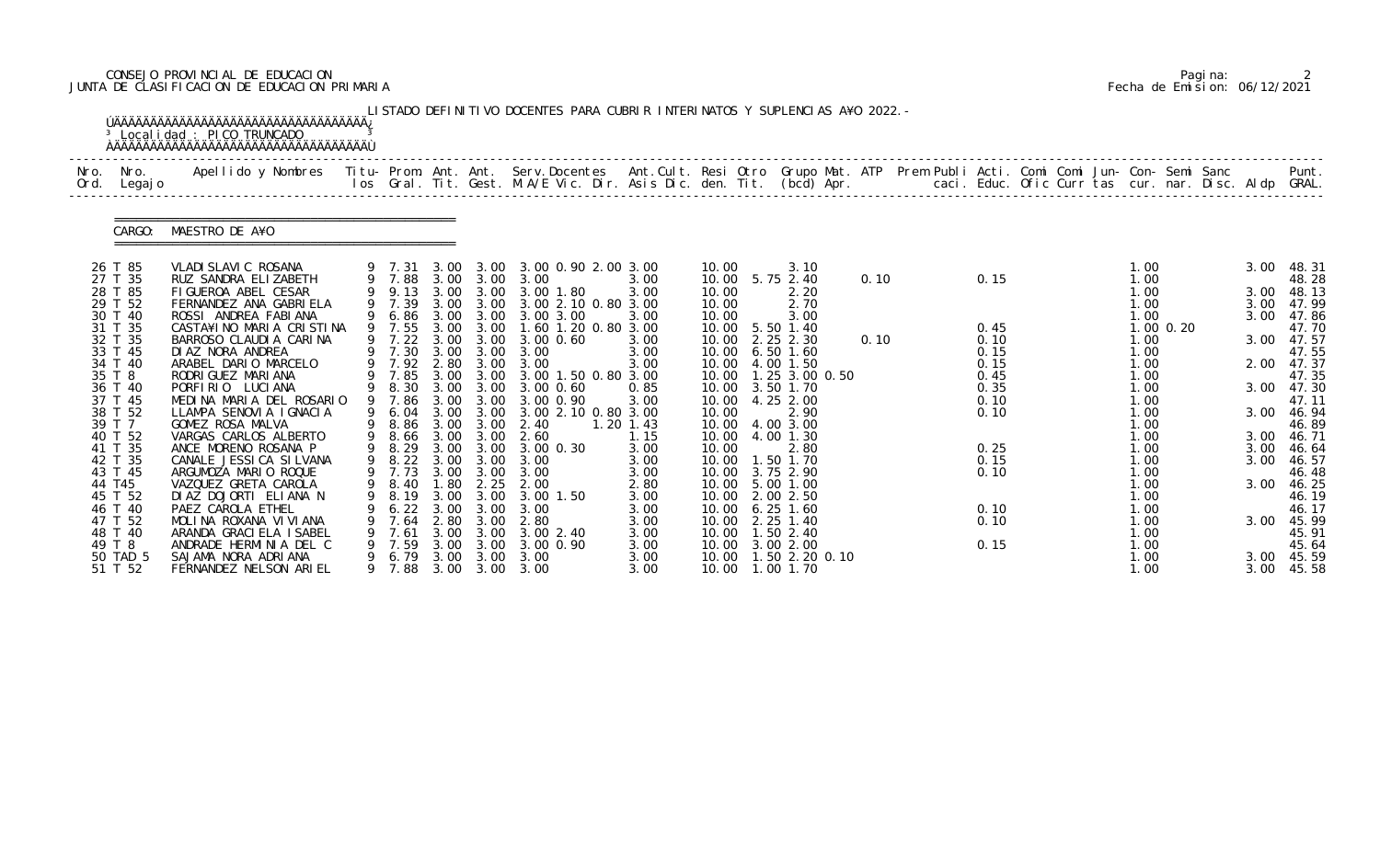### CONSEJO PROVINCIAL DE EDUCACION Pagina: 3 JUNTA DE CLASIFICACION DE EDUCACION PRIMARIA Fecha de Emision: 06/12/2021

|      |                                                                | <sup>3</sup> Localidad : PICO TRUNCADO<br><b>AAAAAAAAAAAAAAAAAAAAAAAAAAAAAAAAAAAA</b>                                                                                                                                             |                                               |                                      |                                      | LISTADO DEFINITIVO DOCENTES PARA CUBRIR INTERINATOS Y SUPLENCIAS A¥O 2022. -                                                                        |                                              |                                           |                                                                                                                     |      |                              |  |                                               |      |              |                                                     |
|------|----------------------------------------------------------------|-----------------------------------------------------------------------------------------------------------------------------------------------------------------------------------------------------------------------------------|-----------------------------------------------|--------------------------------------|--------------------------------------|-----------------------------------------------------------------------------------------------------------------------------------------------------|----------------------------------------------|-------------------------------------------|---------------------------------------------------------------------------------------------------------------------|------|------------------------------|--|-----------------------------------------------|------|--------------|-----------------------------------------------------|
| Nro. | Nro.<br>Ord. Legajo                                            | .Apellido y Nombres  Titu- Prom. Ant. Ant.  Serv.Docentes  Ant.Cult. Resi Otro  Grupo Mat. ATP  Prem Publi Acti. Comi Comi Jun- Con- Semi Sanc              Punt.<br>Ios Gral. Tit. Gest. M.A/E Vic. Dir. Asis Dic. den. Tit. (bc |                                               |                                      |                                      |                                                                                                                                                     |                                              |                                           |                                                                                                                     |      |                              |  |                                               |      |              |                                                     |
|      | CARGO:                                                         | MAESTRO DE A¥O                                                                                                                                                                                                                    |                                               |                                      |                                      |                                                                                                                                                     |                                              |                                           |                                                                                                                     |      |                              |  |                                               |      |              |                                                     |
|      | 52 T 40<br>53 T 52<br>54 T 45<br>55 T 40<br>56 T 85            | GOMEZ MARIA ANGELICA<br>ALDERETE RAMON ANTONIO<br>MASH NADIA YAQUELIN<br>COLIBORO MONICA MERCEDES<br>SOSA MIRTA SOLEDAD                                                                                                           | 9 6.89                                        |                                      |                                      | 9 7.53 3.00 3.00 3.00<br>9 6.75 3.00 3.00 3.00 0.90<br>9 8.14 3.00 3.00 3.00<br>2.20 2.75 2.20<br>9 7.24 2.40 3.00 2.40                             | 2.80<br>3.00<br>3.00<br>3.00<br>3.00         | 10.00                                     | 9.10 4.25 2.80<br>2.60<br>10.00 2.50 2.50<br>10.00 6.50 1.10 0.30<br>10.00 6.00 1.20                                | 0.30 | 0.15<br>0.15                 |  | 1.00<br>1.00<br>1.00<br>1.00<br>1.00          |      |              | 45.48<br>3.00 45.40<br>45.29<br>45.24<br>45.24      |
|      | 57 T 52<br>58 T 40<br>59 T 52<br>60 T 52<br>61 T 52            | STUDER MARIO OSCAR<br>SANCHEZ SILVIA BEATRIZ<br>FLORES ALBA BEATRIZ<br>QUIROGA MYRIAM ESTER<br>FERNANDEZ ANGEL OSCAR                                                                                                              | 9 7.60<br>9 7.39                              |                                      |                                      | 9 7.15 3.00 3.00 3.00<br>9 6.22 3.00 3.00 3.00 1.80<br>3.00 3.00 3.00 1.50 1.20 3.00<br>9 6.86 3.00 3.00 3.00 2.10<br>3.00 3.00 3.00 0.60 2.40 3.00 | 3.00<br>3.00<br>3.00                         | 10.00<br>10.00<br>10.00<br>10.00<br>10.00 | 2.90<br>3.00<br>1.00 2.90<br>$1.00$ $3.00$<br>2.60                                                                  |      | 0.10<br>0.10<br>0.40<br>0.10 |  | 1.00<br>1.00<br>1.00<br>1.00<br>1.00          | 1.50 | 2.00         | 3.00 45.15<br>45.12<br>45.10<br>45.06<br>44.99      |
|      | 62 T 52<br>63 T 8<br>64 TAD 5<br>65 T 35<br>66 T 45            | PAZ MARIA CRISTINA<br>CARRIZO SANDRA VI VI ANA<br>ARGUMOZA ANGELA BEATRIZ<br>PANOZO GLORIA BEATRIZ<br>CASAS ROSA LILIANA                                                                                                          | 9 7.50<br>9 6.59 3.00 3.00<br>9 7.54          |                                      | 3.00 3.00<br>3.00 3.00               | 3.00<br>9 6.12 3.00 3.00 3.00 1.20 1.60 3.00<br>3.00<br>3.00 1.80 0.40 3.00<br>9 7.89 3.00 3.00 3.00                                                | 3.00<br>3.00<br>3.00                         | 10.00<br>10.00<br>10.00                   | 2.40<br>10.00  1.00  2.80<br>3.00<br>2.60 0.30<br>10.00 2.00 2.40                                                   |      | 0.15<br>0.20<br>0.15         |  | 1.00<br>1.00<br>1.00<br>1.00<br>$0.10$ $1.00$ |      |              | 3.00 44.90<br>44.87<br>3.00 44.79<br>44.64<br>44.54 |
|      | 67 T 8<br>68 T 52<br>69 T 85<br>70 T 35<br>71 T 35             | ARCE PATRICIA ESTER<br>PAI LLAMAN SUSANA NOEMI<br>ARCE MARIA DANIELA<br>HERBAS PABLO EMILIANO<br>ARABEL RITA JAQUELINA                                                                                                            | 7.36                                          | 3.00                                 | 3.00                                 | 9 7.36 3.00 3.00 3.00<br>9 7.65 3.00 3.00 3.00<br>9 7.38 2.40 3.00 2.40<br>9 7.54 2.60 3.00 2.60<br>2.80                                            | 3.00<br>3.00<br>3.00<br>3.00<br>1.60         | 10.00<br>10.00                            | 2.00<br>1.70<br>10.00 5.00 1.20<br>10.00  1.25  1.30<br>10.00 5.00 1.40                                             |      | 0.10<br>0.10<br>0.10         |  | 1.00<br>1.00<br>1.00<br>1.00<br>1.00          |      | 3.00         | 3.00 44.46<br>44.45<br>44.38<br>3.00 44.29<br>44.26 |
|      | 72 T 85<br>73 T 52<br>74 T 35<br>75 T 45<br>76 T 40<br>77 8862 | ROBLES SILVIA ALEJANDRA<br>SOSA MARIA EUGENIA<br>SULETA LUZ ALEJANDRA<br>GONZALEZ CRISTIAN MAURO<br>VELASQUEZ MARTINA ROSA<br>PAVON YANINA ESTER                                                                                  | 6. 06<br>7.18<br>7.61<br>7.40<br>6.81<br>8.03 | 3.00<br>. 80<br>3.00<br>2.60<br>3.00 | 3.00<br>2.50<br>3.00<br>3.00<br>3.00 | 3.00<br>2.00<br>3.00<br>2.70<br>3.00<br>2.80 3.00 2.40                                                                                              | 3.00<br>3.00<br>2.95<br>1.70<br>2.60<br>2.65 |                                           | 10.00 4.00 2.20<br>10.00 3.75 1.00<br>10.00 2.50 1.90 0.10<br>10.00 2.50 1.30<br>10.00 4.00 1.70<br>10.00 5.00 1.20 |      | 0.15                         |  | 1.00<br>1.00<br>1.00<br>1.00<br>1.00          |      | 3.00<br>3.00 | 44.26<br>44.23<br>44.21<br>44.20<br>44.11<br>44.08  |

|  | Pagi na: |                              |
|--|----------|------------------------------|
|  |          | Fecha de Emision: 06/12/2021 |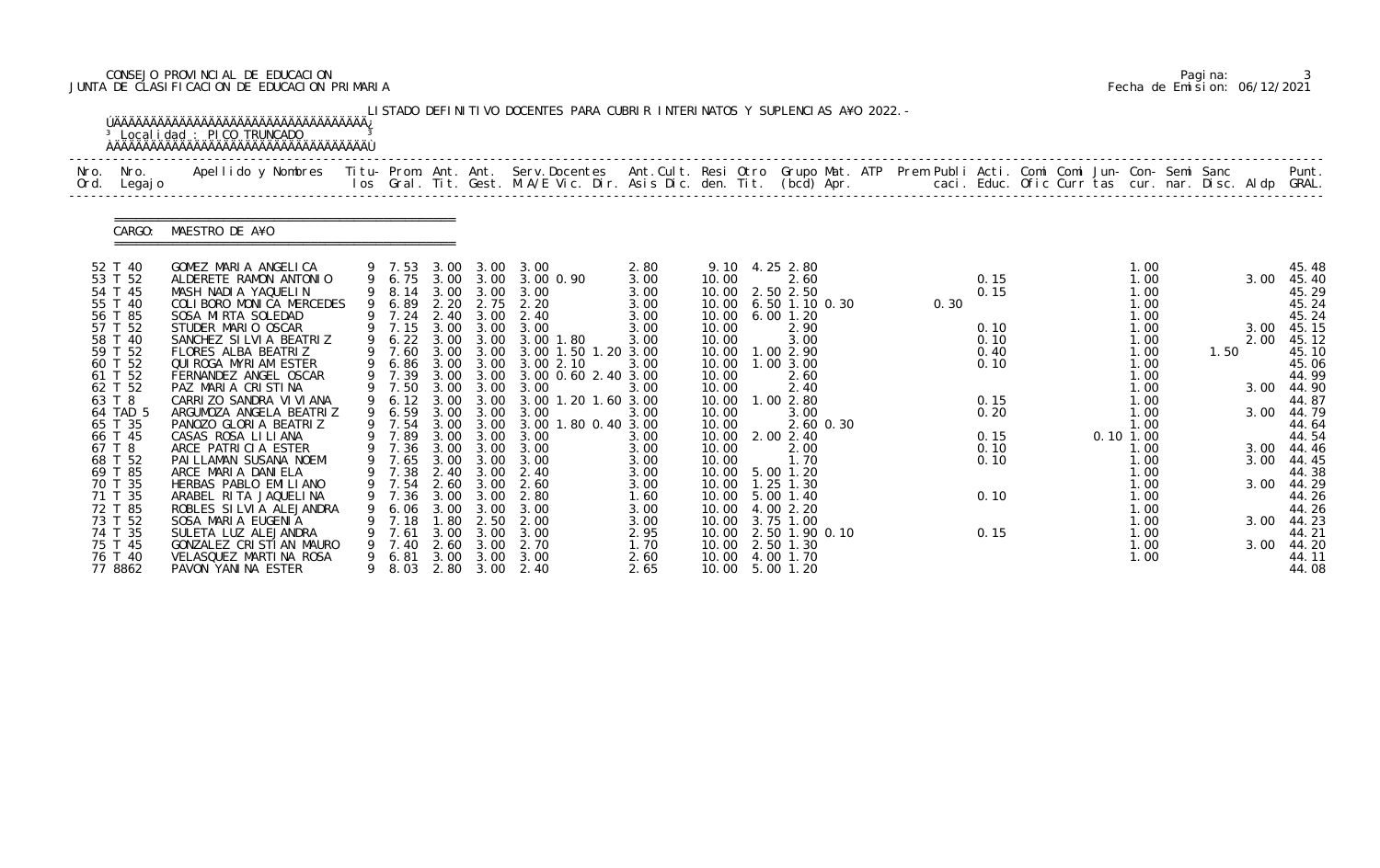### CONSEJO PROVINCIAL DE EDUCACION Pagina: 4 JUNTA DE CLASIFICACION DE EDUCACION PRIMARIA Fecha de Emision: 06/12/2021

|              |                                                                                                                      | <sup>3</sup> Local i dad : PICO TRUNCADO                                                                                                                                                                                                                                                               |          |                                                                                                |                                                      |                                                                                       | LISTADO DEFINITIVO DOCENTES PARA CUBRIR INTERINATOS Y SUPLENCIAS A¥O 2022. -                   |                                                                                      |                                                  |                                                                                                                                                                                |              |                              |  |                                                                                      |  |                                      |                                                                                                 |
|--------------|----------------------------------------------------------------------------------------------------------------------|--------------------------------------------------------------------------------------------------------------------------------------------------------------------------------------------------------------------------------------------------------------------------------------------------------|----------|------------------------------------------------------------------------------------------------|------------------------------------------------------|---------------------------------------------------------------------------------------|------------------------------------------------------------------------------------------------|--------------------------------------------------------------------------------------|--------------------------------------------------|--------------------------------------------------------------------------------------------------------------------------------------------------------------------------------|--------------|------------------------------|--|--------------------------------------------------------------------------------------|--|--------------------------------------|-------------------------------------------------------------------------------------------------|
| Nro.<br>Ord. | Nro.<br>Legaj o                                                                                                      | Apellido y Nombres - Titu- Prom. Ant. Ant. Serv.Docentes - Ant.Cult. Resi Otro Grupo Mat. ATP Prem Publi Acti. Comi Comi Jun- Con- Semi Sanc - - - Punt.<br>Ios Gral. Tit. Gest. M.A/E Vic. Dir. Asis Dic. den. Tit. (bcd) Apr. -                                                                      |          |                                                                                                |                                                      |                                                                                       |                                                                                                |                                                                                      |                                                  |                                                                                                                                                                                |              |                              |  |                                                                                      |  |                                      |                                                                                                 |
|              | CARGO:                                                                                                               | MAESTRO DE A¥O                                                                                                                                                                                                                                                                                         |          |                                                                                                |                                                      |                                                                                       |                                                                                                |                                                                                      |                                                  |                                                                                                                                                                                |              |                              |  |                                                                                      |  |                                      |                                                                                                 |
|              | 78 T 52<br>79 TAD 5<br>80 T 35<br>81 T 8<br>82 T 45<br>83 T 52<br>84 8760<br>85 T 85<br>86 T 52<br>87 T 35<br>88 T 8 | MANSILLA CECILIA<br>MORENO YOLANDA DEL CARMEN 9 5.94 3.00 3.00<br>OJEDA CARLOS FRANCISCO<br>SEGOVIA SILVIA BEATRIZ<br>GATICA LLANOS KARINA<br>VARELA ANALIA VIVIANA<br>FIGUEROA MARIA ALEJANDRA<br>QUINTERO LIDIA VANESA<br>GIGENA SERGIO GONZALO<br>SANTI BA¥EZ GONZALEZ<br>GONZALEZ SOFIA DEL CARMEN | 9        | 9 7.57<br>9 7.56<br>9 8.70<br>8.50<br>9 7.54<br>9 7.41<br>9 7.65<br>9 7.76<br>9 7.97<br>9 7.42 | 2.20<br>2.80<br>3.00<br>3.00<br>3.00<br>3.00<br>3.00 | 2.75<br>3.00<br>3.00<br>3.00<br>3.00<br>2.60 3.00<br>3.00<br>3.00<br>$3.00\quad 3.00$ | 2.20<br>3.00<br>2.80<br>2.80<br>3.00 3.00 3.00<br>3.00<br>3.00<br>2.60<br>2.60<br>3.00<br>3.00 | 3.00<br>3.00<br>1.55<br>2.15<br>3.00<br>3.00<br>3.00<br>2.30<br>3.00<br>3.00<br>3.00 | 10.00<br>9.80<br>9.80<br>10.00<br>10.00<br>10.00 | 10.00 2.00 1.10 0.20<br>3.00<br>10.00  1.50  1.40<br>1.40<br>1.00 1.90 0.50<br>2.25 2.00<br>8.40 3.75 2.20<br>10.00 4.25 1.30<br>$1.00$ $1.30$<br>2.00 1.50<br>10.00 2.50 1.60 | 0.10         | 0.05<br>0.25<br>0.10<br>0.10 |  | 1.00<br>1.00<br>1.00<br>1.00<br>1.00<br>1.00<br>1.00<br>1.00<br>1.00<br>1.00<br>1.00 |  | 3.00<br>3.00<br>3.00<br>3.00<br>2.00 | 44.02<br>43.99<br>43.96<br>43.85<br>43.80<br>43.79<br>43.76<br>43.70<br>43.66<br>43.57<br>43.52 |
|              | 89 T 85<br>90 505<br>91 T 40                                                                                         | ALBORNOZ ROSSANA ELOISA R<br>JARA NORMA BEATRIZ                                                                                                                                                                                                                                                        |          | 7.66<br>9 7.77                                                                                 | 2.00<br>3.00                                         | 2.50<br>3.00                                                                          | 2.00<br>2.20                                                                                   | 2.75<br>3.00                                                                         | 7.00<br>10.00                                    | 5.50 1.00<br>3.00 1.10 0.90                                                                                                                                                    |              | 0.30                         |  | 1.00                                                                                 |  | 3.00                                 | 43.41<br>43.27                                                                                  |
|              | 92 T 8<br>93 TAD 5<br>94 T 52<br>95 TAD 5                                                                            | ORELLANA RAQUEL HAYDEE<br>GARBOWSKI SONIA ALEJANDRA<br>GOMEZ CINTIA PAOLA<br>LAYUS HECTOR MARCELO<br>ARGUMOZA VANESA ALEJANDRA                                                                                                                                                                         | 9<br>- 9 | 9 7.87<br>7.91<br>9 9.05<br>9 7.05 3.00 3.00<br>7.83                                           | 3.00<br>2.20<br>2.60                                 | 3.00 3.00<br>3.00<br>2.25<br>2.75                                                     | 3.00<br>3.00 1.50<br>2.00<br>3.00<br>2.00                                                      | 1.90<br>2.25<br>1.60<br>2.15<br>3.00                                                 | 10.00<br>10.00<br>7.00<br>10.00                  | 1.50<br>2.50<br>3.00 2.00<br>1.70<br>7.70 2.50 1.10                                                                                                                            | 0.10<br>0.10 | 0.10<br>0.10                 |  | 1.00<br>1.00<br>2.00<br>1.00<br>1.00                                                 |  | 3.00<br>3.00<br>3.00                 | 43.27<br>43.26<br>3.00 43.20<br>42.90<br>42.68                                                  |
|              | 96 T 52<br>97 T 8<br>98 6934<br>99 T 8<br>100 T 52                                                                   | MARCOVICH SILVIA MABEL<br>ORME¥O JORGE NI COLAS<br>PEREZ NATALIA VERONICA<br>SIGLER NORMA SOLEDAD<br>BARQUIN MARIA DEL CARMEN                                                                                                                                                                          |          | 9 6.16<br>.09<br>8.93<br>8.05<br>7.75                                                          | 1.60<br>3.00<br>3.00<br>.40<br>3.00                  | 1.75<br>3.00<br>3.00<br>$\overline{.75}$<br>3.00                                      | 1.60<br>3.00<br>0.80<br>1.50<br>3.00                                                           | 1.20<br>1.20 3.00<br>3.00<br>2.85<br>2.00                                            | 9.80<br>10.00<br>8.40<br>10.00                   | 10.00 6.50 0.80<br>2.40<br>3.75 0.40<br>4.50 0.70<br>1.50 1.90                                                                                                                 |              | 0.30                         |  | 1.00<br>1.00<br>1.00<br>1.00                                                         |  | 3.00                                 | $3.00$ 42.61<br>42.49<br>42.18<br>42.15<br>42.15                                                |
| 103 T 8      | 101 10248<br>102 4258                                                                                                | DELGADO ANDREA DEL CARMEN<br>GONZALEZ SUSANA CARINA<br>AHUMADA CLAUDIA MABEL                                                                                                                                                                                                                           | 9        | 8.05<br>8.27<br>6.61                                                                           | . 40<br>3.00                                         | 2.00<br>3.00                                                                          | 1.60<br>2.00<br>3.00 3.00 3.00 0.90                                                            | 1.90<br>3.00<br>1.35                                                                 | 10.00<br>10.00<br>10.00                          | 4.00 0.70<br>1.75 1.00 0.40<br>2.90 0.70                                                                                                                                       |              | 0.05                         |  | 1.00                                                                                 |  | 3.00                                 | 41.65<br>41.47<br>41.46                                                                         |

|  | Pagi na: |                              |
|--|----------|------------------------------|
|  |          | Fecha de Emision: 06/12/2021 |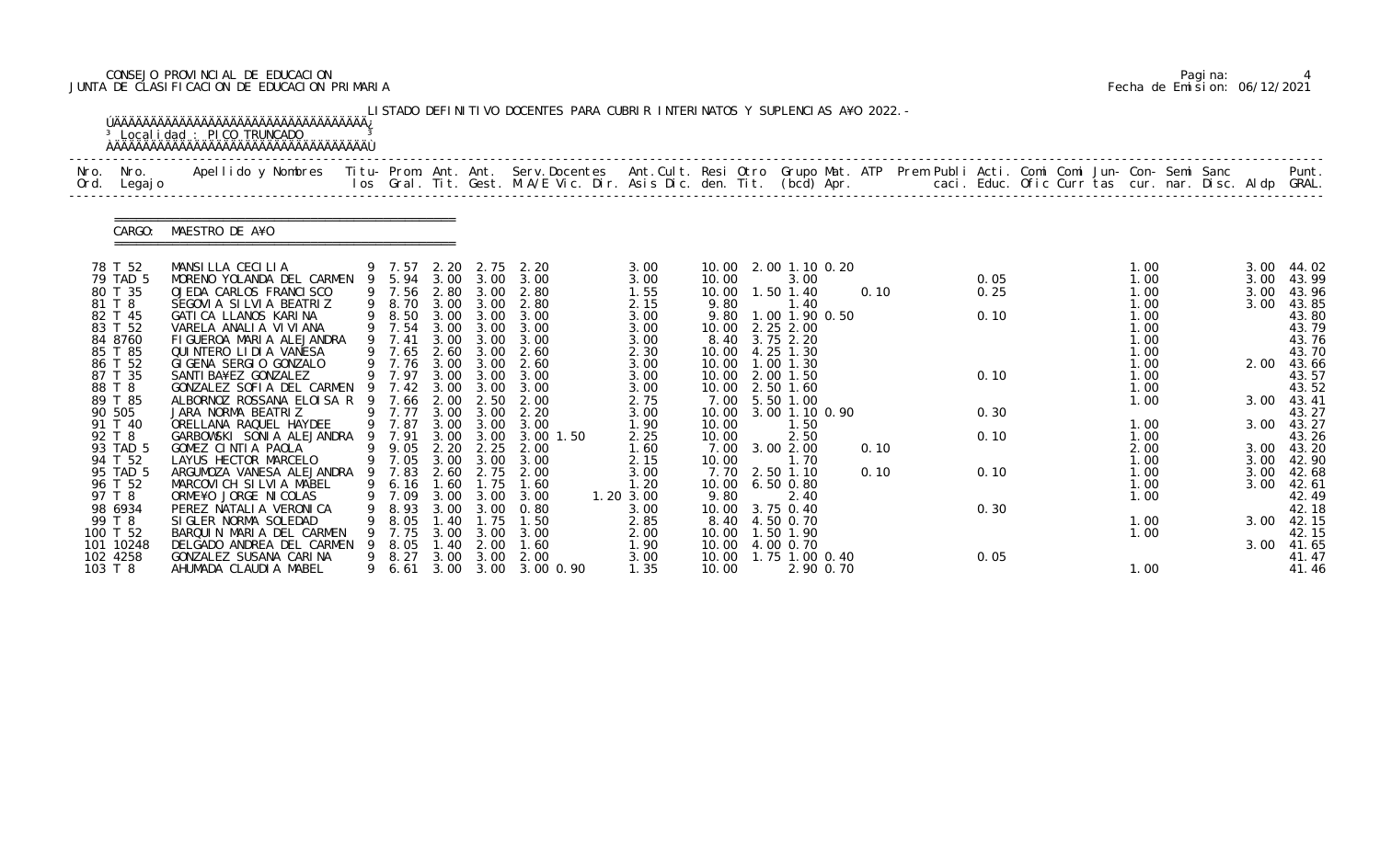### CONSEJO PROVINCIAL DE EDUCACION Pagina: 5 JUNTA DE CLASIFICACION DE EDUCACION PRIMARIA Fecha de Emision: 06/12/2021

| Nro.<br>Ord. | Nro.<br>Legaj o                  | Apellido y Nombres  Titu- Prom. Ant. Ant.  Serv.Docentes  Ant.Cult. Resi Otro  Grupo Mat. ATP  Prem Publi Acti. Comi Comi Jun- Con- Semi Sanc              Punt.<br>Ios Gral. Tit. Gest. M.A/E Vic. Dir. Asis Dic. den. Tit. (bcd |         |                       |                      |                                  |                               |                      |                                      |      |                           |      |  |      |  |                      |  |              |                         |
|--------------|----------------------------------|-----------------------------------------------------------------------------------------------------------------------------------------------------------------------------------------------------------------------------------|---------|-----------------------|----------------------|----------------------------------|-------------------------------|----------------------|--------------------------------------|------|---------------------------|------|--|------|--|----------------------|--|--------------|-------------------------|
|              | CARGO:                           | MAESTRO DE A¥O                                                                                                                                                                                                                    |         |                       |                      |                                  |                               |                      |                                      |      |                           |      |  |      |  |                      |  |              |                         |
|              | 104 5210<br>105 T 40             | CUEVAS CLAUDIA LILIANA<br>VILLEGAS ROMINA MARICEL                                                                                                                                                                                 |         | 9 8.21                | 2.60                 | 2.75                             | 9 7.30 3.00 3.00 3.00<br>2.60 | 3.00<br>2.90         | 10.00  1.25  1.90<br>10.00 1.00 1.30 |      |                           |      |  |      |  | 1.00                 |  |              | 41.45<br>41.36          |
|              | 106 10112<br>107 6667            | YACANTE WALDO ARBUES<br>ASTRADA MARIANA CLAUDIA                                                                                                                                                                                   |         | 9 8.45                |                      | 3.00 3.00                        | 9 7.92 1.60 2.00 1.60<br>3.00 | 1.25<br>0.25         | 10.00 4.00 0.80<br>10.00             |      | 2.75 1.70                 |      |  |      |  |                      |  | 3.00         | 41.17<br>41.15          |
|              | 108 T 35<br>109 3688<br>110 T 85 | FLORES SILVIA MARIANA<br>FIGUEROA IRIS MARIA<br>ALMEIDA PATRICIA CLAUDIA                                                                                                                                                          |         | 9 6.88<br>9 7.22      | 3.00<br>2.80         | 3.00<br>9 6.66 3.00 3.00<br>2.25 | 3.00<br>3.00<br>1.80          | 3.00<br>3.00<br>3.00 | 10.00<br>10.00<br>6.30               |      | 2.20<br>2.20<br>3.50 0.90 |      |  |      |  | 1.00<br>1.00<br>1.00 |  | 3.00         | 41.08<br>40.86<br>40.77 |
|              | 111 T 35<br>112 T 40             | CASAS RAUL HERNAN<br>FILIPIGH MAGDALENA                                                                                                                                                                                           |         | 7.84<br>9 7.29        | 3.00                 | 1.25                             | 1.30<br>3.00 3.00 2.20 0.30   | 1.20<br>3.00         | 10.00<br>9.10                        |      | 2.50 0.60<br>1.50 1.20    |      |  |      |  | 1.00<br>1.00         |  | 3.00         | 40.69<br>40.59          |
|              | 113 T 35<br>114 T 8              | RUFINO VALERIA SOLEDAD<br>CORVALAN MYRIAM GRACI ELA                                                                                                                                                                               |         | 9 7.70<br>9 6.44      | 3.00<br>3.00         | 3.00<br>3.00                     | 3.00<br>3.00                  | 0.65<br>3.00         | 10.00<br>9.10 0.50 2.50              |      | 1.50 1.60                 |      |  | 0.10 |  | 1.00<br>1.00         |  |              | 40.55<br>40.54          |
|              | 115 T 45<br>116 T 8              | VARAS ROMINA DEL VALLE<br>SUAREZ SONIA DEL VALLE                                                                                                                                                                                  |         | 9 7.29<br>9 8.63      | 1.60<br>3.00         | 2.00<br>2.75                     | 1.70<br>3.00                  | 3.00<br>1.35         | 10.00 4.00 0.80<br>7.00              |      | 1.50                      |      |  | 0.10 |  | 1.00<br>1.00         |  | 3.00         | 40.39<br>40.33          |
|              | 117 T 40<br>118 T 8              | PEREZ CELESTE FABIANA<br>LOPEZ TOLEDO EMILIANA                                                                                                                                                                                    |         | 9 7.42<br>9 8.90      | 2.40<br>1.60         | 3.00<br>2.00                     | 2.40<br>1.50                  | 2.50<br>2.90         | 8.40<br>5.60                         |      | 1.20<br>6.75 0.70         |      |  |      |  | 1.00<br>1.00         |  | 3.00         | 40.32<br>39.95          |
|              | 119 T 40<br>120 0124             | NI CCOLAI LORENA NOEMI<br>TOLEDO MARIA ROSA                                                                                                                                                                                       |         | 9 7.76                | 2.20                 | 2.75<br>9 5.56 3.00 3.00         | 2.20<br>3.00<br>1.40          | 3.00<br>0.40 3.00    | 7.70<br>10.00                        |      | 2.50 1.10<br>2.10         |      |  | 0.10 |  | 1.00                 |  | 3.00         | 39.21<br>39.16          |
|              | 121 10699<br>122 10875           | DI AZ RAQUEL DEL VALLE<br>GOROSI TO SUSANA ELIZABETH                                                                                                                                                                              |         | 9 8.77 1.60<br>9 7.89 | 2.00                 | 1.75<br>1.75                     | 1.40                          | 2.50<br>2.95         | 4.90 5.25 0.70<br>4.20 5.50 0.70     |      |                           |      |  |      |  |                      |  | 3.00         | 38.87<br>38.39          |
|              | 123 T 35<br>124 T 8<br>125 7325  | BENITEZ EVARISTA ALICIA<br>LEGUI ZA LEONARDO DANI EL<br>PALACIOS GLADYS MABEL                                                                                                                                                     |         | 7.62<br>6.85<br>6.59  | 3.00<br>3.00<br>3.00 | 2.50<br>2.75<br>3.00             | 3.00<br>2.20                  | 3.00<br>3.00<br>3.00 | 7.00<br>7.70<br>10.00                | 3.00 | 2.10<br>$1.25$ $1.10$     | 0.10 |  | 0.05 |  | 1.00<br>1.00         |  |              | 38.37<br>37.85<br>37.59 |
|              | 126 10582<br>127 9771            | DOMINGUEZ MARTA RAQUEL<br>LAMAS NATALIA PATRICIA                                                                                                                                                                                  | 9<br>9  | 8.15<br>7.78          | 1.40<br>2.00         | 1.75<br>2.50                     | 1.60<br>1.60                  | 2.55<br>0.15         | 4.90<br>10.00                        |      | 4.00 0.80<br>0.80         |      |  |      |  |                      |  | 3.00<br>3.00 | 37.15<br>36.83          |
|              | 128 11695<br>129 10351           | DURE NANCY ELIZABETH G<br>SALDIS SUSAN CAROLINA                                                                                                                                                                                   | 9.<br>9 | 7.49<br>7.60          | 2.20<br>1.60         | 1.25<br>2.00                     | 1.60<br>1.60                  | 2.65<br>3.00         | 3.50<br>5.60                         |      | 5.25 0.80<br>5.50 0.80    |      |  |      |  |                      |  | 3.00         | 36.74<br>36.70          |

|  | Pagi na: |                              |
|--|----------|------------------------------|
|  |          | Fecha de Emision: 06/12/2021 |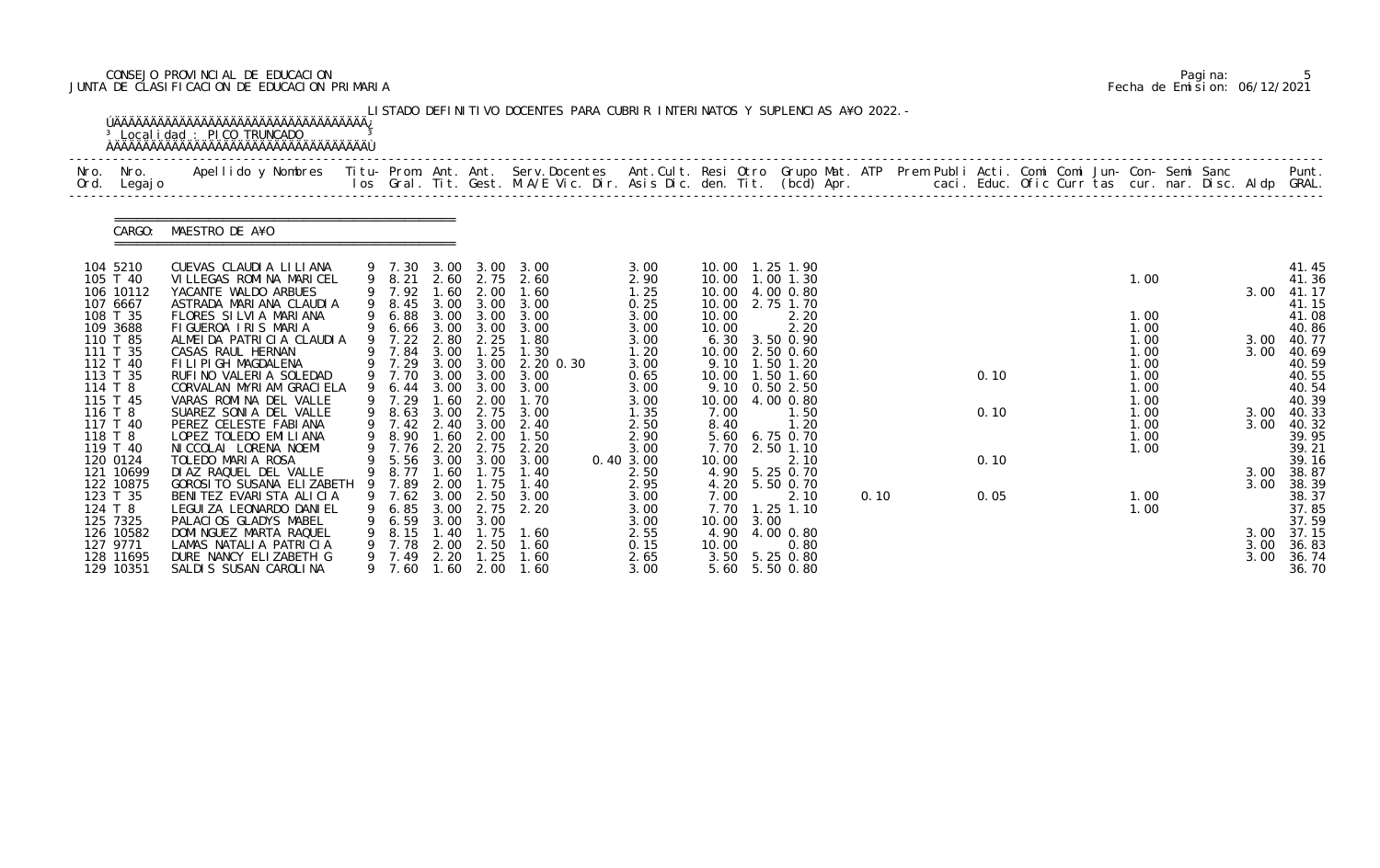### CONSEJO PROVINCIAL DE EDUCACION Pagina: 6 JUNTA DE CLASIFICACION DE EDUCACION PRIMARIA Fecha de Emision: 06/12/2021

| Nro. Nro.<br>Ord. Legajo | Apellido y Nombres  Titu- Prom. Ant. Ant.  Serv.Docentes  Ant.Cult. Resi Otro  Grupo Mat. ATP  Prem Publi Acti. Comi Comi Jun- Con- Semi Sanc              Punt.<br>Ios Gral. Tit. Gest. M.A/E Vic. Dir. Asis Dic. den. Tit. (bcd |                  |              |                   |                                                |              |                |                                  |             |      |  |  |  |      |  |      |                     |
|--------------------------|-----------------------------------------------------------------------------------------------------------------------------------------------------------------------------------------------------------------------------------|------------------|--------------|-------------------|------------------------------------------------|--------------|----------------|----------------------------------|-------------|------|--|--|--|------|--|------|---------------------|
| CARGO:                   | MAESTRO DE A¥O                                                                                                                                                                                                                    |                  |              |                   |                                                |              |                |                                  |             |      |  |  |  |      |  |      |                     |
| 130 7677<br>131 10021    | RODRI GUEZ SONI A ARGENTI NA 9 6.68 3.00 3.00 3.00<br>BRI ZUELA FRANCI SCO                                                                                                                                                        | 9 6.98 3.00 2.50 |              |                   | 1.80                                           | 0.40<br>1.75 | 10.00          | 1.50<br>$6.30$ 1.00 0.90         |             |      |  |  |  |      |  | 3.00 | 36.58<br>36.23      |
| 132 7460                 | EHIJOS MONICA LORENA                                                                                                                                                                                                              |                  |              |                   | 9 7.18 3.00 2.00 1.60                          | 1.35         |                | 10.00  1.25  0.80                |             |      |  |  |  |      |  |      | 36.18               |
| 133 T 8<br>134 8563      | FERNANDEZ NOELIA SOLEDAD<br>PAZ VERONICA SUSANA                                                                                                                                                                                   | 9 8.18<br>9 6.59 |              | 3.00 1.75         | 1.40<br>3.00 3.00 0.60                         | 3.00<br>3.00 |                | 4.90 3.00 0.70<br>9.10 1.00 0.30 |             |      |  |  |  | 1.00 |  |      | 35.93<br>35.59      |
| 135 10512                | ROMANO PAOLA KARINA                                                                                                                                                                                                               | 9 8.62 1.20      |              | 1.50              | 1.50                                           | 3.00         | 10.00          | 0.70                             |             |      |  |  |  |      |  |      | 35.52               |
| 136 11060<br>137 10117   | SALVATI ERRA FRANCO<br>COLIVORO CECILIA DE                                                                                                                                                                                        | 9 7.88<br>9 8.08 | 1.20<br>1.60 | 1.50<br>2.00      | 1.30<br>1.80                                   | 2.25<br>1.90 | 10.00          | 4.20 7.50 0.60<br>0.90           |             |      |  |  |  |      |  |      | 35.43<br>35.28      |
| 138 9993                 | MEDINA MARTA ELENA DEL                                                                                                                                                                                                            | 9 6.87           |              |                   | 3.00 2.25 3.00                                 | 2.30         | 6.30           | 2.30                             |             | 0.10 |  |  |  |      |  |      | 35.12               |
| 139 10767<br>140 10219   | ZURITA MARIA DANIELA<br>SALAZAR VALERIA NOEMI                                                                                                                                                                                     | 9 8.03<br>9 8.09 | 1.60         | 3.00 1.75<br>2.00 | 1.60<br>1.70                                   | 1.55         | 4.90           | 10.00  1.50  0.80                | $0.90$ 1.00 |      |  |  |  |      |  | 3.00 | 34.73<br>34.69      |
| 141 10426                | BOTO NATALIA ANALIA                                                                                                                                                                                                               | 9 7.12           | 1.40         | 1.75              | 1.60                                           | 0.50         |                | 10.00 2.50 0.80                  |             |      |  |  |  |      |  |      | 34.67               |
| 142 10241                | CHARRIOL VANESSA DEL                                                                                                                                                                                                              | 9 8.80           | 1.60         | 2.00              | 1.60                                           | 0.45         |                | 5.60 1.50 0.80                   |             |      |  |  |  |      |  | 3.00 | 34.35               |
| 143 10898<br>144 10425   | AMAYA MONICA VIVIANA<br>SALAZAR OLGA GABRI ELA                                                                                                                                                                                    | 9 8.13<br>9 7.51 | 2.00<br>1.40 | 1.50              | 1.30<br>1.75 0.80                              | 0.85<br>0.10 | 4.20           | $6.50$ $0.60$<br>10.00 3.00 0.40 |             |      |  |  |  |      |  |      | 34.08<br>33.96      |
| 145 10696                | PEREZ JOSE NASIF                                                                                                                                                                                                                  | 9 7.10           |              | 3.00 1.75         | 1.40                                           | 1.75         | 4.90           | 0.70                             |             |      |  |  |  |      |  | 3.00 | 32.60               |
| 146 10728                | GOMEZ DI ANA MARI EL                                                                                                                                                                                                              | 9 6.86 1.80      |              | 1.75              | 1.40                                           | 3.00         |                | 4.90 3.00 0.60                   |             |      |  |  |  |      |  |      | 32.31               |
| 147 T 40<br>148 12413    | ACOSTA ANGELICA MARIA<br>SALVA ROCIO AYELEN                                                                                                                                                                                       |                  |              |                   | 9 7.97 0.80 1.25 0.80<br>9 8.36 0.40 0.50 0.30 | 1.05<br>0.45 | 10.00<br>10.00 | 0.40<br>0.10                     |             |      |  |  |  | 1.00 |  |      | 32.27<br>3.00 32.11 |
| 149 10399                | ALACA ELENA                                                                                                                                                                                                                       | 7.06             | 1.60         | 1.75              | 1.60                                           | 0.55         | 4.90           | 1.50 0.80                        |             |      |  |  |  |      |  |      | 3.00 31.76          |
| 150 10729                | MI CHELI WALTER JAVI ER<br>BUSQUETS GABRIELA FABIANA                                                                                                                                                                              | 6. 96            | 3.00         | 1.75              | 1.40                                           | 1.90         | 4.90           | 0.70                             |             |      |  |  |  |      |  | 2.00 | 31.61               |
| 151 7238<br>152 10290    | GONZALEZ JIMENA SOLEDAD                                                                                                                                                                                                           | 8.60<br>6.05     | 3.00<br>1.60 | 3.00<br>2.00      | 1.60                                           | 3.00         | 4.90<br>10.00  | 0.80                             |             |      |  |  |  |      |  |      | 31.50<br>31.05      |
| 153 12465                | I¥ARREA MARIA CRISTINA                                                                                                                                                                                                            | 9 7.54           | 0. 20        |                   | $0.25$ 0.20                                    | 0.50         | 10.00          | 0.10                             |             |      |  |  |  |      |  | 3.00 | 30.79               |
| 154 11681<br>155 12547   | AGUIRRE RITA RAQUEL<br>REALES JAQUELINE KAREN                                                                                                                                                                                     | 9 7.20<br>9 8.24 | 3.00         | 1.25              | 0. 70<br>$0.20 \quad 0.25 \quad 0.30$          | 3.00<br>0.15 | 2.80<br>10.00  | 3.00 0.30<br>0.10                |             |      |  |  |  |      |  |      | 30.25<br>2.00 30.24 |

|  | Pagi na: |                              |
|--|----------|------------------------------|
|  |          | Fecha de Emision: 06/12/2021 |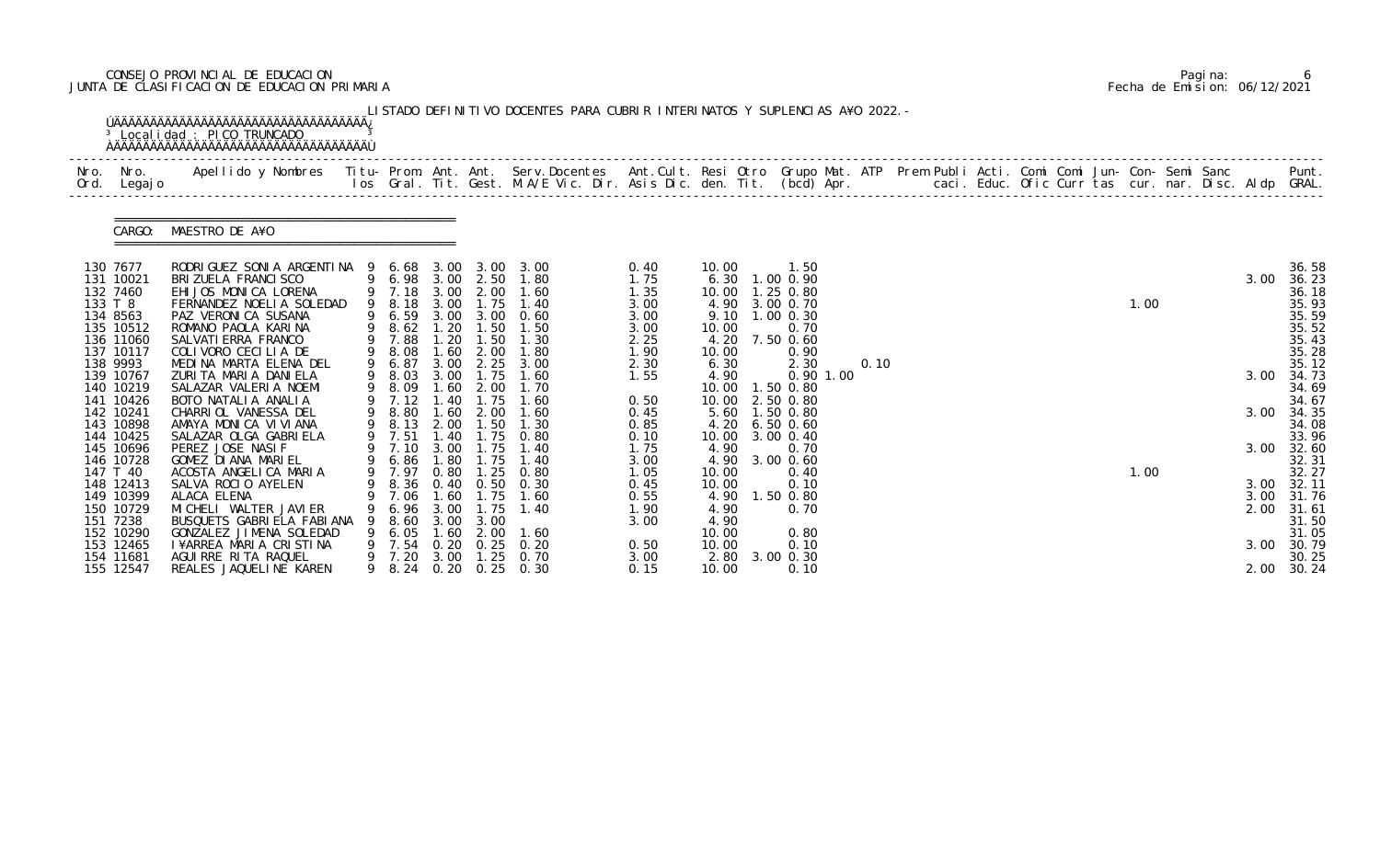## CONSEJO PROVINCIAL DE EDUCACION Pagina: 7 JUNTA DE CLASIFICACION DE EDUCACION PRIMARIA Fecha de Emision: 06/12/2021

| Ord. | Nro. Nro.<br>Legaj o   | Apellido y Nombres - Titu- Prom. Ant. Ant. Serv.Docentes - Ant.Cult. Resi Otro Grupo Mat. ATP - Prem Publi Acti. Comi Comi Jun- Con- Semi Sanc - Semi Sanc - Semi Sanc - Semi Sanc - Semi Sanc - Semi Sanc - Semi Sanc. Int. G |                  |              |                  |                                                |              |              |                   |             |  |      |      |  |  |  | caci. Educ. Ofic Curr tas cur. nar. Disc. Aldp GRAL. | Punt.          |
|------|------------------------|--------------------------------------------------------------------------------------------------------------------------------------------------------------------------------------------------------------------------------|------------------|--------------|------------------|------------------------------------------------|--------------|--------------|-------------------|-------------|--|------|------|--|--|--|------------------------------------------------------|----------------|
|      |                        |                                                                                                                                                                                                                                |                  |              |                  |                                                |              |              |                   |             |  |      |      |  |  |  |                                                      |                |
|      | CARGO:                 | MAESTRO DE A¥O                                                                                                                                                                                                                 |                  |              |                  |                                                |              |              |                   |             |  |      |      |  |  |  |                                                      |                |
|      | 156 12330              | RUZ GABRI ELA LORENA                                                                                                                                                                                                           |                  |              |                  |                                                | 0.90         |              | 10.00  1.50  0.20 |             |  |      |      |  |  |  |                                                      |                |
|      | 157 11306              | LUNA NORMA CRISTINA                                                                                                                                                                                                            |                  |              |                  | 9 7.23 0.40 0.50 0.40<br>9 7.09 3.00 1.50 3.00 |              | 3.50         | 3.00              |             |  |      |      |  |  |  |                                                      | 30.13<br>30.09 |
|      | 158 11584              | PORTELA MARIANA DEL                                                                                                                                                                                                            | 9 8.46           | 1.00         | 1.25             | 0.60                                           | 2.80         | 3.50         | 3.00 0.30         |             |  |      |      |  |  |  |                                                      | 29.91          |
|      | 159 11439              | VELAZQUEZ ANTONIA                                                                                                                                                                                                              | 9 8.58           | 1.20         | 1.25             | 1.00                                           | 0.40         | 3.50         | 4.00 0.50         |             |  |      |      |  |  |  |                                                      | 29.43          |
|      | 160 11722              | FUENTES MIGUEL NELSON                                                                                                                                                                                                          | 9 8.05           | 3.00         |                  | 1.25 0.40                                      | 3.00         | 1.40         | 3.00 0.20         |             |  |      |      |  |  |  |                                                      | 29.30          |
|      | 161 11826              | CHAILE DAYANA MALENA                                                                                                                                                                                                           | 9 8.35           | 0.80         |                  | $1.00 \quad 0.80$                              | 0.10         |              | 2.80 3.00 0.40    |             |  |      |      |  |  |  |                                                      | 3.00 29.25     |
|      | 162 11941              | ANDRADA MARIA ALEJANDRA                                                                                                                                                                                                        | 9 7.75           | 3.00         | 1.00             | 1.80                                           | 0.60         | 2.10         | 0.90              |             |  |      |      |  |  |  | 3.00                                                 | 29.15          |
|      | 163 11250              | ARAGON DANIEL RODOLFO                                                                                                                                                                                                          | 9 7.44           | 3.00         | 1.50             | 0.40                                           | 3.00         | 4.20         | 0.20              |             |  |      | 0.10 |  |  |  |                                                      | 28.84          |
|      | 164 11603              | LARREA MARIA ELENA                                                                                                                                                                                                             | 9 7.24           | 1.60         | 1.25             | 1.20                                           | 1.90         |              | 3.50 2.00 0.60    |             |  | 0.15 |      |  |  |  |                                                      | 28.44          |
|      | 165 11844              | HERRERA AI LSA YANI NA                                                                                                                                                                                                         | 9 7.91           | 0.80         | 1.00             | 0.90                                           |              | 2.80         | 2.50 0.40         |             |  |      |      |  |  |  | 3.00                                                 | 28.31          |
|      | 166 12329              | PE¥A LOURDES SOLEDAD                                                                                                                                                                                                           | 9 7.30           |              |                  | $0.40$ $0.50$ $0.40$                           | 0.40         | 10.00        | 0.20              |             |  |      |      |  |  |  |                                                      | 28.20          |
|      | 167 11018              | GIMENEZ PAOLA ROMINA                                                                                                                                                                                                           | 9 8.16           | 1. 20        | 1.25             | 1.10                                           | 1.50         | 3.50         | $1.50$ 0.50       |             |  |      |      |  |  |  |                                                      | 27.71          |
|      | 168 11125<br>169 11457 | SELTZER, LIDA MARIELA<br>RODRI GUEZ VEDOYA FABI ANA                                                                                                                                                                            | 9 6.72<br>9 7.68 | 1.60<br>1.20 | 1.50<br>1.25     | 1.20<br>0.80                                   | 2.20<br>3.00 | 4.20<br>3.50 | 0.60<br>0.50      |             |  |      |      |  |  |  |                                                      | 27.02<br>26.93 |
|      | 170 11466              | CORONEL ALBERTO FACUNDO                                                                                                                                                                                                        | 9 7.74           | 1.20         | 1.50             | 1.10                                           |              | 2.80         | 0.50              |             |  |      |      |  |  |  | 3.00                                                 | 26.84          |
|      | 171 12184              | LOPEZ STELLA MARIS                                                                                                                                                                                                             | 9 7.68           |              |                  | 0.60 0.75 0.50                                 | 1.40         | 4.20         | 2.50 0.20         |             |  |      |      |  |  |  |                                                      | 26.83          |
|      | 172 12265              | PORTELA MARIA AYELEN                                                                                                                                                                                                           | 9 9.08           |              | $0.40\quad 0.50$ | 0.30                                           |              | 1.40         | 3.00 0.10         |             |  |      |      |  |  |  | 3.00                                                 | 26.78          |
|      | 173 11622              | GONZALEZ MARIA INES                                                                                                                                                                                                            | 9 7.25           | 1.00         | 1.25             | 1.00                                           | 1.55         | 2.80         | 0.50              |             |  |      |      |  |  |  | 2.00                                                 | 26.35          |
|      | 174 12339              | GAUNA BELKIS NOEMI                                                                                                                                                                                                             |                  |              |                  | 9 8.95 0.40 0.50 0.40                          |              | 1.40         |                   | $0.20$ 1.00 |  |      |      |  |  |  |                                                      | 21.85          |
|      | 175 12373              | AHUMADA LAURA                                                                                                                                                                                                                  |                  |              |                  | 9 8.62 0.60 0.50 0.10                          | 0.35         | 1.40         |                   |             |  |      |      |  |  |  |                                                      | 20.57          |
|      | 176 10776              | CARLOS VI VI ANA PATRI CI A                                                                                                                                                                                                    | 9 6.56 3.00      |              | 1.50             |                                                |              |              |                   |             |  |      |      |  |  |  |                                                      | 20.06          |
|      | 177 12567              | ARROYO GLADYS YOVANA                                                                                                                                                                                                           |                  |              | 9 8.18 0.60 0.25 |                                                |              |              |                   |             |  |      |      |  |  |  |                                                      | 18.03          |

|  | Pagi na: |                              |
|--|----------|------------------------------|
|  |          | Fecha de Emision: 06/12/2021 |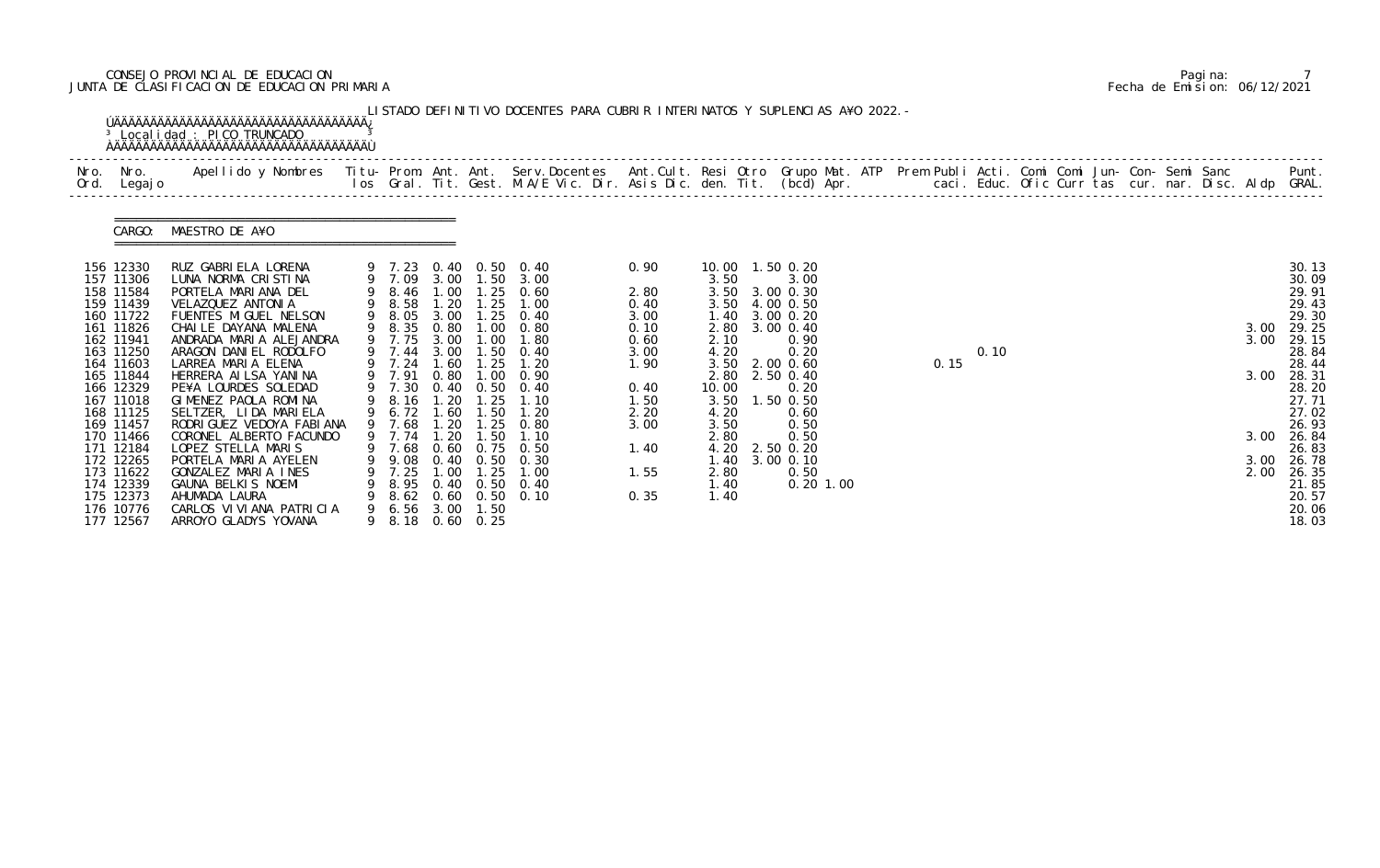### CONSEJO PROVINCIAL DE EDUCACION Pagina: 8 JUNTA DE CLASIFICACION DE EDUCACION PRIMARIA Fecha de Emision: 06/12/2021

|              |                                                                                                                                             | <sup>3</sup> Localidad : PICO TRUNCADO<br><b>OAAAAAAAAAAAAAAAAAAAAAAAAAAAAAAAAAA</b>                                                                                                                                                                                                                                                          |   |                                                                                                                            |                                                                                      |                                                                                               | LISTADO DEFINITIVO DOCENTES PARA CUBRIR INTERINATOS Y SUPLENCIAS A¥O 2022. -                  |                                                                              |                                                                                                        |      |                                                                                                     |  |                                      |  |                                      |  |                      |                                                                                                                   |
|--------------|---------------------------------------------------------------------------------------------------------------------------------------------|-----------------------------------------------------------------------------------------------------------------------------------------------------------------------------------------------------------------------------------------------------------------------------------------------------------------------------------------------|---|----------------------------------------------------------------------------------------------------------------------------|--------------------------------------------------------------------------------------|-----------------------------------------------------------------------------------------------|-----------------------------------------------------------------------------------------------|------------------------------------------------------------------------------|--------------------------------------------------------------------------------------------------------|------|-----------------------------------------------------------------------------------------------------|--|--------------------------------------|--|--------------------------------------|--|----------------------|-------------------------------------------------------------------------------------------------------------------|
| Nro.<br>Ord. | Nro.<br>Legaj o                                                                                                                             | Apellido y Nombres - Titu- Prom. Ant. Ant. Serv.Docentes - Ant.Cult. Resi Otro Grupo Mat. ATP Prem Publi Acti. Comi Comi Jun- Con- Semi Sanc - - - - Punt.<br>Ios Gral. Tit. Gest. M.A/E Vic. Dir. Asis Dic. den. Tit. (bcd) Apr.                                                                                                             |   |                                                                                                                            |                                                                                      |                                                                                               |                                                                                               |                                                                              |                                                                                                        |      |                                                                                                     |  |                                      |  |                                      |  |                      |                                                                                                                   |
|              | CARGO:                                                                                                                                      | MAESTRO INTERNADO                                                                                                                                                                                                                                                                                                                             |   |                                                                                                                            |                                                                                      |                                                                                               |                                                                                               |                                                                              |                                                                                                        |      |                                                                                                     |  |                                      |  |                                      |  |                      |                                                                                                                   |
|              | 10776                                                                                                                                       | CARLOS VI VI ANA PATRI CI A                                                                                                                                                                                                                                                                                                                   |   | $6\quad 6.56\quad 3.00\quad 0.50$                                                                                          |                                                                                      |                                                                                               |                                                                                               |                                                                              |                                                                                                        |      |                                                                                                     |  |                                      |  |                                      |  |                      | 16.06                                                                                                             |
|              | CARGO:                                                                                                                                      | MAESTRO ESP. EDUC. ARTI STI CA: PLASTI CA                                                                                                                                                                                                                                                                                                     |   |                                                                                                                            |                                                                                      |                                                                                               |                                                                                               |                                                                              |                                                                                                        |      |                                                                                                     |  |                                      |  |                                      |  |                      |                                                                                                                   |
|              | 1 T 21<br>2 T 85<br>3 T 35<br>4 T 35<br>5 7099<br>6 T 45                                                                                    | BARBOSA ADRIANA ALICIA<br>MARTINEZ CLAUDIA IRIS<br>SANTOS NASSIF JULIETA<br>SORIA AMELIA DEL CARMEN<br>ZARATE MARIA EUGENIA<br>GUTI ERREZ VERONI CA DEL C                                                                                                                                                                                     |   | 9 9.07<br>9 7.83<br>9 8.18<br>9 7.25<br>9 7.60<br>8.17                                                                     | 3.00<br>3.00<br>3.00<br>3.00<br>3.00                                                 | 3.00 3.00<br>3.00<br>3.00<br>3.00<br>3.00                                                     | 3.00 3.00<br>3.00<br>3.00<br>3.00<br>0.60<br>3.00                                             | 3.00<br>3.00<br>3.00 1.00 10.00<br>3.00<br>2.95<br>3.00                      | 10.00<br>10.00<br>10.00<br>10.00<br>10.00                                                              |      | 3.00 1.00<br>2.20<br>1.75 1.70<br>2.50 2.10<br>3.00 0.30 0.50<br>2.20                               |  | 0.10<br>0.15<br>0.35<br>0.10<br>0.20 |  | 1.00<br>1.00<br>1.00<br>1.00<br>1.00 |  | 3.00<br>3.00<br>3.00 | 48.17<br>45.18<br>44.98<br>43.95<br>42.95<br>42.57                                                                |
|              | 7 T 85<br>8 T 52<br>9 8269<br>10 T 40<br>11 88<br>12 T 40<br>13 7102<br>14 10515<br>15 9546<br>16 12477<br>17 11051<br>18 12317<br>19 12672 | MI RANDA SI LVI A NOEMI<br>ROSALES MARCELA FABIANA<br>SOTOMAYOR MARIELA<br>CASARIN DOS SANTOS CARLA<br>HERRERA MARIA ALEJANDRA<br>CACERES FERNANDA GISEL<br>CI STERNA LAURA CARINA<br>GUTI ERREZ MARI LYN DEL<br>RODRI GUEZ CARLOS HUGO<br>MIRANDA MARIA ANITA<br>PATI O ISABEL MONICA<br>PARRA CRISTINA BEATRIZ<br>VELASQUEZ SILVIA GRACIELA | 9 | 9 6.62 3.00<br>9 7.03<br>8.29<br>9 8.35<br>9 8.17<br>9 8.52<br>9 7.73 3.00<br>8.82<br>7.17<br>8.07<br>7.21<br>8.10<br>7.95 | 3.00<br>2.60<br>2.40<br>3.00<br>2.00<br>1.40<br>2.20<br>0.20<br>1.20<br>0.40<br>0.40 | 3.00<br>3.00<br>3.00<br>2.75<br>3.00<br>2.75<br>3.00<br>1. 75<br>2.50<br>0.25<br>1.25<br>0.50 | 3.00<br>1.80<br>2.60<br>2.40<br>0.90<br>1.70<br>0.20<br>0.30<br>1.10<br>0.10<br>0. 20<br>0.40 | 0.80<br>2.30<br>2.50<br>0.40<br>3.00<br>0.10<br>2.80<br>1.20<br>0.50<br>0.15 | 10.00<br>10.00<br>10.00<br>10.00<br>10.00<br>10.00<br>10.00<br>10.00<br>7.70<br>10.00<br>10.00<br>4.20 | 3.00 | 1.50 1.50<br>1.75 0.90<br>1.30<br>2.00<br>0.30<br>0.80<br>0.10<br>0.10<br>0.40<br>0.10<br>3.00 0.20 |  | 0.05<br>0.10<br>$0.15$ 0.10          |  | 1.00<br>1.00<br>1.00<br>2.00         |  | 3.00                 | 42.47<br>39.78<br>39.29<br>38.30<br>37.37<br>36.87<br>35.83<br>32.67<br>30.82<br>30.62<br>28.96<br>25.95<br>17.35 |
|              | 20 11994                                                                                                                                    | HUI SCAY MURI EL ROXANA A.                                                                                                                                                                                                                                                                                                                    |   | 3 8.00                                                                                                                     |                                                                                      | $1.00 \quad 0.75$                                                                             |                                                                                               |                                                                              | 10.00                                                                                                  |      |                                                                                                     |  |                                      |  |                                      |  |                      | 22.75                                                                                                             |

|  | Pagi na: |                              |
|--|----------|------------------------------|
|  |          | Fecha de Emision: 06/12/2021 |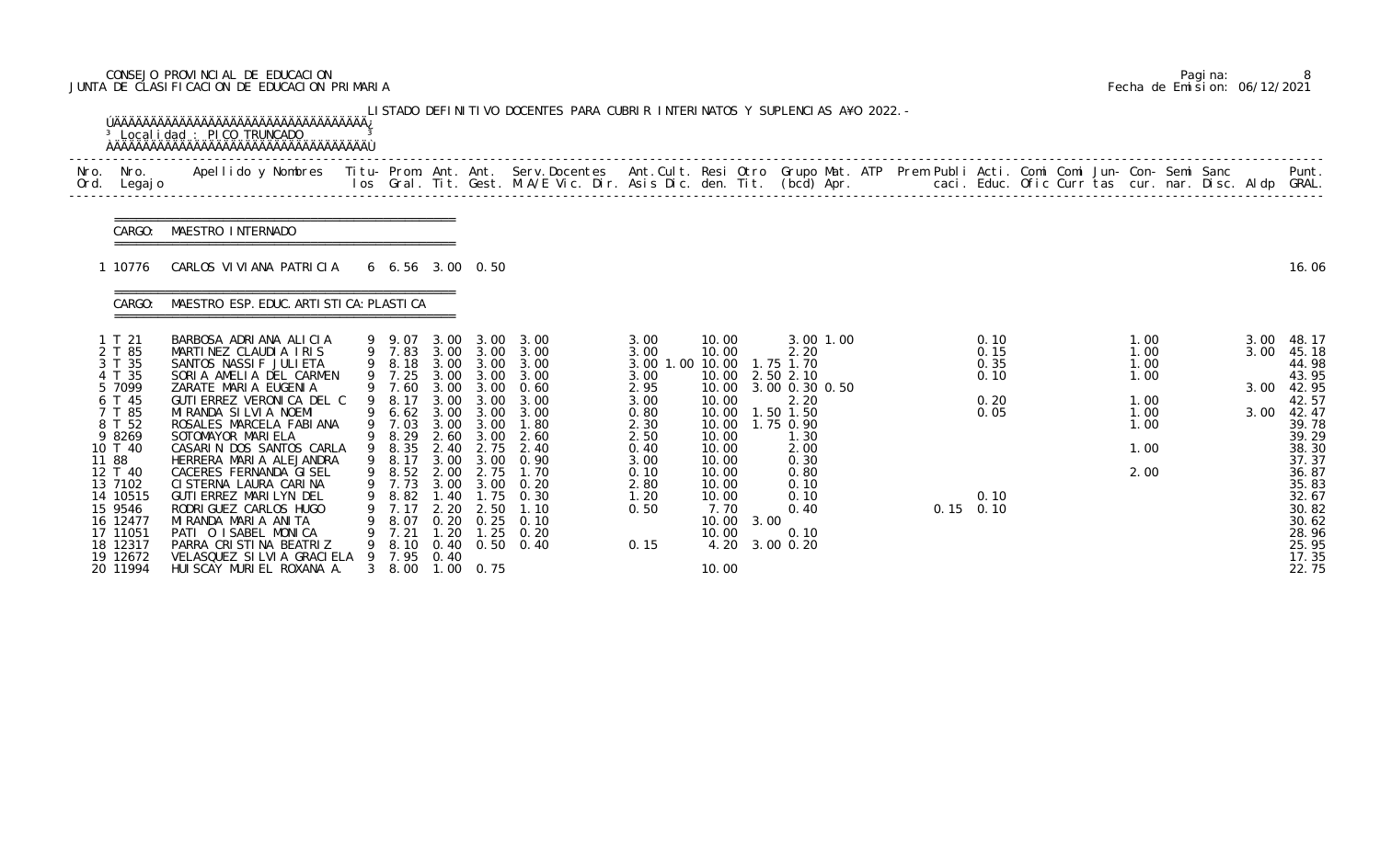### CONSEJO PROVINCIAL DE EDUCACION Pagina: 9 JUNTA DE CLASIFICACION DE EDUCACION PRIMARIA Fecha de Emision: 06/12/2021

| Nro. Nro.<br>Ord. Legajo                                                                                                                                                                                | Apellido y Nombres  Titu- Prom. Ant. Ant. Serv.Docentes  Ant.Cult. Resi Otro Grupo Mat. ATP Prem Publi Acti. Comi Comi Jun- Con- Semi Sanc         Punt.<br>Ios Gral. Tit. Gest. M.A/E Vic. Dir. Asis Dic. den. Tit. (bcd) Apr.                                                                                                                                                                                                                                                                                       |                                                                                                                                                                             |                              |                                                   |                                                                                                                                                                                                                                                                                      |                                                                                                                                                   |                                                                                                                                                                    |                                                                                                                                                    |  |                                                                     |  |                                                                      |                              |                                                                                                                                                                         |
|---------------------------------------------------------------------------------------------------------------------------------------------------------------------------------------------------------|-----------------------------------------------------------------------------------------------------------------------------------------------------------------------------------------------------------------------------------------------------------------------------------------------------------------------------------------------------------------------------------------------------------------------------------------------------------------------------------------------------------------------|-----------------------------------------------------------------------------------------------------------------------------------------------------------------------------|------------------------------|---------------------------------------------------|--------------------------------------------------------------------------------------------------------------------------------------------------------------------------------------------------------------------------------------------------------------------------------------|---------------------------------------------------------------------------------------------------------------------------------------------------|--------------------------------------------------------------------------------------------------------------------------------------------------------------------|----------------------------------------------------------------------------------------------------------------------------------------------------|--|---------------------------------------------------------------------|--|----------------------------------------------------------------------|------------------------------|-------------------------------------------------------------------------------------------------------------------------------------------------------------------------|
| CARGO:                                                                                                                                                                                                  | PES ED. ARTI STI CA: PLASTI CO VI SUAL                                                                                                                                                                                                                                                                                                                                                                                                                                                                                |                                                                                                                                                                             |                              |                                                   |                                                                                                                                                                                                                                                                                      |                                                                                                                                                   |                                                                                                                                                                    |                                                                                                                                                    |  |                                                                     |  |                                                                      |                              |                                                                                                                                                                         |
| 1 T 21<br>2 T 85<br>3 T 35<br>4 T 35<br>5 7099<br>6 T 45<br>7 T 85<br>8 T 52<br>9 8269<br>10 T 40<br>11 88<br>12 T 40<br>13 7102<br>14 10515<br>15 9546<br>16 12477<br>17 11051<br>18 12317<br>19 12672 | BARBOSA ADRIANA ALICIA<br>MARTINEZ CLAUDIA IRIS<br>SANTOS NASSIF JULIETA<br>SORIA AMELIA DEL CARMEN<br>ZARATE MARIA EUGENIA<br>GUTI ERREZ VERONI CA DEL C<br>MI RANDA SI LVI A NOEMI<br>ROSALES MARCELA FABIANA<br>SOTOMAYOR MARIELA<br>CASARIN DOS SANTOS CARLA<br>HERRERA MARIA ALEJANDRA<br>CACERES FERNANDA GISEL<br>CI STERNA LAURA CARINA<br>GUTI ERREZ MARILYN DEL<br>RODRI GUEZ CARLOS HUGO<br>MIRANDA MARIA ANITA<br>PATI O ISABEL MONICA<br>PARRA CRISTINA BEATRIZ<br>VELASQUEZ SILVIA GRACIELA 9 7.95 0.40 | 9 8.18 3.00 3.00<br>9 7.25<br>9 7.60<br>9 8.17<br>9 6.62 3.00<br>9 7.03<br>9 8.29<br>9 8.35<br>9 8.17<br>9 8.52<br>9 7.73<br>9 8.82<br>9 7.17<br>9 8.07<br>9 7.21<br>9 8.10 | 3.00<br>2.60<br>2.00<br>2.20 | 3.00<br>3.00<br>3.00 3.00<br>3.00<br>2.75<br>2.50 | 9 9.07 3.00 3.00 3.00<br>9 7.83 3.00 3.00 3.00<br>3.00<br>3.00 3.00 3.00<br>3.00 3.00 0.60<br>3.00<br>3.00<br>1.80<br>2.60<br>2.40 2.75 2.40<br>3.00 3.00 0.90<br>1.70<br>3.00 3.00 0.20<br>1.40 1.75 0.30<br>1.10<br>$0.20$ $0.25$ $0.10$<br>1.20 1.25 0.20<br>$0.40$ $0.50$ $0.40$ | 3.00<br>3.00<br>3.00 1.00 10.00 1.75 1.70<br>3.00<br>2.95<br>3.00<br>0.80<br>2.30<br>2.50<br>0.40<br>3.00<br>0.10<br>2.80<br>1.20<br>0.50<br>0.15 | 10.00<br>10.00<br>10.00 2.50 2.10<br>10.00<br>10.00<br>10.00<br>10.00<br>10.00<br>10.00<br>10.00<br>10.00<br>10.00<br>10.00<br>7.70<br>10.00 3.00<br>10.00<br>4.20 | 3.00 1.00<br>2.20<br>3.00 0.30 0.50<br>2.20<br>1.50 1.50<br>1.75 0.90<br>1.30<br>2.00<br>0.30<br>0.80<br>0.10<br>0.10<br>0.40<br>0.10<br>3.00 0.20 |  | 0.10<br>0.15<br>0.35<br>0.10<br>0.20<br>0.05<br>0.10<br>$0.15$ 0.10 |  | 1.00<br>1.00<br>1.00<br>1.00<br>1.00<br>1.00<br>1.00<br>1.00<br>2.00 | 3.00<br>3.00<br>3.00<br>3.00 | 48.17<br>45.18<br>44.98<br>43.95<br>42.95<br>42.57<br>42.47<br>39.78<br>39.29<br>38.30<br>37.37<br>36.87<br>35.83<br>32.67<br>30.82<br>30.62<br>28.96<br>25.95<br>17.35 |

|  | Pagi na: |                              |
|--|----------|------------------------------|
|  |          | Fecha de Emision: 06/12/2021 |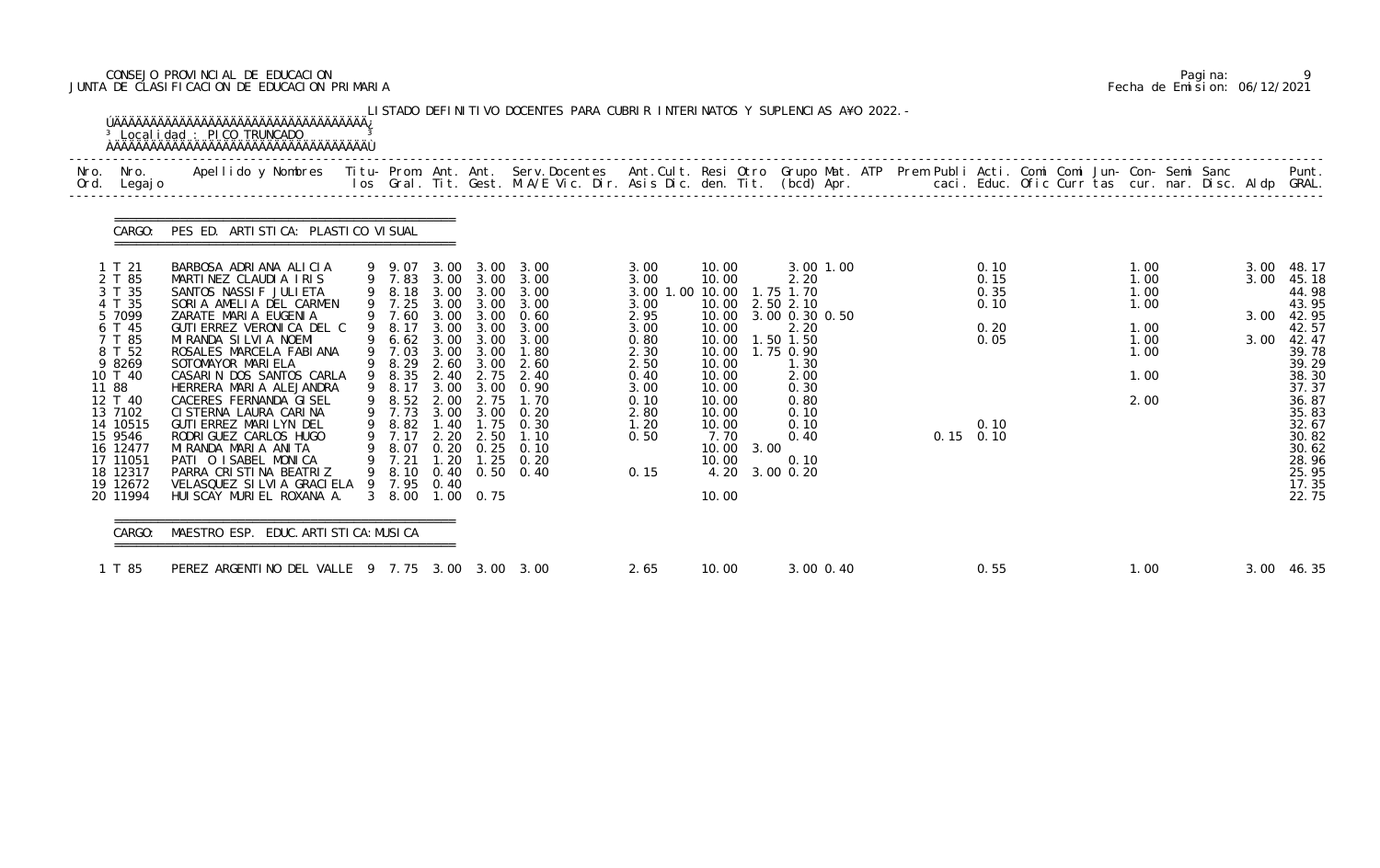### CONSEJO PROVINCIAL DE EDUCACION Pagina: 10 JUNTA DE CLASIFICACION DE EDUCACION PRIMARIA Fecha de Emision: 06/12/2021

| Nro.<br>Nro.<br>Ord.<br>Legaj o                                                                                                              | Apellido y Nombres  Titu- Prom. Ant. Ant. Serv.Docentes  Ant.Cult. Resi Otro Grupo Mat. ATP Prem Publi Acti. Comi Comi Jun- Con- Semi Sanc             Punt.<br>Ios Gral. Tit. Gest. M.A/E Vic. Dir. Asis Dic. den. Tit. (bcd) Ap                                                                                        |   |                                                                                                |                                                              |                                                           |                                                                                                                   |                                                              |                                                                                                         |                                                                        |      |                                      |      |                                                                                                          |
|----------------------------------------------------------------------------------------------------------------------------------------------|--------------------------------------------------------------------------------------------------------------------------------------------------------------------------------------------------------------------------------------------------------------------------------------------------------------------------|---|------------------------------------------------------------------------------------------------|--------------------------------------------------------------|-----------------------------------------------------------|-------------------------------------------------------------------------------------------------------------------|--------------------------------------------------------------|---------------------------------------------------------------------------------------------------------|------------------------------------------------------------------------|------|--------------------------------------|------|----------------------------------------------------------------------------------------------------------|
| CARGO:                                                                                                                                       | MAESTRO ESP. EDUC. ARTI STI CA: MUSI CA                                                                                                                                                                                                                                                                                  |   |                                                                                                |                                                              |                                                           |                                                                                                                   |                                                              |                                                                                                         |                                                                        |      |                                      |      |                                                                                                          |
| 2 T 52<br>3 T 40<br>4 T 35<br>5 6096<br>6 T 45<br>7 T 35                                                                                     | CRUZ SILVINA ANDREA<br>I BA¥EZ GUSTAVO ALBERTO<br>CARRAZAN GUSTAVO ARIEL<br>RAIMILLA LUCRECIA DEL<br>FUENTES JOSE MIGUEL<br>CHANDIA LIDIA GRACIELA                                                                                                                                                                       |   | 9 7.43<br>9 7.06<br>9 6.91<br>9 7.47                                                           | 3.00<br>3.00                                                 | 3.00<br>3.00 3.00<br>3.00                                 | 9 8.19 3.00 3.00 2.80<br>9 7.94 3.00 3.00 3.00<br>3.00<br>3.00<br>3.00 3.00 3.00<br>3.00                          | 0.25<br>2.05<br>2.55<br>3.00<br>1.45                         | 10.00  1.00  1.40<br>10.00<br>10.00<br>10.00<br>10.00<br>10.00                                          | 1.80<br>1.80<br>1.80 0.60<br>1.70<br>1.70                              | 0.15 | 1.00<br>1.00<br>1.00<br>1.00<br>1.00 | 3.00 | 42.64<br>40.94<br>40.78<br>40.46<br>39.06<br>38.42                                                       |
| 8 11001<br>9 9 9 3 4<br>10 10023<br>11 11725<br>12 11564<br>13 11830<br>14 11518<br>15 11015<br>16 10148<br>17 12263<br>18 11562<br>19 12823 | BENITEZ ELIANA PAOLA<br>AGUILAR EDITH DEL CARMEN<br>OYARZO BEATRIZ BETINA<br>VELASQUEZ JOSE LEONARDO<br>GOMEZ MAURO MIGUEL ANGEL<br>GALLEGO MARIANELA NAHIR<br>ALEGRE ESTEFANIA NOELIA<br>LUGO I TATI GUADALUPE<br>GARTNER HECTOR DANIEL<br>RAMI REZ TORO RODI NSON<br>CANCINO JORGE JOEL<br>QUI ROGA ALI CI A GABRI ELA | 9 | 9 7.99<br>9 8.50<br>9 8.21<br>9 8.26<br>9 8.81<br>9 8.70<br>9 8.43<br>9 7.54<br>9 8.40<br>9.09 | 1.20<br>1.80<br>1.40<br>1.00<br>0.80<br>1.00<br>1.20<br>2.20 | 1.50<br>2.25<br>1.00<br>1.25<br>1.25<br>$1.00 \quad 1.25$ | 1.40<br>$1.60$ $2.00$ $0.20$<br>0.60<br>1.00<br>$1.00 \t 0.30$<br>0.30<br>$1.50 \t 0.20$<br>9 7.55 0.40 0.50 0.40 | 0.25<br>0.20<br>3.00<br>0.95<br>0.15<br>0.20<br>0.20<br>0.35 | 10.00<br>10.00<br>10.00<br>10.00<br>10.00<br>10.00<br>10.00<br>10.00<br>10.00<br>10.00<br>4.20<br>10.00 | 1.50 0.70<br>1.50 0.10<br>0.20<br>1.50<br>0.10<br>0.10<br>0.10<br>0.20 |      |                                      | 3.00 | 36.49<br>35.90<br>33.01<br>32.16<br>30.21<br>30.10<br>30.08<br>29.74<br>29.60<br>28.05<br>24.89<br>19.00 |
| 20 12698<br>21 T 8                                                                                                                           | DOMINGUEZ DARIO ANDRES<br>GIMENEZ SILVANA MARIELA                                                                                                                                                                                                                                                                        |   | 9 7.12                                                                                         |                                                              | 0.25                                                      | 6 9.51 3.00 3.00 3.00                                                                                             | 3.00                                                         | 10.00  1.00  2.20                                                                                       |                                                                        | 0.40 | 1.00                                 |      | 16.37<br>3.00 45.11                                                                                      |

|  | Pagi na: |                              |
|--|----------|------------------------------|
|  |          | Fecha de Emision: 06/12/2021 |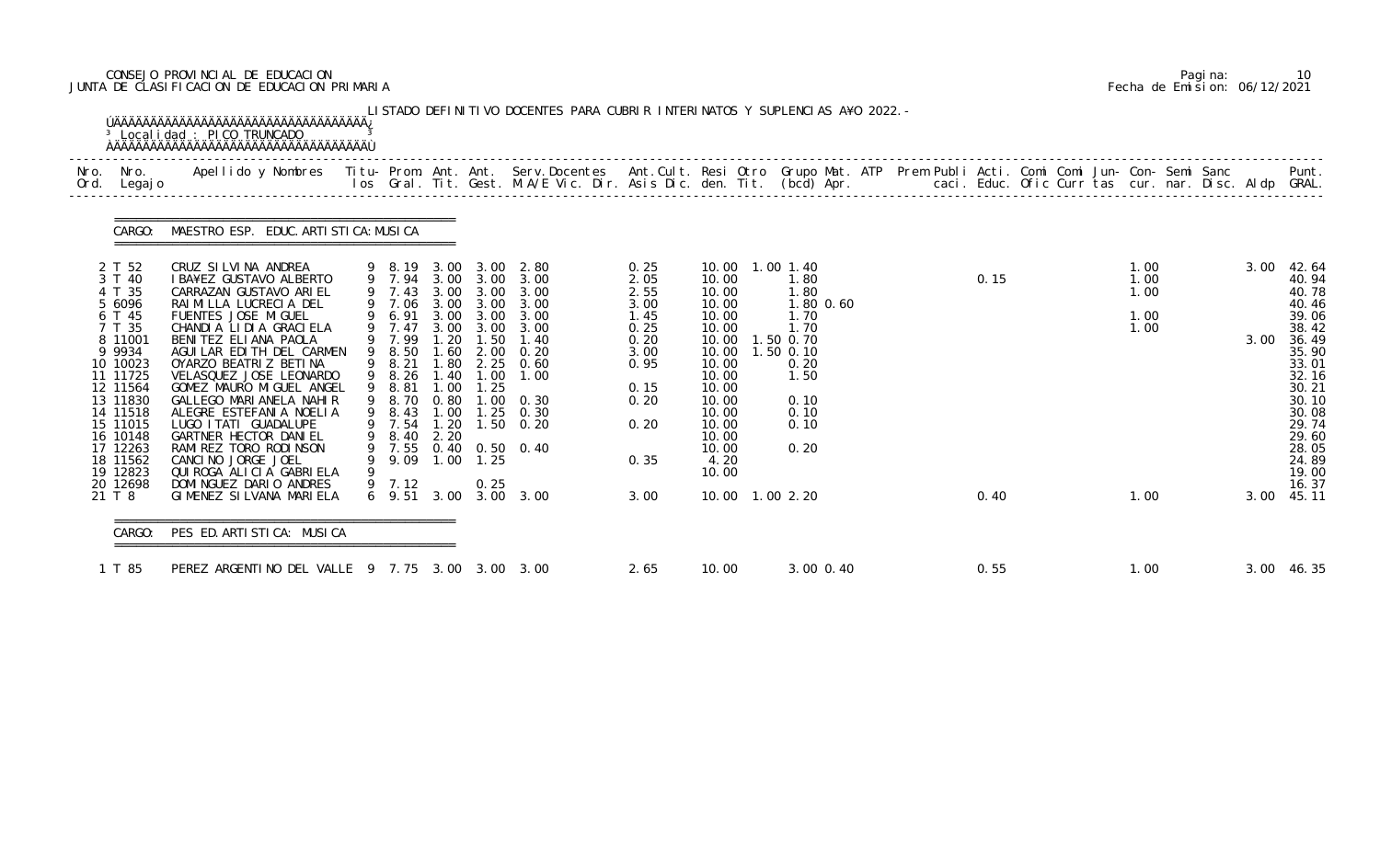### CONSEJO PROVINCIAL DE EDUCACION Pagina: 11 JUNTA DE CLASIFICACION DE EDUCACION PRIMARIA Fecha de Emision: 06/12/2021

| Nro. Nro.<br>Ord. Legajo                                           | Apellido y Nombres - Titu- Prom. Ant. Ant. Serv.Docentes - Ant.Cult. Resi Otro Grupo Mat. ATP Prem Publi Acti. Comi Comi Jun- Con- Semi Sanc - - - Punt.<br>Ios Gral. Tit. Gest. M.A/E Vic. Dir. Asis Dic. den. Tit. (bcd) Apr. - |                                                          |                                      |                              |                                                                                                          |                                      |                                                       |                                                |      |                              |      |                                                    |
|--------------------------------------------------------------------|-----------------------------------------------------------------------------------------------------------------------------------------------------------------------------------------------------------------------------------|----------------------------------------------------------|--------------------------------------|------------------------------|----------------------------------------------------------------------------------------------------------|--------------------------------------|-------------------------------------------------------|------------------------------------------------|------|------------------------------|------|----------------------------------------------------|
|                                                                    | CARGO: PES ED. ARTISTICA: MUSICA                                                                                                                                                                                                  |                                                          |                                      |                              |                                                                                                          |                                      |                                                       |                                                |      |                              |      |                                                    |
| 2 T 52<br>3 T 40<br>4 T 35<br>5 6096<br>6 T 45                     | CRUZ SILVINA ANDREA<br>I BA¥EZ GUSTAVO ALBERTO<br>CARRAZAN GUSTAVO ARIEL<br>RAIMILLA LUCRECIA DEL<br>FUENTES JOSE MIGUEL                                                                                                          | 9 7.43                                                   |                                      | 3.00 3.00                    | 9 8.19 3.00 3.00 2.80<br>9 7.94 3.00 3.00 3.00<br>3.00<br>9 7.06 3.00 3.00 3.00<br>9 6.91 3.00 3.00 3.00 | 0.25<br>2.05<br>2.55<br>3.00<br>1.45 | 10.00  1.00  1.40<br>10.00<br>10.00<br>10.00<br>10.00 | 1.80<br>1.80<br>1.80 0.60<br>1.70              | 0.15 | 1.00<br>1.00<br>1.00<br>1.00 | 3.00 | 42.64<br>40.94<br>40.78<br>40.46<br>39.06          |
| 7 T 35<br>8 11001<br>9 9 9 3 4<br>10 10023<br>11 11725<br>12 11564 | CHANDIA LIDIA GRACIELA<br>BENITEZ ELIANA PAOLA<br>AGUILAR EDITH DEL CARMEN<br>OYARZO BEATRIZ BETINA<br>VELASQUEZ JOSE LEONARDO<br>GOMEZ MAURO MIGUEL ANGEL                                                                        | 9 7.47<br>9 7.99<br>9 8.50<br>9 8.21<br>9 8.26<br>9 8.81 | 3.00<br>1.20<br>1.80<br>1.40<br>1.00 | 3.00<br>1.50<br>1.00<br>1.25 | 3.00<br>1.40<br>1.60 2.00 0.20<br>2.25 0.60<br>1.00                                                      | 0.25<br>0.20<br>3.00<br>0.95<br>0.15 | 10.00<br>10.00<br>10.00<br>10.00<br>10.00<br>10.00    | 1.70<br>1.50 0.70<br>1.50 0.10<br>0.20<br>1.50 |      | 1.00                         | 3.00 | 38.42<br>36.49<br>35.90<br>33.01<br>32.16<br>30.21 |
| 13 11830<br>14 11518<br>15 11015<br>16 10148<br>17 12263           | GALLEGO MARIANELA NAHIR<br>ALEGRE ESTEFANIA NOELIA<br>LUGO I TATI GUADALUPE<br>GARTNER HECTOR DANIEL<br>RAMI REZ TORO RODI NSON                                                                                                   | 9 8.70<br>9 8.43<br>9 7.54<br>9 8.40                     | 0.80<br>1.00<br>1.20<br>2.20         |                              | $1.00$ 0.30<br>$1.25$ 0.30<br>$1.50 \t 0.20$<br>9 7.55 0.40 0.50 0.40                                    | 0.20<br>0.20                         | 10.00<br>10.00<br>10.00<br>10.00<br>10.00             | 0.10<br>0.10<br>0.10<br>0.20                   |      |                              |      | 30.10<br>30.08<br>29.74<br>29.60<br>28.05          |
| 18 11562<br>19 12823<br>20 12698                                   | CANCINO JORGE JOEL<br>QUI ROGA ALI CI A GABRI ELA<br>DOMI NGUEZ DARIO ANDRES                                                                                                                                                      | 9.09<br>9 7.12                                           |                                      | $1.00$ $1.25$<br>0.25        |                                                                                                          | 0.35                                 | 4.20<br>10.00                                         |                                                |      |                              |      | 24.89<br>19.00<br>16.37                            |

|  | Pagi na: | 11                           |
|--|----------|------------------------------|
|  |          | Fecha de Emision: 06/12/2021 |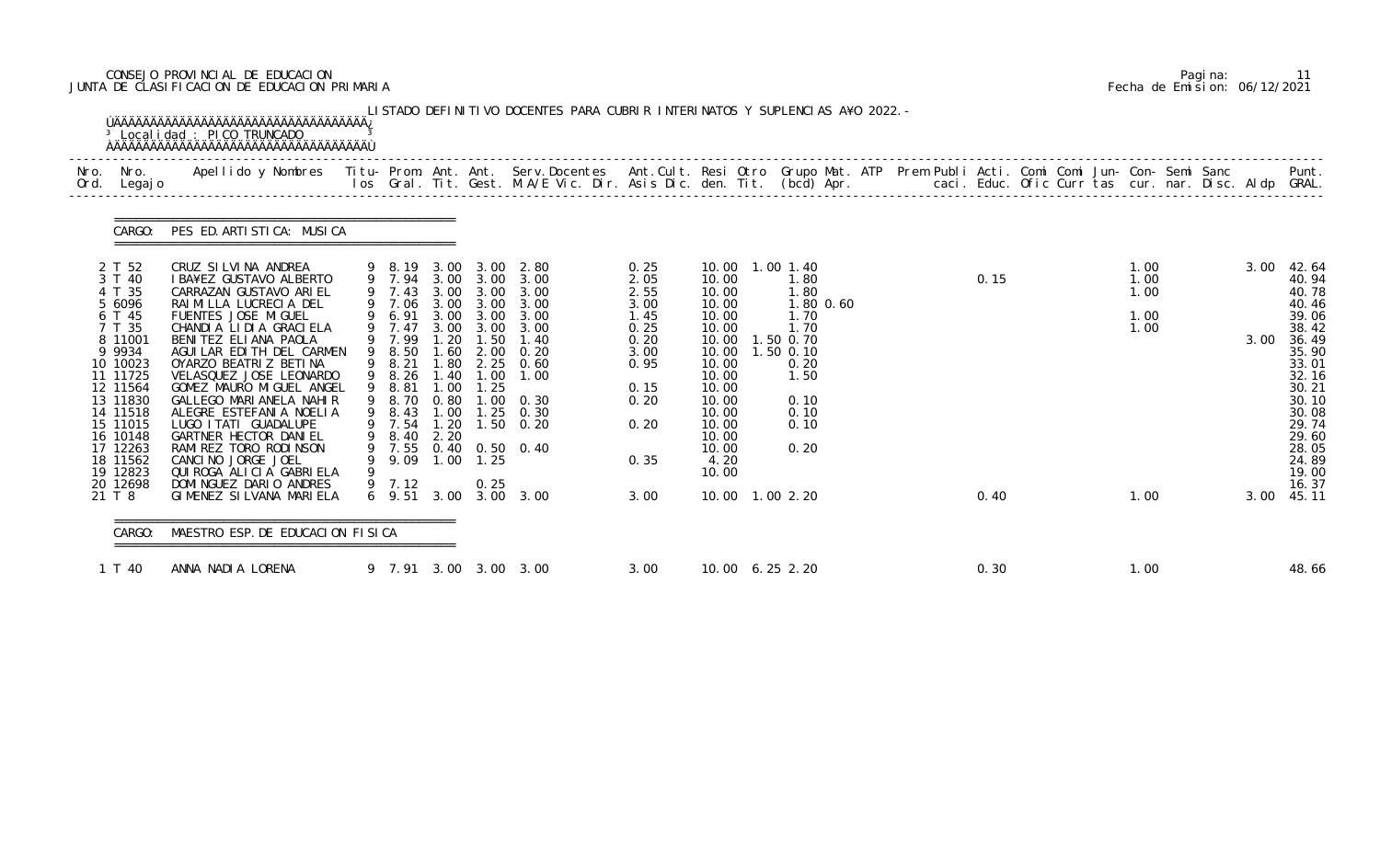### CONSEJO PROVINCIAL DE EDUCACION Pagina: 12 JUNTA DE CLASIFICACION DE EDUCACION PRIMARIA Fecha de Emision: 06/12/2021

|              |                       | <sup>3</sup> Local i dad: PICO TRUNCADO<br><b>AAAAAAAAAAAAAAAAAAAAAAAAAAAAAAAAAAAA</b>                                                                                                                                            |        |                  |              |                                      | LISTADO DEFINITIVO DOCENTES PARA CUBRIR INTERINATOS Y SUPLENCIAS A¥O 2022. - |                     |                |                                    |  |              |  |              |  |      |                |
|--------------|-----------------------|-----------------------------------------------------------------------------------------------------------------------------------------------------------------------------------------------------------------------------------|--------|------------------|--------------|--------------------------------------|------------------------------------------------------------------------------|---------------------|----------------|------------------------------------|--|--------------|--|--------------|--|------|----------------|
| Nro.<br>Ord. | Nro.<br>Legaj o       | Apellido y Nombres - Titu- Prom. Ant. Ant. Serv.Docentes - Ant.Cult. Resi Otro Grupo Mat. ATP Prem Publi Acti. Comi Comi Jun- Con- Semi Sanc - - - Punt.<br>Ios Gral. Tit. Gest. M.A/E Vic. Dir. Asis Dic. den. Tit. (bcd) Apr. - |        |                  |              |                                      |                                                                              |                     |                |                                    |  |              |  |              |  |      |                |
|              | CARGO:                | MAESTRO ESP. DE EDUCACION FISICA                                                                                                                                                                                                  |        |                  |              |                                      |                                                                              |                     |                |                                    |  |              |  |              |  |      |                |
|              | 8899<br>3 T 21        | PAVON I VON MARI EL                                                                                                                                                                                                               |        |                  |              | 9 7.50 2.40 3.00<br>9 7.72 3.00 3.00 | 2. 20<br>3.00                                                                | 0.65<br>3.00        |                | 10.00 7.50 1.80<br>10.00 3.00 3.00 |  | 0.05<br>0.75 |  | 1.00<br>1.00 |  | 3.00 | 48.10          |
|              | 4 T 35                | GONZALO ANALIA FERNANDA<br>ALBARRACIN VELIZ MARIO C                                                                                                                                                                               |        | 9 7.32           | 3.00         | 3.00                                 | 3.00                                                                         | 3.00                | 10.00          | 2.10                               |  | 0.10         |  | 1.00         |  | 3.00 | 46.47<br>44.52 |
|              | 5 T 85<br>6 0475      | BUSCAROLO ALEJANDRA<br>HERNANDEZ CLAUDIA ROSANA                                                                                                                                                                                   |        | 9 7.58<br>9 7.76 | 3.00         | 3.00 3.00<br>3.00                    | 3.00<br>2.80                                                                 | 3.00<br>3.00        | 10.00<br>10.00 | 1.60<br>3.00                       |  | 1.55         |  | 1.00         |  | 3.00 | 44.18<br>43.11 |
|              | 7 0038                | CRIVELLI MARIA LAURA                                                                                                                                                                                                              |        | 9 7.00           | 3.00         | 3.00                                 | 3.00                                                                         | 3.00                | 10.00          | 2.25 1.60                          |  | 0.35         |  |              |  |      | 42.20          |
|              | 8 T 40<br>9 0693      | DELGADO MAURICIO FACUNDO<br>PALACIOS ARNALDO ANDRES                                                                                                                                                                               |        | 9 7.51<br>9 6.57 | 3.00<br>3.00 | 3.00<br>3.00                         | 3.00<br>2.80                                                                 | 3.00<br>3.00        | 10.00<br>10.00 | 2.00<br>1.00 1.40                  |  | 0.75         |  | 1.00         |  |      | 41.51<br>40.52 |
|              | 10 7781               | ALVAREZ MARIA EUGENIA                                                                                                                                                                                                             |        | 9 8.35           | 3.00         | 3.00                                 | 1.40                                                                         | 1.95                | 9.10           | 1.50 1.50                          |  | 0.05         |  | 1.00         |  |      | 39.85          |
|              | 11 0474<br>12 6442    | SOSA LUIS ALEJANDRO<br>DI AZ VI CTOR ARI EL                                                                                                                                                                                       |        | 9 7.79<br>7.94   | 3.00<br>3.00 | 3.00<br>3.00                         | 2.80<br>1.80                                                                 | 2.75<br>3.00        | 10.00<br>10.00 | 1.40<br>0.90                       |  |              |  | 1.00         |  |      | 39.74<br>39.64 |
|              | 13 7455               | MELIN RUBEN DARIO                                                                                                                                                                                                                 |        | 7.61             | 3.00         | 3.00                                 | 0.80                                                                         | 2.95                | 10.00          | 0.40                               |  | 0.65         |  |              |  |      | 37.41          |
|              | 14 7761<br>15 8266    | OJEDA LUIS MIGUEL<br>TUBIO CAROLA NATACHA                                                                                                                                                                                         |        | 6.72<br>6.84     | 2.60         | 2.80 3.00<br>3.00                    | 1.70<br>2.00                                                                 | 2.35<br>2.10        | 10.00<br>10.00 | 0.80<br>$0.50$ 1.00                |  | 0.70         |  |              |  |      | 37.07<br>37.04 |
|              | 16 7760               | SI LVA JUAN MANUEL                                                                                                                                                                                                                |        | 6.85             |              | 2.60 3.00                            | 1.60                                                                         | 2.65                | 10.00          | 0.80                               |  | 0.05         |  |              |  |      | 36.55          |
|              | 17 T 8                | GUTI ERREZ ADA MARI SOL                                                                                                                                                                                                           | 9<br>9 | 8.06             | 1.60         | 1.50                                 | 0.60                                                                         | 0.15                | 10.00          | 4.00 0.30                          |  |              |  | 1.00         |  |      | 36.21          |
|              | 18 T 8/35<br>19 9488  | CABRERA ALFREDO HORACIO<br>TRULLI NATALIA SOLEDAD                                                                                                                                                                                 |        | 6.72<br>9 7.33   | 3.00<br>3.00 | 2.50<br>2.75                         | 3.00<br>2.00                                                                 | $0.40$ 1.25<br>0.40 | 7.00           | 2.10<br>7.70 2.75 1.00             |  |              |  | 1.00         |  |      | 35.97<br>35.93 |
|              | 20 10089              | OVI EDO LUCI ANA ANTONELLA                                                                                                                                                                                                        |        | 9 8.06           | 1.80         | 1.75                                 | 0.60                                                                         |                     |                | 10.00 1.00 0.30                    |  |              |  |              |  | 3.00 | 35.51          |
|              | 21 T 8<br>22 7759     | MU¥OZ GI SELLE NATALI<br>GREENHILL MARILIN                                                                                                                                                                                        |        | 6.48<br>7.13     | . 20<br>3.00 | . 25<br>3.00                         | 0.80<br>0.70                                                                 | 0.25<br>1.00        | 10.00<br>10.00 | 5.00 0.40<br>$0.30$ 1.00           |  |              |  | 1.00         |  |      | 35.38<br>35.13 |
|              | 23 T 85               | PEREIRA MERCEDES LUCIANA                                                                                                                                                                                                          |        | 7.11             | .20          | .50                                  | 1.30                                                                         | 0.20                | 10.00          | 3.00 0.60                          |  |              |  | 1.00         |  |      | 34.91          |
|              | 24 6847<br>25 T 40/45 | MELIN WALTER HECTOR<br>SOLORZA JULIAN RODRIGO                                                                                                                                                                                     |        | 7.06<br>7.52     | 3.00<br>. 80 | 3.00<br>2.25                         | 0.40<br>1.80                                                                 | 1.90<br>0.20        | 10.00<br>10.00 | 0.20<br>0.90                       |  |              |  | 1.00         |  |      | 34.56<br>34.47 |
|              | 26 T 52               | I BARRA FIDEL I GNACIO                                                                                                                                                                                                            |        | 7.52             | 1.60         | 2.00                                 | 1.60                                                                         | 2.05                | 5.60           | 0.80                               |  |              |  | 1.00         |  | 3.00 | 34.17          |
|              | 27 11742              | MORENO MERCADO PAULA                                                                                                                                                                                                              |        | 9 7.13           | 1.40         |                                      | $1.25 \quad 0.90$                                                            | 0.85                | 10.00          | 0.40                               |  |              |  |              |  | 3.00 | 33.93          |

|  | Pagi na: |                              |
|--|----------|------------------------------|
|  |          | Fecha de Emision: 06/12/2021 |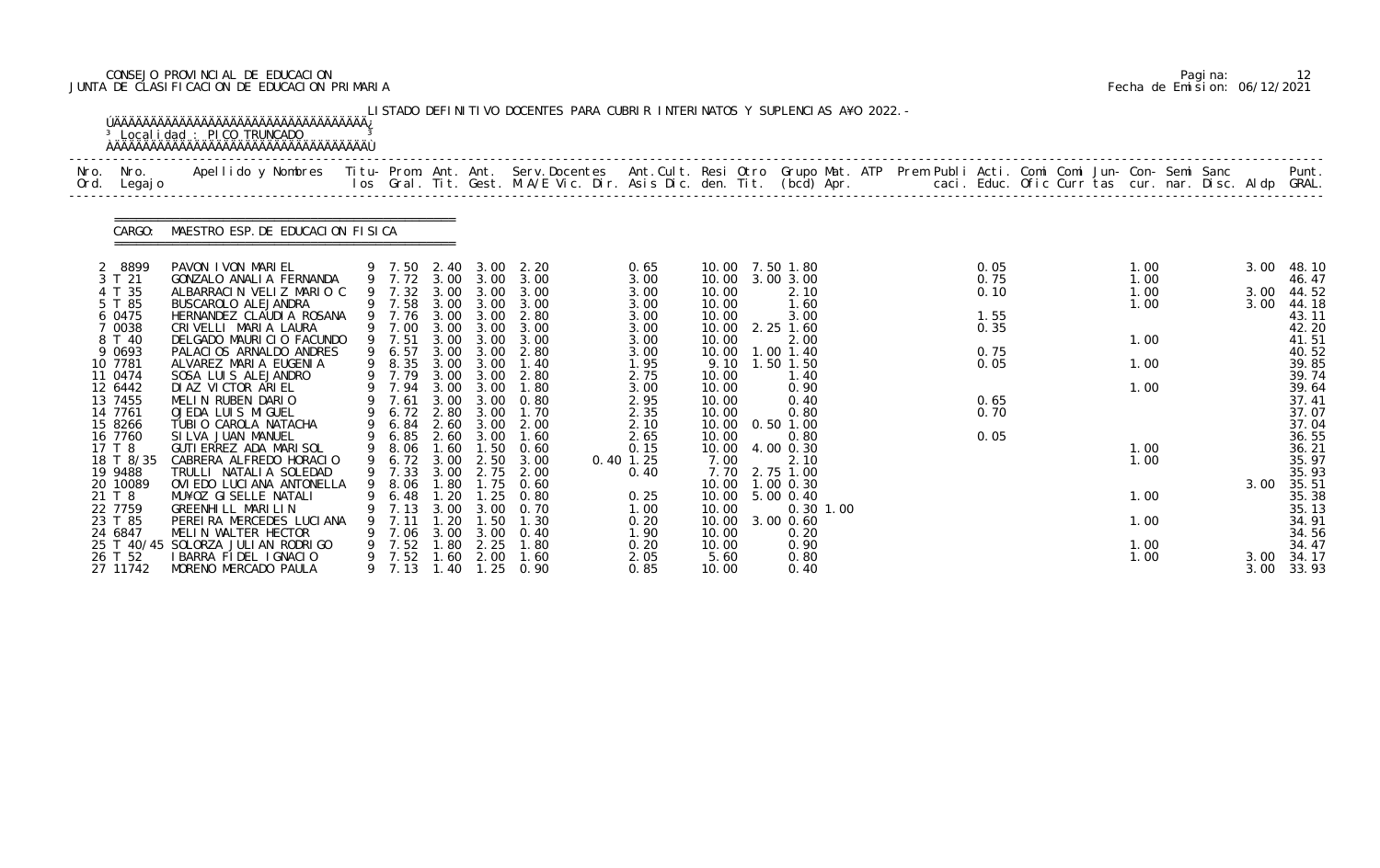### CONSEJO PROVINCIAL DE EDUCACION Pagina: 13 JUNTA DE CLASIFICACION DE EDUCACION PRIMARIA Fecha de Emision: 06/12/2021

|              |                                                                      | <sup>3</sup> Localidad : PICO TRUNCADO                                                                                                                                                                                            |   |                                                        |                      |                                        | LISTADO DEFINITIVO DOCENTES PARA CUBRIR INTERINATOS Y SUPLENCIAS A¥O 2022. - |                              |                                                    |                           |              |  |              |  |      |              |                                                    |
|--------------|----------------------------------------------------------------------|-----------------------------------------------------------------------------------------------------------------------------------------------------------------------------------------------------------------------------------|---|--------------------------------------------------------|----------------------|----------------------------------------|------------------------------------------------------------------------------|------------------------------|----------------------------------------------------|---------------------------|--------------|--|--------------|--|------|--------------|----------------------------------------------------|
| Nro.<br>Ord. | Nro.<br>Legaj o                                                      | Apellido y Nombres  Titu- Prom. Ant. Ant. Serv.Docentes  Ant.Cult. Resi Otro Grupo Mat. ATP Prem Publi Acti. Comi Comi Jun- Con- Semi Sanc           Punt.<br>Ios Gral. Tit. Gest. M.A/E Vic. Dir. Asis Dic. den. Tit. (bcd) Apr. |   |                                                        |                      |                                        |                                                                              |                              |                                                    |                           |              |  |              |  |      |              |                                                    |
|              | CARGO:                                                               | MAESTRO ESP. DE EDUCACION FISICA                                                                                                                                                                                                  |   |                                                        |                      |                                        |                                                                              |                              |                                                    |                           |              |  |              |  |      |              |                                                    |
|              | 28 T 52<br>29 10367<br>30 10245                                      | ALANCAY FRANCO JAVIER<br>PUNTANO LUIS SIM N<br>ESPINOZA NESTOR FABIAN                                                                                                                                                             |   | 9 7.08<br>9 7.84                                       | 1.60                 | 2.00                                   | 1.80 2.25 0.60<br>9 8.00 2.00 2.00 0.50<br>1.40                              | 3.00<br>1.65                 | 5.60<br>4.90<br>10.00                              | 0.30<br>2.00 0.20         | 0.70 0.80    |  | 0.15<br>0.15 |  | 1.00 | 3.00<br>3.00 | 33.78<br>33.40<br>33.34                            |
|              | 31 9343<br>32 T45<br>33 11918<br>34 10202<br>35 10296                | AGUILAR MARIA VICTORIA<br>VI VAR JOSE LUIS<br>CORTEZ JORGE MARTIN<br>SANDOVAL GISELA ROMINA<br>LARA GONZALO MANUEL                                                                                                                |   | 9 7.85<br>9 7.69<br>9 7.86<br>9 7.17<br>9 7.22         | 2.20<br>0.80<br>1.60 | 2.50<br>1.40 1.75<br>1.00<br>2.00      | 0.60<br>1.50<br>0.70<br>1.00<br>1.60 1.75 0.20                               | 0.75<br>0.05<br>0.55<br>1.45 | 10.00<br>10.00<br>10.00<br>10.00<br>10.00          | 0.30<br>0.50<br>0.10      | 0.70<br>0.30 |  | 0.10         |  | 1.00 | 3.00         | 33.20<br>33.19<br>32.66<br>31.82<br>31.32          |
|              | 36 11785<br>37 11579<br>38 12565<br>39 12305                         | ACU A MARIA FLORENCIA<br>CARRIZO I VANA MARICEL<br>NI ETO LESTER I VAN<br>LASTRA CATERINA LILIA                                                                                                                                   |   | 9 8.53<br>9 7.31<br>$9$ $8.40$<br>$9$ $8.04$<br>9 7.19 | 1.40<br>3.00<br>0.40 | 1.00<br>$0.20 \quad 0.25$              | $1.25 \quad 0.60$<br>$0.50 \quad 0.20$<br>0.60 0.75 0.40                     | 3.00<br>1.25<br>0.45         | 10.00<br>3.50<br>10.00<br>10.00                    | $1.50$ 0.30               | 0.10         |  |              |  |      |              | 29.93<br>29.46<br>29.10<br>28.69                   |
|              | 40 12083<br>41 12073<br>42 12355<br>43 12491<br>44 12568<br>45 12540 | FIGUEROA CARLOS AGUSTIN<br>SAEZ FACUNDO<br>KUKOSKY LUCIANA MAGALI<br>SOLORZA MARTIN NICOLAS<br>VERGARA ANABEL PAOLA<br>VI LLEGAS GABRI ELA                                                                                        |   | 9 7.82<br>9 8.41<br>9 7.67<br>9 7.84                   | 0.40<br>0.20         | 0.25<br>0.25<br>0.80 0.25<br>0.20 0.25 | 9 7.42 0.60 0.75 0.10                                                        | 0.25<br>0.55                 | 10.00<br>10.00<br>10.00<br>10.00<br>10.00<br>10.00 | 0.20                      |              |  |              |  |      |              | 28.14<br>28.12<br>28.02<br>27.86<br>27.72<br>27.29 |
|              | 46 9868<br>47 11748<br>48 10788<br>49 11828<br>50 12838<br>51 12832  | VEGA MAURO ARNALDO<br>RAMOS ELIAS RICARDO<br>NI ETO MARTI N ALEJANDRO<br>BARRIOS ALAN FEDERICO<br>CARRI CABURU PESSOLANO<br>LARROSA FLORENCIA MURIEL                                                                              | 9 | 6.64<br>7.72<br>8.62<br>7.89                           | 0.80<br>1.20<br>0.80 | 9 8.22 2.40 2.00<br>1.00<br>1.00       | 0.50<br>$1.75$ 0.60<br>0.10                                                  | 0.60<br>0.50<br>0.90<br>0.65 | 2.80<br>1.40<br>2.80<br>1.40<br>4.90<br>10.00      | 1.50 0.20<br>0.30<br>2.00 |              |  | 0.10         |  |      | 3.00         | 25.02<br>24.64<br>24.27<br>23.57<br>21.79<br>19.00 |
|              | 52 12833<br>53 12810                                                 | LARA JULIA DANIELA<br>SORIA JAIR JORGE                                                                                                                                                                                            | 9 |                                                        | 8.06 1.80            |                                        |                                                                              | 0.15                         | 3.50                                               |                           |              |  |              |  |      |              | 12.50<br>19.01                                     |

|  | Pagi na: | 13                           |
|--|----------|------------------------------|
|  |          | Fecha de Emision: 06/12/2021 |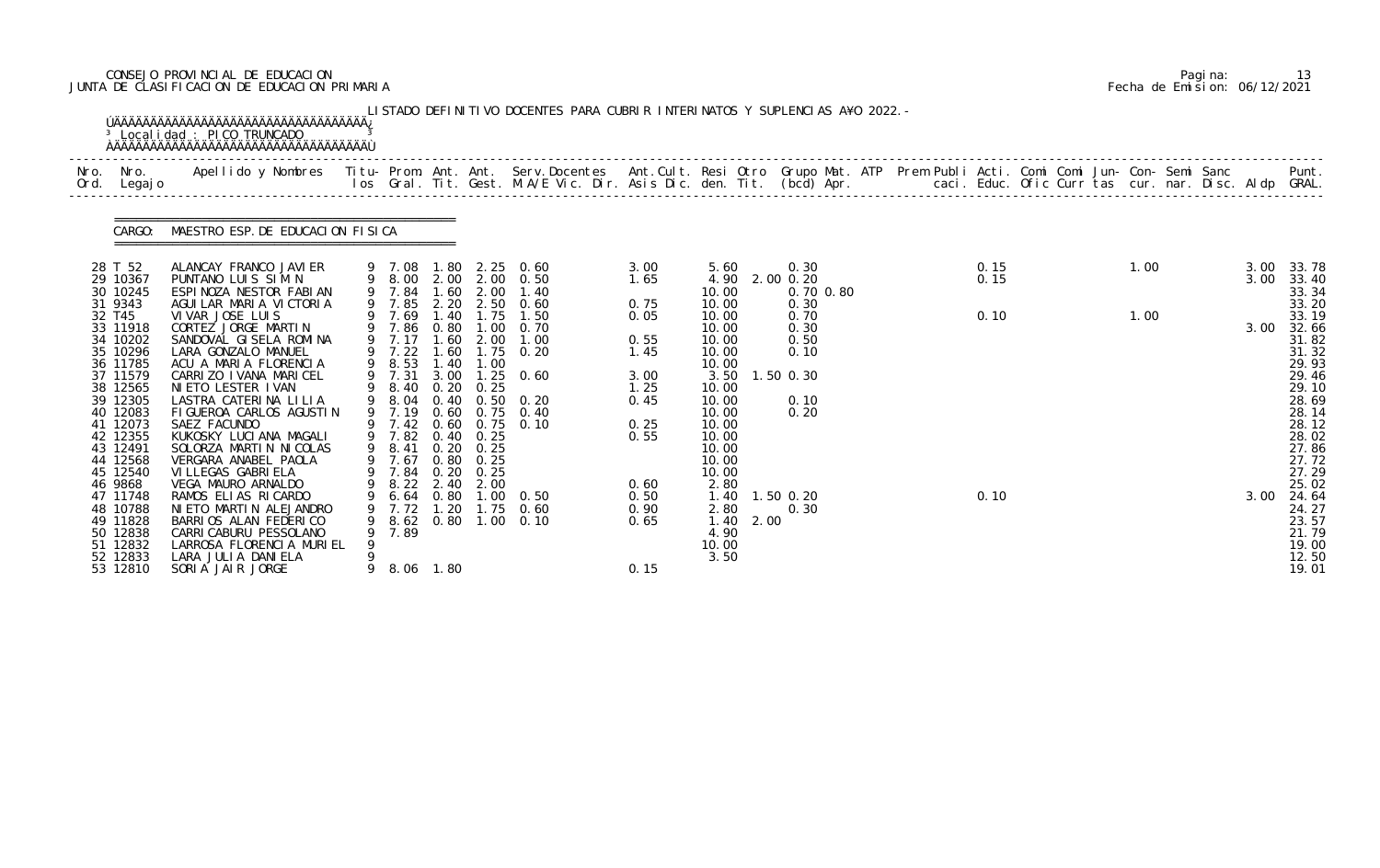### CONSEJO PROVINCIAL DE EDUCACION Pagina: 14 JUNTA DE CLASIFICACION DE EDUCACION PRIMARIA Fecha de Emision: 06/12/2021

| Nro. | Nro.<br>Ord. Legajo                                                                                        | Apellido y Nombres - Titu- Prom. Ant. Ant. Serv.Docentes - Ant.Cult. Resi Otro Grupo Mat. ATP Prem Publi Acti. Comi Comi Jun- Con- Semi Sanc - - - - Punt.<br>Ios Gral. Tit. Gest. M.A/E Vic. Dir. Asis Dic. den. Tit. (bcd) Apr.                  |                                                                    |                      |                  |                                                                                                                                                 |                              |                                                                            |                                                      |  |  |  |  |  |              |                                                                                        |
|------|------------------------------------------------------------------------------------------------------------|----------------------------------------------------------------------------------------------------------------------------------------------------------------------------------------------------------------------------------------------------|--------------------------------------------------------------------|----------------------|------------------|-------------------------------------------------------------------------------------------------------------------------------------------------|------------------------------|----------------------------------------------------------------------------|------------------------------------------------------|--|--|--|--|--|--------------|----------------------------------------------------------------------------------------|
|      |                                                                                                            | CARGO: MAESTRO ESP. DE EDUCACION FISICA                                                                                                                                                                                                            |                                                                    |                      |                  |                                                                                                                                                 |                              |                                                                            |                                                      |  |  |  |  |  |              |                                                                                        |
|      | 54 12453<br>55 12868<br>56 12807<br>57 12785                                                               | LEDESMA DI EGO ARMANDO<br>MENDEZ NELSON ARIEL<br>SANTI LLAN ANDREA<br>CARBALLO LOANA SOLEDAD                                                                                                                                                       | 9 7.58 0.40<br>9 6.72 0.60<br>9 6.47                               | 0.40                 | 9 7.62 0.60 0.25 |                                                                                                                                                 | 0.20                         |                                                                            |                                                      |  |  |  |  |  |              | 17.47<br>17.18<br>16.32<br>15.87                                                       |
|      | CARGO:                                                                                                     | MAESTRO ESPECIAL DE INGLES                                                                                                                                                                                                                         |                                                                    |                      |                  |                                                                                                                                                 |                              |                                                                            |                                                      |  |  |  |  |  |              |                                                                                        |
|      | 1 0322<br>2 11737<br>3 11886<br>4 12271<br>5 12244<br>6 12784<br>7 11872<br>8 11846<br>9 12871<br>10 12842 | TORRES RICARDO MARCELO<br>VI DELA ELENA BEATRIZ<br>SOSA EVELIN DANIELA<br>VIDAL NOELIA PAOLA<br>GODOY GABRI ELA ALEJANDRA<br>REMENTERIAS DO CAMPO<br>MOYANO ABERO MIRTA<br>MOYANO CECILIA SOLEDAD<br>MORALES CAROL ARACELI<br>CHAILE YANINA DAIANA | 9 7.88<br>9 7.56<br>9 8.44<br>9 7.87<br>9 6.86 0.20<br>9 7.09 0.60 | 0.80<br>0.20<br>0.80 | 1.00             | 9 6.02 3.00 3.00 3.00<br>9 7.71 1.00 1.25 1.10<br>1.00<br>9 6.05 0.60 0.50 2.60<br>0.40 0.50 1.20<br>9 6.83 0.80 1.00 2.00<br>$1.00 \quad 0.90$ | 1.55<br>0.30<br>0.50<br>1.90 | 10.00<br>10.00<br>10.00<br>10.00<br>10.00<br>10.00<br>5.60<br>2.80<br>2.80 | 3.00<br>0.50<br>0.50<br>1.30<br>0.60<br>1.00<br>0.40 |  |  |  |  |  | 3.00<br>3.00 | 37.02<br>33.56<br>33.18<br>31.60<br>29.56<br>28.14<br>26.23<br>22.77<br>20.76<br>16.69 |
|      | CARGO:                                                                                                     | PES LENGUA EXTRANJERA: INGLES                                                                                                                                                                                                                      |                                                                    |                      |                  |                                                                                                                                                 |                              |                                                                            |                                                      |  |  |  |  |  |              |                                                                                        |
|      | 1 0322<br>2 11737                                                                                          | TORRES RICARDO MARCELO<br>VIDELA ELENA BEATRIZ                                                                                                                                                                                                     |                                                                    |                      |                  | 9 6.02 3.00 3.00 3.00<br>9 7.71 1.00 1.25 1.10                                                                                                  |                              | 10.00<br>10.00                                                             | 3.00<br>0.50                                         |  |  |  |  |  | 3.00         | 37.02<br>33.56                                                                         |

|  | Pagi na: | 14                           |
|--|----------|------------------------------|
|  |          | Fecha de Emision: 06/12/2021 |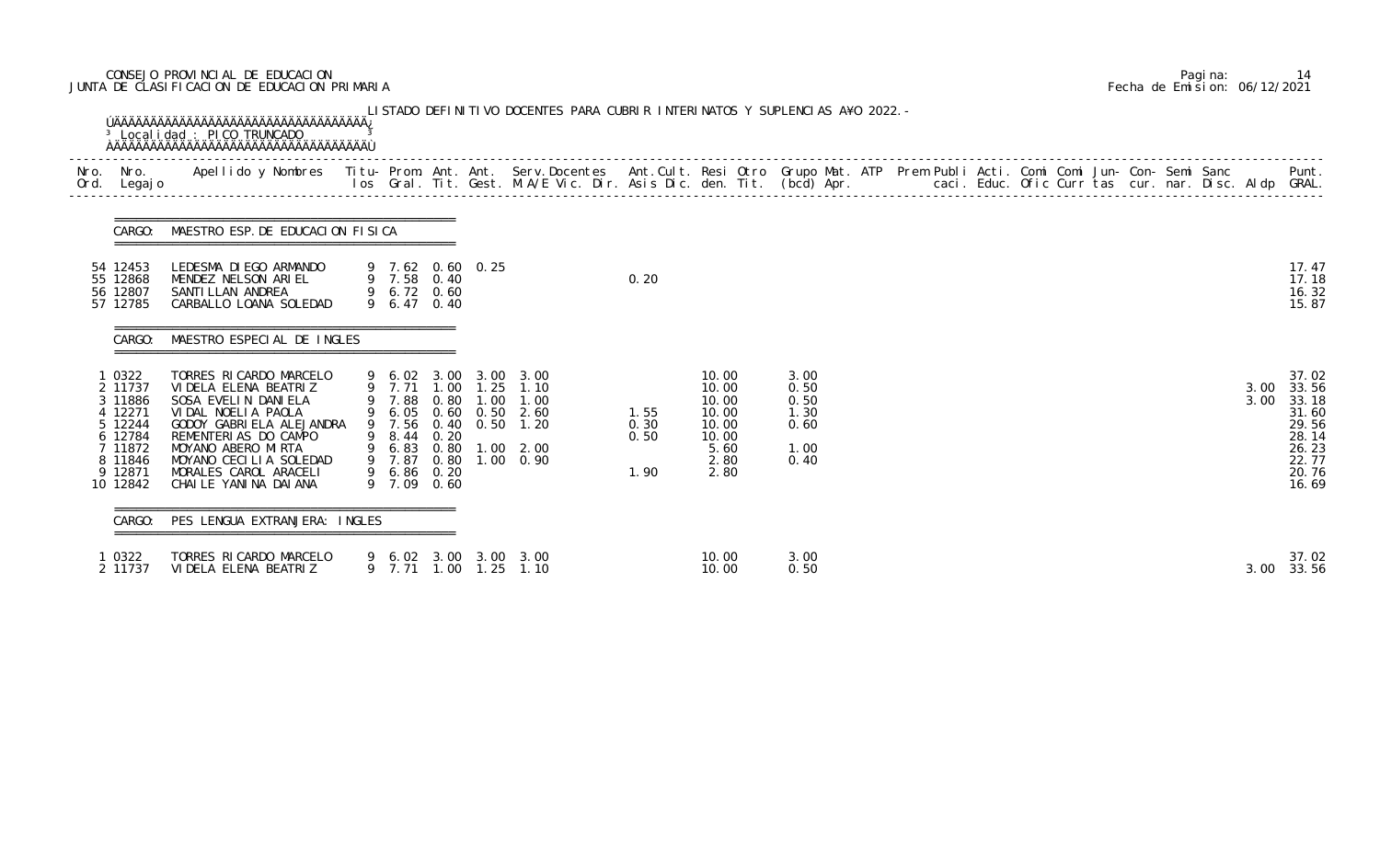### CONSEJO PROVINCIAL DE EDUCACION Pagina: 15 JUNTA DE CLASIFICACION DE EDUCACION PRIMARIA Fecha de Emision: 06/12/2021

| Nro.<br>Ord. | Nro.<br>Legaj o                                                                            | Apellido y Nombres  Titu- Prom. Ant. Ant. Serv.Docentes  Ant.Cult. Resi Otro Grupo Mat. ATP Prem Publi Acti. Comi Comi Jun- Con- Semi Sanc             Punt.<br>Ios Gral. Tit. Gest. M.A/E Vic. Dir. Asis Dic. den. Tit. (bcd) Ap               |                                                                                    |                                              |                                              |                                                                                                           |                                              |                                                                  |                                                                |  |  |      |  |      |  |                      |                                                                               |
|--------------|--------------------------------------------------------------------------------------------|-------------------------------------------------------------------------------------------------------------------------------------------------------------------------------------------------------------------------------------------------|------------------------------------------------------------------------------------|----------------------------------------------|----------------------------------------------|-----------------------------------------------------------------------------------------------------------|----------------------------------------------|------------------------------------------------------------------|----------------------------------------------------------------|--|--|------|--|------|--|----------------------|-------------------------------------------------------------------------------|
|              | CARGO:                                                                                     | PES LENGUA EXTRANJERA: INGLES                                                                                                                                                                                                                   |                                                                                    |                                              |                                              |                                                                                                           |                                              |                                                                  |                                                                |  |  |      |  |      |  |                      |                                                                               |
|              | 3 11886<br>4 12271<br>5 12244<br>6 12784<br>7 11872<br>8 11846<br>9 12871<br>10 12842      | SOSA EVELIN DANIELA<br>VIDAL NOELIA PAOLA<br>GODOY GABRIELA ALEJANDRA<br>REMENTERIAS DO CAMPO<br>MOYANO ABERO MIRTA<br>MOYANO CECILIA SOLEDAD<br>MORALES CAROL ARACELI<br>CHAILE YANINA DAIANA                                                  | 9 7.88<br>9 8.44<br>9 7.87<br>9 6.86 0.20<br>9 7.09                                | 0.80<br>0.20<br>0.80<br>0.60                 |                                              | 1.00 1.00<br>9 6.05 0.60 0.50 2.60<br>9 7.56 0.40 0.50 1.20<br>9 6.83 0.80 1.00 2.00<br>$1.00 \quad 0.90$ | 1.55<br>0.30<br>0.50<br>1.90                 | 10.00<br>10.00<br>10.00<br>10.00<br>5.60<br>2.80<br>2.80         | 0.50<br>1.30<br>0.60<br>1.00<br>0.40                           |  |  |      |  |      |  | 3.00                 | 33.18<br>31.60<br>29.56<br>28.14<br>26.23<br>22.77<br>20.76<br>16.69          |
|              | CARGO:                                                                                     | ASI ST. MEDIOS A/C GAB. DE INFORMATICA                                                                                                                                                                                                          |                                                                                    |                                              |                                              |                                                                                                           |                                              |                                                                  |                                                                |  |  |      |  |      |  |                      |                                                                               |
|              | 1 T 8<br>2 6760<br>3 9442<br>4 10841<br>5 10310<br>6 11645<br>7 8539<br>8 11644<br>9 12787 | DAFFUNCHIO PATRICIA G<br>VI LDOZA MARCELO FRANCI SCO<br>RAMOS SELVA MARILINA<br>PAVESE FRANCO NI COLAS<br>BAI GORRI A SI LVI A SOLEDAD<br>FIGUEROA SILVANA NOEMI<br>SALETTI ALEJANDRO JAVIER<br>APARICIO LUIS EDUARDO<br>CARBALLO CARLOS ADRIAN | 9 7.48<br>8 7.40<br>$6$ 7.51<br>66.68<br>3 8.12 3.00<br>$3$ 7.81<br>$3 \quad 7.32$ | 2.20<br>3.00<br>2.40<br>1.40<br>1.00<br>1.40 | 2.50<br>1.75<br>2.25<br>1.25<br>3.00<br>1.25 | 9 8.58 3.00 2.75 3.00<br>9 8.11 3.00 3.00 1.20<br>0.90<br>0.30<br>1.00<br>2.20<br>1.00                    | 3.00<br>1.15<br>1.20<br>1.40<br>3.00<br>2.30 | 10.00<br>10.00<br>10.00<br>4.20<br>10.00<br>3.50<br>8.40<br>3.50 | 5.50 2.90<br>0.60<br>4.50 0.40<br>0.10<br>0.50<br>1.20<br>0.50 |  |  | 0.45 |  | 1.00 |  | 3.00<br>3.00<br>3.00 | 49.18<br>36.06<br>32.38<br>31.55<br>31.56<br>23.33<br>31.92<br>23.36<br>11.72 |

|  | Pagi na: | 15                           |
|--|----------|------------------------------|
|  |          | Fecha de Emision: 06/12/2021 |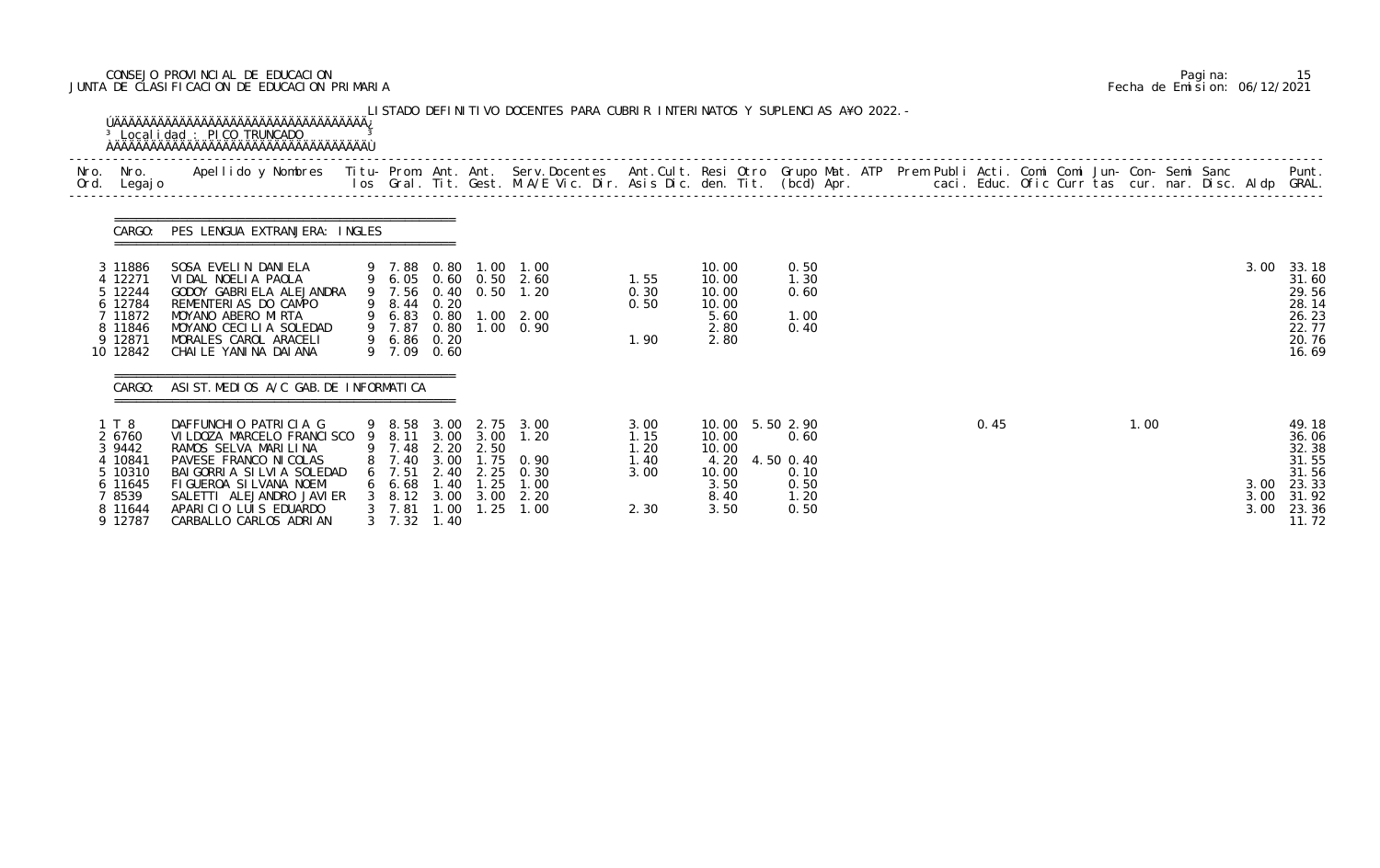### CONSEJO PROVINCIAL DE EDUCACION Pagina: 16 JUNTA DE CLASIFICACION DE EDUCACION PRIMARIA Fecha de Emision: 06/12/2021

| Nro.<br>Ord. | Nro.<br>Legaj o                                                                                                                             | Apellido y Nombres - Titu- Prom. Ant. Ant. Serv.Docentes - Ant.Cult. Resi Otro Grupo Mat. ATP Prem Publi Acti. Comi Comi Jun- Con- Semi Sanc - - - Punt.<br>Ios Gral. Tit. Gest. M.A/E Vic. Dir. Asis Dic. den. Tit. (bcd) Apr. -                                                                                      |                                                                                                                     |                                              |                                                                                                                                    |                                                                                                                        |                                                                      |                                                 |                                                                                                                             |  |      |              |  |                              |  |              |                                                                                                                   |
|--------------|---------------------------------------------------------------------------------------------------------------------------------------------|------------------------------------------------------------------------------------------------------------------------------------------------------------------------------------------------------------------------------------------------------------------------------------------------------------------------|---------------------------------------------------------------------------------------------------------------------|----------------------------------------------|------------------------------------------------------------------------------------------------------------------------------------|------------------------------------------------------------------------------------------------------------------------|----------------------------------------------------------------------|-------------------------------------------------|-----------------------------------------------------------------------------------------------------------------------------|--|------|--------------|--|------------------------------|--|--------------|-------------------------------------------------------------------------------------------------------------------|
|              | CARGO:                                                                                                                                      | PES EDUCACION TECNOLOGICA                                                                                                                                                                                                                                                                                              |                                                                                                                     |                                              |                                                                                                                                    |                                                                                                                        |                                                                      |                                                 |                                                                                                                             |  |      |              |  |                              |  |              |                                                                                                                   |
|              | 1 T 35<br>2 T 45<br>3 T 21<br>4 10603<br>5 T 52<br>6 10841<br>7 11681<br>8 11204<br>9 12564<br>10 12033<br>11 12445<br>12 12836<br>13 12566 | BALMACEDA ALFREDO RAUL<br>MEDINA MARIA DEL ROSARIO<br>JIMENEZ GRACIELA DEL V<br>CASAS NANCY EDITH<br>PAREDES AMERICO ALBERTO<br>PAVESE FRANCO NI COLAS<br>AGUIRRE RITA RAQUEL<br>MAGALEVSKY AGUSTIN<br>ORELLANA LORENA<br>ACEVEDO LUCIANO ARIEL<br>CUEVAS MOIRA ANAHI<br>CANDIA CASTILLO MAITE<br>GONZALEZ ALISA MARIA | 9 6.80 3.00<br>9 7.81 2.20<br>9 7.59<br>9 7.48<br>9 7.19<br>9 8.15<br>9 7.59<br>9 8.40<br>$3\quad 6.80$<br>$3$ 7.55 | 2.20<br>1.40<br>2.20<br>1.20<br>1.00<br>0.60 | 9 8.20 2.80 1.50<br>9 8.20 2.60 3.00<br>1.75<br>1.75<br>1.75<br>1.50<br>$1.40 \quad 0.25$<br>$0.40 \quad 0.25$<br>3 7.65 0.60 0.25 | 3.00<br>3.00<br>1.75 3.00<br>1.00<br>2.20<br>0.90<br>$1.25 \quad 0.60$<br>1.20<br>$1.00 \quad 0.10$                    | 3.00<br>3.00<br>3.00<br>3.00<br>1.65<br>1.40<br>3.00<br>1.50<br>2.30 | 10.00<br>10.00<br>3.50<br>0.70<br>10.00<br>5.60 | 10.00 3.00 2.50<br>10.00 4.25 2.00<br>3.00<br>10.00 7.00 0.50<br>1.10<br>4.20 5.00 0.40<br>2.80 3.00 0.30<br>4.20 1.00 0.60 |  |      | 0.15<br>0.10 |  | 1.00<br>1.00<br>1.00<br>1.00 |  | 3.00<br>3.00 | 47.15<br>46.15<br>43.55<br>42.26<br>36.49<br>31.53<br>29.34<br>28.35<br>24.04<br>20.20<br>20.45<br>16.75<br>11.50 |
|              | CARGO:                                                                                                                                      | PES FORMACION ETICA Y CIUDADANA                                                                                                                                                                                                                                                                                        |                                                                                                                     |                                              |                                                                                                                                    |                                                                                                                        |                                                                      |                                                 |                                                                                                                             |  |      |              |  |                              |  |              |                                                                                                                   |
|              | 1 T 45<br>2 10649<br>10865<br>12863<br>5 12414<br>6 12448<br>7 12188<br>8 12824                                                             | ALMONACID MARILINA<br>CASAS JOSE MANUEL<br>SOTOMAYOR LIONEL OSCAR<br>MARTINEZ LUIS GUILLERMO<br>LOPEZ RITA SOLEDAD<br>ANAQUIN SANDRA ELIZABETH<br>LEIVA WALTER EDUARDO<br>FERREYRA LILIAN LORENA                                                                                                                       | 7.57<br>9 7.84<br>9.03<br>7.40<br>7.13<br>8.00                                                                      | 1.60<br>1.20<br>1.60<br>1.40                 | 1.50<br>1.50                                                                                                                       | 9 8.65 3.00 3.00 3.00<br>1.30<br>$0.40 \quad 0.25 \quad 0.20$<br>$0.40 \quad 0.50 \quad 0.20$<br>9 7.62 3.00 0.75 0.40 | 3.00<br>2.95<br>0.45<br>1.35                                         | 10.00 4.25<br>10.00<br>10.00<br>10.00           | 10.00 5.50 2.20<br>10.00 5.00 0.60 0.60<br>0.10<br>0.10<br>0.60                                                             |  | 0.60 | 0.10<br>0.10 |  | 1.00                         |  |              | 48.45<br>40.22<br>34.24<br>31.58<br>27.35<br>27.33<br>21.37<br>18.40                                              |

|  | Pagi na: | 16                           |
|--|----------|------------------------------|
|  |          | Fecha de Emision: 06/12/2021 |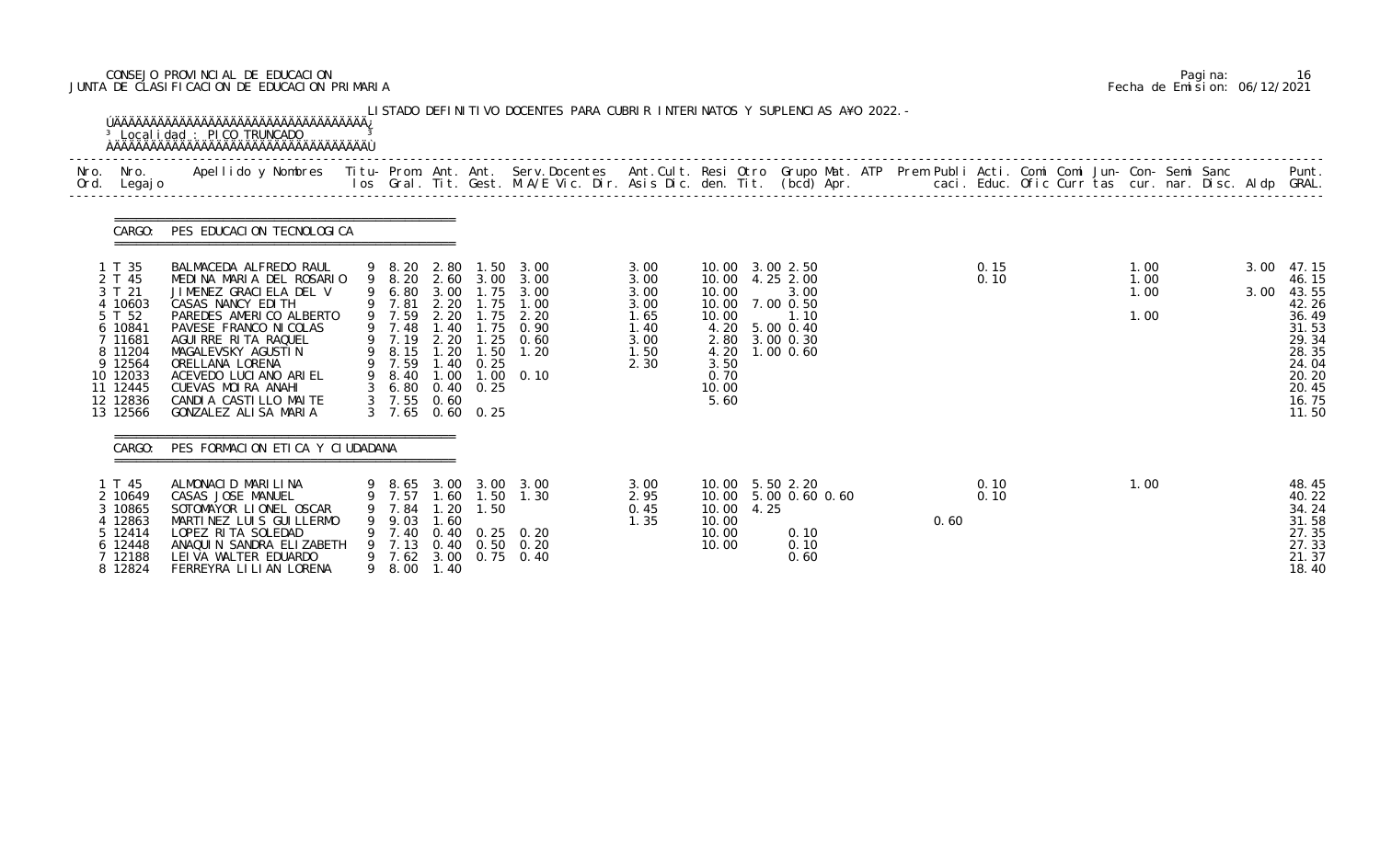# CONSEJO PROVINCIAL DE EDUCACION Pagina: 17 JUNTA DE CLASIFICACION DE EDUCACION PRIMARIA Fecha de Emision: 06/12/2021

|              |                                                                                                                                                                                           | <sup>3</sup> Local i dad : PICO TRUNCADO                                                                                                                                                                                                                                                                                                                                                                                                                 |                    |                                                                                                                                                            |                                                                                                      |                                                                                                                                                                | LISTADO DEFINITIVO DOCENTES PARA CUBRIR INTERINATOS Y SUPLENCIAS A¥O 2022. -                                                                                  |                                                                                                                                                              |                        |                                                                                                                                                                                                                                                                                                                       |      |      |                                                                                                |                                                      |                                                                                                                                      |  |                                                                                              |                                                                                                                                                                     |
|--------------|-------------------------------------------------------------------------------------------------------------------------------------------------------------------------------------------|----------------------------------------------------------------------------------------------------------------------------------------------------------------------------------------------------------------------------------------------------------------------------------------------------------------------------------------------------------------------------------------------------------------------------------------------------------|--------------------|------------------------------------------------------------------------------------------------------------------------------------------------------------|------------------------------------------------------------------------------------------------------|----------------------------------------------------------------------------------------------------------------------------------------------------------------|---------------------------------------------------------------------------------------------------------------------------------------------------------------|--------------------------------------------------------------------------------------------------------------------------------------------------------------|------------------------|-----------------------------------------------------------------------------------------------------------------------------------------------------------------------------------------------------------------------------------------------------------------------------------------------------------------------|------|------|------------------------------------------------------------------------------------------------|------------------------------------------------------|--------------------------------------------------------------------------------------------------------------------------------------|--|----------------------------------------------------------------------------------------------|---------------------------------------------------------------------------------------------------------------------------------------------------------------------|
| Nro.<br>Ord. | Nro.<br>Legaj o                                                                                                                                                                           | <u>ŇÄÄÄÄÄÄÄÄÄÄÄÄÄÄÄÄÄÄÄÄÄÄÄÄÄÄÄÄÄÄÄÄÄÄ</u><br>Apellido y Nombres - Titu- Prom. Ant. Ant. Serv.Docentes - Ant.Cult. Resi Otro Grupo Mat. ATP - Prem Publi Acti. Comi Comi Jun- Con- Semi Sanc                                                                                                                                                                                                                                                             |                    |                                                                                                                                                            |                                                                                                      |                                                                                                                                                                | los Gral. Tit. Gest. M.A/E Vic. Dir. Asis Dic. den. Tit. (bcd) Apr.                                                                                           |                                                                                                                                                              |                        |                                                                                                                                                                                                                                                                                                                       |      |      |                                                                                                | caci. Educ. Ofic Curr tas cur. nar. Disc. Aldp GRAL. |                                                                                                                                      |  |                                                                                              | Punt.                                                                                                                                                               |
|              | Modal i dad: ADULTOS                                                                                                                                                                      |                                                                                                                                                                                                                                                                                                                                                                                                                                                          |                    |                                                                                                                                                            |                                                                                                      |                                                                                                                                                                |                                                                                                                                                               |                                                                                                                                                              |                        |                                                                                                                                                                                                                                                                                                                       |      |      |                                                                                                |                                                      |                                                                                                                                      |  |                                                                                              |                                                                                                                                                                     |
|              | CARGO:                                                                                                                                                                                    | MAESTRO DE SECCION ADULTOS                                                                                                                                                                                                                                                                                                                                                                                                                               |                    |                                                                                                                                                            |                                                                                                      |                                                                                                                                                                |                                                                                                                                                               |                                                                                                                                                              |                        |                                                                                                                                                                                                                                                                                                                       |      |      |                                                                                                |                                                      |                                                                                                                                      |  |                                                                                              |                                                                                                                                                                     |
|              | 1 T 85<br>2 T 40<br>3 T 35<br>4 T 85<br>5 T 52<br>6 T 85<br>7 T 85<br>8 T 35<br>9 T 45<br>10 T 85<br>11 4000<br>12 T 85<br>13 T 35<br>14 T 40<br>15 T 40<br>16 T 8<br>17 TAD 5<br>18 T 85 | PACILLI ELIANA LORENA<br>RUIZ ANA MARIA<br>TORRES SILVIA ESTER<br>ZAMBRANO MONICA ALEJANDRA<br>ALBORNOS RICARDO CEFERINO 9 9.13<br>LOPEZ LUCIA ESTER<br>CAMPOS MARIA ALEJANDRA<br>BALMACEDA ALFREDO RAUL<br>ARGUMOZA MARIO ROQUE<br>AREVALO CAPILLA ROMINA<br>GOMEZ ALBA ELENA<br>CESPEDES CARINA DE LOS A<br>RUZ SANDRA ELIZABETH<br>VARGAS MARIA ROSARIO<br>CARDOZO JORGE<br>SOLER PAEZ VI VI ANA<br>ARGUMOZA ANGELA BEATRIZ<br>BUSQUETS ZULMA BEATRIZ | - 9<br>9<br>9<br>9 | $9$ 7.62 2.60<br>9 7.72 3.00<br>7.84<br>9 7.48<br>9 7.06<br>9 8.38<br>9 7.73<br>7.63<br>8.70<br>9.39<br>7.88<br>9 8.35<br>6.76<br>9.03<br>9 6.59<br>9 8.64 | 2.80<br>3.00<br>3.00<br>3.00<br>3.00<br>3.00<br>2.40<br>3.00<br>3.00<br>3.00<br>3.00<br>3.00<br>3.00 | 2.25<br>2.50<br>2.25<br>2.00<br>3.00<br>3.00<br>3.00<br>3.00<br>1.75<br>3.00<br>2.50<br>3.00<br>3.00<br>$3.00 \quad 3.00$<br>2.25<br>3.00<br>$3.00 \quad 3.00$ | 1.60<br>9 7.58 3.00 3.00 3.00<br>2.00<br>1.80<br>2.40<br>3.00<br>1.40<br>3.00<br>2.60<br>1.40<br>1.80<br>2.20<br>3.00<br>3.00<br>3.00<br>1.60<br>3.00<br>3.00 | 3.00<br>3.00 1.00 10.00<br>3.00<br>3.00<br>3.00<br>3.00<br>3.00<br>3.00<br>3.00<br>3.00<br>3.00<br>3.00<br>3.00<br>3.00<br>3.00<br>3.00<br>2.80 3.00<br>3.00 | 10.00<br>9.10<br>10.00 | 10.00 9.50 0.80<br>5.50 1.80<br>10.00 7.00 1.00<br>10.00 7.50 0.90<br>10.00 5.00 1.20<br>10.00 4.75 1.50<br>10.00 7.25 0.70<br>10.00 3.00 2.00<br>10.00 3.75 2.30<br>10.00 8.50 0.70<br>10.00 8.50 0.90<br>10.00 3.50 1.20<br>10.00 5.75 1.90<br>2.50 1.80<br>10.00 4.00 1.80<br>8.50 1.00<br>2.80<br>10.00 2.50 3.00 | 0.10 |      | $1.80 \quad 0.35$<br>0.10<br>0.15<br>0.15<br>0.10<br>0.30<br>0.15<br>0.20<br>$0.15 \quad 0.70$ |                                                      | 1.00<br>1.00<br>1.00<br>1.00<br>1.00<br>1.00<br>1.00<br>1.00<br>1.00<br>1.00<br>1.00<br>1.00<br>1.00<br>1.00<br>1.00<br>1.00<br>1.00 |  | 3.00<br>3.00<br>3.00<br>3.00<br>3.00<br>3.00<br>3.00<br>3.00<br>3.00<br>3.00<br>3.00<br>3.00 | 50.37<br>50.03<br>49.32<br>49.09<br>48.73<br>48.73<br>48.56<br>48.53<br>48.48<br>48.38<br>48.20<br>47.79<br>47.78<br>3.00 47.65<br>47.56<br>47.48<br>47.39<br>46.99 |
|              | 19 T 45<br>20 T 35<br>21 9900<br>22 T 35<br>23 T 35<br>24 T 85<br>25 T 45                                                                                                                 | ALMONACID MARILINA<br>BARRIONUEVO VERONICA DEL<br>DAMIAN ANA MARIA<br>BARROSO CLAUDIA CARINA<br>CARRIZO LORENA ALEJANDRA<br>RUIZ SOLEDAD JOSEFA<br>DIAZ NORA ANDREA                                                                                                                                                                                                                                                                                      |                    | 7.42<br>7.93<br>7.16<br>7.22<br>8.14<br>8.80<br>7.30                                                                                                       | 3.00<br>3.00<br>1.80<br>3.00<br>1.40<br>3.00<br>3.00                                                 | 3.00<br>1.75<br>$\overline{0}$ .<br>3.00<br>0.25<br>3.00                                                                                                       | 3.00<br>1.60<br>0.60<br>3.00<br>0.40<br>3.00<br>2.75 2.20                                                                                                     | 3.00<br>3.00<br>2.80<br>3.00<br>3.00<br>3.00<br>3.00                                                                                                         | 10.00                  | 10.00 5.50 1.70<br>9.10 5.50 0.80<br>$6.30$ 14.50 0.40<br>10.00 2.25 1.80<br>10.00 10.00 0.20<br>1.90 0.20 0.10<br>10.00 6.50 1.10                                                                                                                                                                                    | 0.10 | 1.00 | 0.10<br>0.10<br>0.05<br>0.20<br>0.15                                                           |                                                      | 1.00<br>1.00<br>1.00<br>1.00<br>1.00<br>1.00                                                                                         |  | 3.00<br>3.00<br>3.00<br>3.00                                                                 | 46.72<br>3.00 46.68<br>46.56<br>46.47<br>46.44<br>46.20<br>46.00                                                                                                    |

|  | Pagi na: |                              |
|--|----------|------------------------------|
|  |          | Fecha de Emision: 06/12/2021 |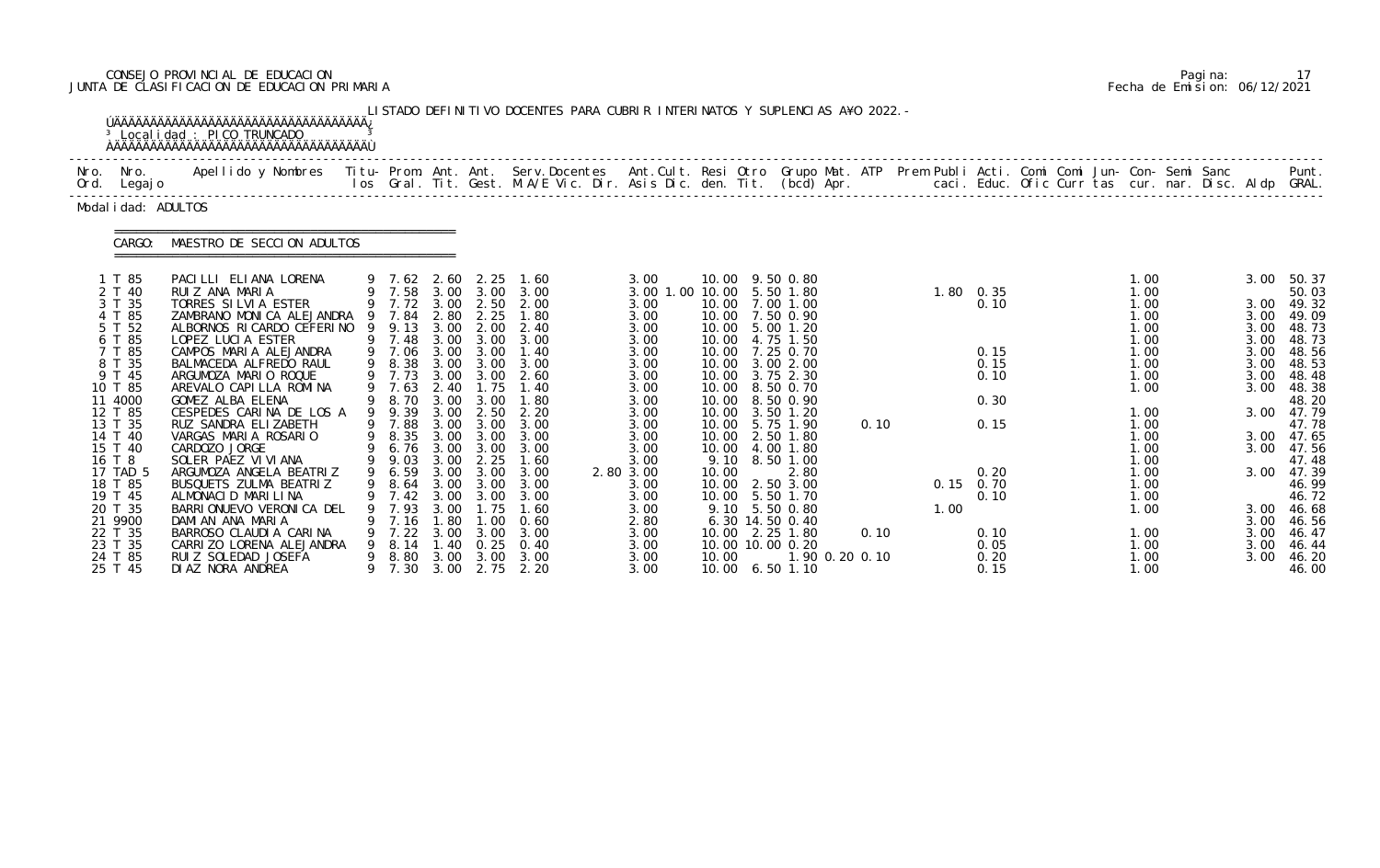### CONSEJO PROVINCIAL DE EDUCACION Pagina: 18 JUNTA DE CLASIFICACION DE EDUCACION PRIMARIA Fecha de Emision: 06/12/2021

|              |                                                                                                                                                                                                                                                          | <sup>3</sup> Local i dad : PICO TRUNCADO                                                                                                                                                                                                                                                                                                                                                                                                                                                                                                                                            |             |                                                                                                                                                                                                                                             |                                                                                                              |                                                                                                                                                                                          | LISTADO DEFINITIVO DOCENTES PARA CUBRIR INTERINATOS Y SUPLENCIAS A¥O 2022. -                                                                                                                            |                                                                                                                                                                                      |                                                                                                                                                                                                   |                                                                                                                                                                                                                                                                               |  |                                                                                              |  |                                                                                                                                                                       |                            |                                                                                                              |                                                                                                                                                                                                             |
|--------------|----------------------------------------------------------------------------------------------------------------------------------------------------------------------------------------------------------------------------------------------------------|-------------------------------------------------------------------------------------------------------------------------------------------------------------------------------------------------------------------------------------------------------------------------------------------------------------------------------------------------------------------------------------------------------------------------------------------------------------------------------------------------------------------------------------------------------------------------------------|-------------|---------------------------------------------------------------------------------------------------------------------------------------------------------------------------------------------------------------------------------------------|--------------------------------------------------------------------------------------------------------------|------------------------------------------------------------------------------------------------------------------------------------------------------------------------------------------|---------------------------------------------------------------------------------------------------------------------------------------------------------------------------------------------------------|--------------------------------------------------------------------------------------------------------------------------------------------------------------------------------------|---------------------------------------------------------------------------------------------------------------------------------------------------------------------------------------------------|-------------------------------------------------------------------------------------------------------------------------------------------------------------------------------------------------------------------------------------------------------------------------------|--|----------------------------------------------------------------------------------------------|--|-----------------------------------------------------------------------------------------------------------------------------------------------------------------------|----------------------------|--------------------------------------------------------------------------------------------------------------|-------------------------------------------------------------------------------------------------------------------------------------------------------------------------------------------------------------|
| Nro.<br>Ord. | Nro.<br>Legaj o                                                                                                                                                                                                                                          | Apellido y Nombres  Titu- Prom. Ant. Ant. Serv.Docentes  Ant.Cult. Resi Otro Grupo Mat. ATP Prem Publi Acti. Comi Comi Jun- Con- Semi Sanc           Punt.<br>Ios Gral. Tit. Gest. M.A/E Vic. Dir. Asis Dic. den. Tit. (bcd) Apr.                                                                                                                                                                                                                                                                                                                                                   |             |                                                                                                                                                                                                                                             |                                                                                                              |                                                                                                                                                                                          |                                                                                                                                                                                                         |                                                                                                                                                                                      |                                                                                                                                                                                                   |                                                                                                                                                                                                                                                                               |  |                                                                                              |  |                                                                                                                                                                       |                            |                                                                                                              |                                                                                                                                                                                                             |
|              | CARGO:                                                                                                                                                                                                                                                   | MAESTRO DE SECCION ADULTOS                                                                                                                                                                                                                                                                                                                                                                                                                                                                                                                                                          |             |                                                                                                                                                                                                                                             |                                                                                                              |                                                                                                                                                                                          |                                                                                                                                                                                                         |                                                                                                                                                                                      |                                                                                                                                                                                                   |                                                                                                                                                                                                                                                                               |  |                                                                                              |  |                                                                                                                                                                       |                            |                                                                                                              |                                                                                                                                                                                                             |
|              | 26 TAD 5<br>27 TAD 5<br>28 T 35<br>29 T 85<br>30 T 45<br>31 T 35<br>32 T 35<br>33 T 40<br>34 T 45<br>35 T 8<br>36 T 85<br>37 T 45<br>38 T 52<br>39 T 35<br>40 T 40<br>41 T 40<br>42 T 52<br>43 T 7<br>44 T 8<br>45 T 52<br>46 T 52<br>47 T 52<br>48 T 52 | SAJAMA NORA ADRIANA<br>MORENO YOLANDA DEL CARMEN<br>ANCE MORENO ROSANA P<br>FIGUEROA ABEL CESAR<br>MEDINA MARIA DEL ROSARIO<br>CALDERON CEFERINO HUGO<br>CANALE JESSICA SILVANA<br>ARABEL DARIO MARCELO<br>VI LLAFA¥EZ CECI LI A<br>RODRI GUEZ MARI ANA<br>VLADI SLAVI C ROSANA<br>MASH NADIA YAQUELIN<br>FERNANDEZ ANA GABRIELA<br>CASTA¥INO MARIA CRISTINA<br>GOMEZ MARIA ANGELICA<br>ROSSI ANDREA FABIANA<br>STUDER MARIO OSCAR<br>GOMEZ ROSA MALVA<br>ANDRADE HERMINIA DEL C<br>FERNANDEZ NELSON ARIEL<br>PAZ MARIA CRISTINA<br>DIAZ DOJORTI ELIANA N<br>ALDERETE RAMON ANTONIO | 9<br>9<br>9 | 9 6.79<br>9 5.94<br>8.29<br>9 9.13<br>9 7.86<br>8.58<br>9 8.22 3.00<br>9 7.92<br>9 7.04<br>9 7.85<br>9 7.31<br>8.14<br>9 7.39<br>9 7.55<br>9 7.53<br>6.86 3.00<br>9 7.15 3.00 3.00<br>9 8.86 3.00<br>9 7.59<br>7.88<br>7.50<br>8.19<br>6.75 | 3.00<br>3.00<br>3.00<br>2.80<br>3.00<br>3.00<br>3.00<br>3.00<br>3.00<br>3.00<br>3.00<br>3.00<br>3.00<br>3.00 | 3.00 3.00<br>3.00<br>3.00<br>3.00 3.00<br>3.00<br>3.00<br>2.50<br>2.00<br>3.00<br>3.00 3.00<br>3.00<br>3.00<br>2.25<br>2.50<br>3.00<br>2.25<br>3.00 3.00<br>2.75<br>3.00<br>3.00<br>3.00 | 3.00 3.00 3.00 0.90<br>3.002.10<br>3.00<br>3.00<br>3.00<br>3.00<br>2.40<br>2.00<br>2.80<br>3.00<br>3.00<br>3.00<br>3.00<br>1.80<br>3.00<br>3.00<br>3.00<br>2.00<br>3.00<br>2.40<br>3.00<br>3.00<br>3.00 | 3.00<br>3.00<br>3.00<br>3.00<br>3.00<br>3.00<br>3.00<br>3.00<br>3.00<br>3.00<br>3.00<br>3.00<br>3.00<br>3.00<br>2.80<br>3.00<br>3.00<br>1.43<br>3.00<br>3.00<br>3.00<br>3.00<br>3.00 | 10.00<br>10.00<br>10.00<br>10.00<br>10.00<br>10.00<br>10.00<br>10.00<br>10.00<br>10.00<br>10.00<br>10.00<br>10.00<br>9.10<br>10.00<br>10.00<br>10.00<br>10.00<br>10.00<br>10.00<br>10.00<br>10.00 | 10.00  1.50  1.70  0.10<br>2.80<br>2.30<br>1.60<br>4.25 1.50<br>3.00 1.80<br>1.50 1.20<br>4.00 1.00<br>3.00 1.50<br>1.25 3.00 0.50<br>2.50<br>2.50 2.00<br>2.30<br>5.50 0.90<br>4.25 2.40<br>2.70<br>2.30<br>4.00 3.00<br>3.00 1.40<br>1.00 1.20<br>1.70<br>2.00 2.00<br>2.10 |  | 0.05<br>0.25<br>0.10<br>0.30<br>0.15<br>0.15<br>0.45<br>0.15<br>0.45<br>0.10<br>0.15<br>0.15 |  | 1.00<br>1.00<br>1.00<br>1.00<br>1.00<br>1.00<br>1.00<br>1.00<br>1.00<br>1.00<br>1.00<br>1.00<br>1.00<br>1.00<br>1.00<br>1.00<br>1.00<br>1. 00<br>1.00<br>1.00<br>1.00 | 1.00 0.20<br>$1.00$ $0.20$ | 3.00<br>3.00<br>3.00<br>3.00<br>3.00<br>2.00<br>3.00<br>3.00<br>3.00<br>3.00<br>3.00<br>3.00<br>3.00<br>3.00 | 45.99<br>45.89<br>45.84<br>45.73<br>45.71<br>45.68<br>45.47<br>45.37<br>45.34<br>45.05<br>44.81<br>44.79<br>44.69<br>44.65<br>44.58<br>44.56<br>44.55<br>44.54<br>44.34<br>44.23<br>44.20<br>44.19<br>44.00 |
|              | 49 T 52<br>50 T 52<br>51 T 52                                                                                                                                                                                                                            | MOLINA ROXANA VIVIANA<br>VARELA ANALIA VI VI ANA<br>LLAMPA SENOVIA IGNACIA                                                                                                                                                                                                                                                                                                                                                                                                                                                                                                          | 9           | 7.64<br>7.54<br>6. 04                                                                                                                                                                                                                       | 2.80<br>3.00                                                                                                 | 2.25<br>3.00<br>$3.00 \quad 3.00$                                                                                                                                                        | 1.80<br>3.00<br>3.00                                                                                                                                                                                    | 3.00<br>3.00<br>3.00                                                                                                                                                                 | 10.00<br>10.00<br>10.00                                                                                                                                                                           | 2.25 0.90<br>2.25 1.80<br>2.40                                                                                                                                                                                                                                                |  | 0.10<br>0.10                                                                                 |  | 1.00<br>1.00<br>1.00                                                                                                                                                  |                            | 3.00<br>3.00                                                                                                 | 43.74<br>43.59<br>43.54                                                                                                                                                                                     |

|  | Pagi na: | 18                           |
|--|----------|------------------------------|
|  |          | Fecha de Emision: 06/12/2021 |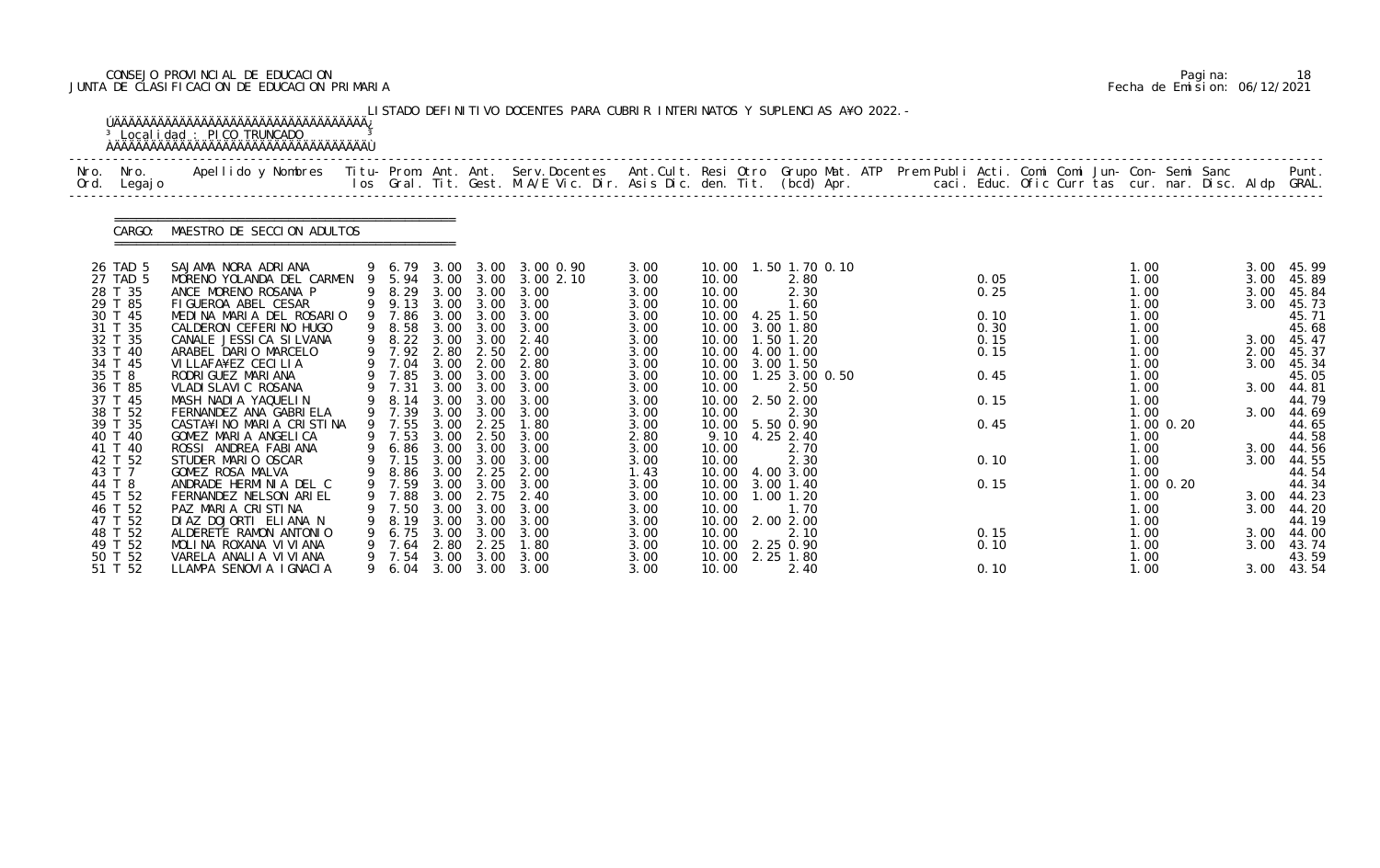### CONSEJO PROVINCIAL DE EDUCACION Pagina: 19 JUNTA DE CLASIFICACION DE EDUCACION PRIMARIA Fecha de Emision: 06/12/2021

| Apellido y Nombres - Titu- Prom. Ant. Ant. Serv.Docentes - Ant.Cult. Resi Otro Grupo Mat. ATP Prem Publi Acti. Comi Comi Jun- Con- Semi Sanc - - - Punt.<br>Ios Gral. Tit. Gest. M.A/E Vic. Dir. Asis Dic. den. Tit. (bcd) Apr. -<br>Nro.<br>Nro.<br>Legaj o<br>Ord. |   |                               |              |                               |              |              |                |                              |      |      |              |  |              |  |              |                |
|----------------------------------------------------------------------------------------------------------------------------------------------------------------------------------------------------------------------------------------------------------------------|---|-------------------------------|--------------|-------------------------------|--------------|--------------|----------------|------------------------------|------|------|--------------|--|--------------|--|--------------|----------------|
| MAESTRO DE SECCION ADULTOS<br>CARGO:                                                                                                                                                                                                                                 |   |                               |              |                               |              |              |                |                              |      |      |              |  |              |  |              |                |
| 52 T 35<br>SULETA LUZ ALEJANDRA                                                                                                                                                                                                                                      |   | 9 7.61 3.00 3.00              |              |                               | 2.80         | 2.95         | 10.00          | 2.50 1.40 0.10               |      |      | 0.15         |  | 1.00         |  |              | 43.51          |
| 53 T45<br>VAZQUEZ GRETA CAROLA                                                                                                                                                                                                                                       |   | 9 8.40                        |              | 1.80 1.00                     | 1.00         | 2.80         | 10.00          | 5.00 0.50                    |      |      |              |  | 1.00         |  | 3.00         | 43.50          |
| 54 T 40<br>PAEZ CAROLA ETHEL<br>55 T 52<br>VARGAS CARLOS ALBERTO                                                                                                                                                                                                     | 9 | $6.22$ $3.00$<br>8.66         | 3.00         | 1.75<br>1.50                  | 2.00<br>1.40 | 3.00<br>1.15 | 10.00<br>10.00 | $6.25$ 1.10<br>4.00 0.70     |      |      | 0.10         |  | 1.00<br>1.00 |  | 3.00         | 43.42<br>43.41 |
| 56 T 52<br>PAI LLAMAN SUSANA NOEMI                                                                                                                                                                                                                                   |   | 9 7.65                        |              | $3.00 \quad 3.00$             | 2.40         | 3.00         | 10.00          | 1.20                         |      |      | 0.10         |  | 1.00         |  | 3.00         | 43.35          |
| 57 T 45<br>GATI CA LLANOS KARI NA                                                                                                                                                                                                                                    |   | 8.50                          | 3.00         | 3.00                          | 2.80         | 3.00         | 9.80           | 1.00 1.40 0.50               |      |      | 0.10         |  | 1.00         |  |              | 43.10          |
| 58 T 40<br>ARANDA GRACIELA ISABEL                                                                                                                                                                                                                                    |   | 9 7.61                        | 3.00         | 3.00                          | 3.00         | 3.00         | 10.00          | 1.50 1.90                    |      |      |              |  | 1.00         |  |              | 43.01          |
| 59 T 85<br>ROBLES SILVIA ALEJANDRA                                                                                                                                                                                                                                   | 9 | 6.06                          | 3.00         | 2.00                          | 3.00         | 3.00         | 10.00          | 4.00 1.70                    |      |      |              |  | 1.00         |  |              | 42.76          |
| 60 T 40<br>SANCHEZ SILVIA BEATRIZ                                                                                                                                                                                                                                    |   | 6.22                          | 3.00         | 3.00                          | 3.00         | 3.00         | 10.00          | 2.20                         |      |      | 0.20         |  | 1.00         |  | 2.00         | 42.62          |
| 61 T 40<br>VELASQUEZ MARTINA ROSA                                                                                                                                                                                                                                    |   | 6.81                          | 3.00         | 2.75                          | 2.20         | 2.60         | 10.00          | 4.00 1.20                    |      |      |              |  | 1.00         |  |              | 42.56          |
| 62 8760<br>FIGUEROA MARIA ALEJANDRA                                                                                                                                                                                                                                  |   | 9 7.41                        | 3.00         | 3.00                          | 3.00         | 3.00         | 7.70           | 3.75 1.60                    |      |      |              |  | 1.00         |  |              | 42.46          |
| 63 T 40<br>COLIBORO MONICA MERCEDES                                                                                                                                                                                                                                  |   | 6.89                          | 2.20         | $\overline{\phantom{0}}$ . 25 | 1.20         | 3.00         | 10.00          | $6.50$ $0.60$ $0.30$         |      | 0.30 |              |  | 1.00         |  |              | 42.24          |
| 64 T 35<br>ARABEL RITA JAQUELINA<br>65 T 8<br>ARCE PATRICIA ESTER                                                                                                                                                                                                    |   | 9 7.36<br>9 7.36              | 3.00<br>3.00 | 2.25<br>1.75                  | 1.80<br>2.50 | 1.60         | 10.00<br>10.00 | 5.00 0.90<br>1.30            |      |      | 0.10<br>0.10 |  | 1.00<br>1.00 |  | 3.00         | 42.01<br>42.01 |
| 66 T 85<br>SOSA MIRTA SOLEDAD                                                                                                                                                                                                                                        |   | 7.24                          | 2.40         | 1.50                          | 1.20         | 3.00<br>3.00 | 10.00          | $6.00$ $0.60$                |      |      |              |  | 1.00         |  |              | 41.94          |
| 67 T 40<br>PORFIRIO LUCIANA                                                                                                                                                                                                                                          |   | 8.30                          | 3.00         | 2.75                          | 2.40         | 0.85         | 10.00          | 1.20                         |      |      | 0.35         |  | 1.00         |  | 3.00         | 41.85          |
| LAYUS HECTOR MARCELO<br>68 T 52                                                                                                                                                                                                                                      |   | 9 7.05                        |              | 3.00 3.00                     | 2.40         | 2.15         | 10.00          | 1.20                         |      |      |              |  | 1.00         |  | 3.00         | 41.80          |
| 69 T 52<br>FERNANDEZ ANGEL OSCAR                                                                                                                                                                                                                                     |   | 9 7.39                        | 3.00         | 3.00                          | 3.00         | 3.00         | 10.00          | 2.40                         |      |      |              |  | 1.00         |  |              | 41.79          |
| 70 T 8<br>SEGOVIA SILVIA BEATRIZ                                                                                                                                                                                                                                     |   | 9 8.70 3.00                   |              | 2.25                          | 1.80         | 2.15         | 9.80           | 0.90                         |      |      |              |  | 1.00         |  |              | 3.00 41.60     |
| 71 T 8<br>CARRIZO SANDRA VI VI ANA                                                                                                                                                                                                                                   |   | 6.12                          | 3.00         | 3.00                          | 3.00         | 3.00         |                | 10.00  1.00  2.30            |      |      | 0.15         |  | 1.00         |  |              | 41.57          |
| 72 T 85<br>ARCE MARIA DANIELA                                                                                                                                                                                                                                        |   | 7.38                          | 2.40         | . 50                          | 1.40         | 3.00         | 10.00          | 5.00 0.70                    |      |      |              |  | 1.00         |  |              | 41.38          |
| 73 T 40<br>ORELLANA RAQUEL HAYDEE                                                                                                                                                                                                                                    |   | 7.87                          | 3.00         | 2.50                          | 2.10         | 1.90         | 10.00          | 1.00                         |      |      |              |  | 1.00         |  | 3.00         | 41.37          |
| 74 T 35<br>SANTI BA¥EZ GONZALEZ                                                                                                                                                                                                                                      |   | 7.97                          | 3.00         | 2.25                          | 2.00         | 3.00         | 10.00          | 2.00 1.00                    |      |      | 0.10         |  | 1.00         |  |              | 41.32          |
| MANSILLA CECILIA<br>75 T 52                                                                                                                                                                                                                                          |   | 7.57                          | 2.20         | $\overline{\phantom{0}}$ . 50 | 1.20         | 3.00         | 10.00          | 2.00 0.60 0.20               |      |      |              |  | 1.00         |  | 3.00         | 41.27          |
| 76 TAD 5<br>GOMEZ CINTIA PAOLA<br>77 T 45<br>GONZALEZ CRISTIAN MAURO                                                                                                                                                                                                 |   | 9.05<br>9 7.40 2.60 1.75 1.50 | 2.20         | 1.25                          | 1.00         | 1.60<br>1.70 | 7.00           | 3.00 2.00<br>10.00 2.50 0.70 | 0.10 |      |              |  | 2.00<br>1.00 |  | 3.00<br>3.00 | 41.20<br>41.15 |

|  | Pagi na: |                              |
|--|----------|------------------------------|
|  |          | Fecha de Emision: 06/12/2021 |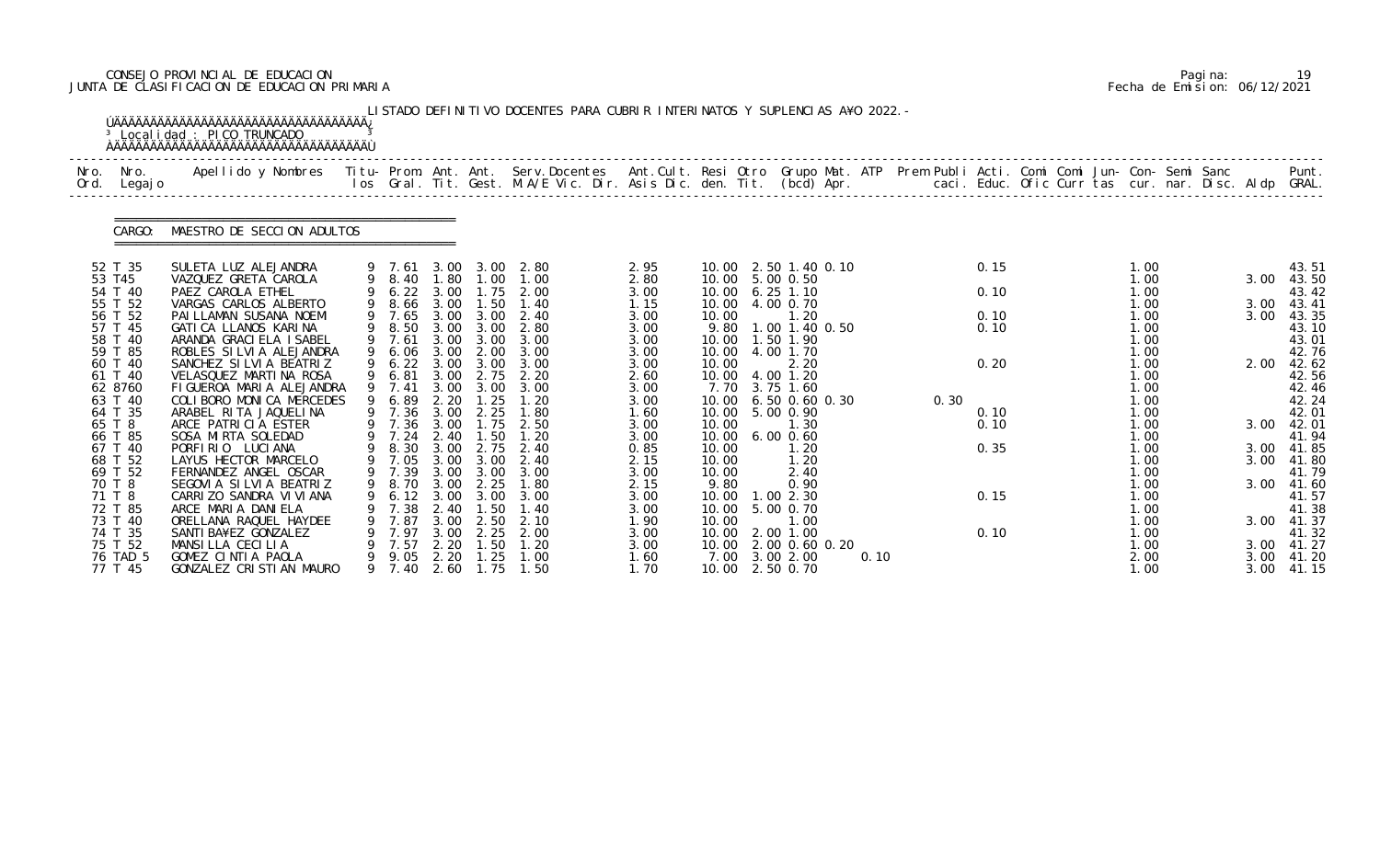### CONSEJO PROVINCIAL DE EDUCACION Pagina: 20 JUNTA DE CLASIFICACION DE EDUCACION PRIMARIA Fecha de Emision: 06/12/2021

|              |                                                                  | <sup>3</sup> Localidad : PICO TRUNCADO                                                                                                                      |     |                                                     |                                     |                                                   | LISTADO DEFINITIVO DOCENTES PARA CUBRIR INTERINATOS Y SUPLENCIAS A¥O 2022. -                                                   |                                              |                                        |                                                                                                 |      |                      |  |                                              |  |              |                                                    |
|--------------|------------------------------------------------------------------|-------------------------------------------------------------------------------------------------------------------------------------------------------------|-----|-----------------------------------------------------|-------------------------------------|---------------------------------------------------|--------------------------------------------------------------------------------------------------------------------------------|----------------------------------------------|----------------------------------------|-------------------------------------------------------------------------------------------------|------|----------------------|--|----------------------------------------------|--|--------------|----------------------------------------------------|
| Nro.<br>Ord. | Nro.<br>Legaj o                                                  | Apellido y Nombres - Titu- Prom. Ant. Ant. Serv.Docentes - Ant.Cult. Resi Otro Grupo Mat. ATP - Prem Publi Acti. Comi Comi Jun- Con- Semi Sanc              |     |                                                     |                                     |                                                   | los Gral. Tit. Gest. M.A/E Vic. Dir. Asis Dic. den. Tit. (bcd) Apr.       caci. Educ. Ofic Curr tas cur. nar. Disc. Aldp GRAL. |                                              |                                        |                                                                                                 |      |                      |  |                                              |  |              | Punt.                                              |
|              | CARGO:                                                           | MAESTRO DE SECCION ADULTOS                                                                                                                                  |     |                                                     |                                     |                                                   |                                                                                                                                |                                              |                                        |                                                                                                 |      |                      |  |                                              |  |              |                                                    |
|              | 78 T 52<br>79 T 35<br>80 8862<br>81 T 85<br>82 T 52              | SOSA MARIA EUGENIA<br>OJEDA CARLOS FRANCISCO<br>PAVON YANINA ESTER<br>QUINTERO LIDIA VANESA<br>BARQUIN MARIA DEL CARMEN                                     |     | 9 7.18<br>9 7.56 2.80<br>9 8.03<br>9 7.65<br>9 7.75 | 1.80<br>2.80<br>2.60<br>3.00        | 1.50<br>1.25<br>1.50<br>2.50                      | $1.00 \quad 0.90$<br>1.80<br>1.40<br>1.60<br>2.40                                                                              | 3.00<br>1.55<br>2.65<br>2.30<br>2.00         |                                        | 10.00 3.75 0.40<br>10.00  1.50  0.90<br>10.00 5.00 0.70<br>10.00 4.25 0.80<br>10.00  1.50  1.40 | 0.10 | 0.25                 |  | 1.00<br>1.00<br>1.00<br>1.00                 |  | 3.00         | $3.00$ 41.03<br>40.96<br>40.83<br>40.70<br>40.55   |
|              | 83 T 8<br>84 3688<br>85 TAD 5<br>86 10248<br>87 5210             | ORME¥O JORGE NI COLAS<br>FIGUEROA IRIS MARIA<br>ARGUMOZA VANESA ALEJANDRA 9 7.83<br>DELGADO ANDREA DEL CARMEN<br>CUEVAS CLAUDIA LILIANA                     | - 9 | 9 7.09<br>8.05<br>9 7.30                            | 3.00<br>2.60<br>1.40<br>3.00        | 3.00<br>6.66 3.00 3.00<br>1.75<br>0.50<br>3.00    | 3.00<br>3.00<br>1.00<br>1.60<br>2.20                                                                                           | 3.00<br>3.00<br>3.00<br>1.90<br>3.00         | 9.80<br>10.00<br>10.00                 | 1.60<br>1.70<br>7.70 2.50 0.60<br>4.00 0.70<br>10.00  1.25  1.40                                | 0.10 | 0.10                 |  | 1.00<br>1.00<br>1.00                         |  | 3.00<br>3.00 | 40.49<br>40.36<br>40.18<br>40.15<br>40.15          |
|              | 88 T 8<br>89 4258<br>90 T 52<br>91 T 8                           | AHUMADA CLAUDIA MABEL<br>GONZALEZ SUSANA CARINA<br>MARCOVICH SILVIA MABEL<br>CORVALAN MYRIAM GRACIELA                                                       | 9   | 9 6.61<br>9 8.27<br>9 6.16<br>6.44                  | 3.00<br>3.00<br>3.00                | 3.00<br>3.00<br>$1.60 \quad 0.50$<br>2.75         | 3.00<br>1.00<br>0.60<br>3.00                                                                                                   | 1.35<br>3.00<br>1.20<br>3.00                 | 10.00                                  | 2.40 0.70<br>10.00  1.75  0.50  0.40<br>10.00 6.50 0.30<br>9.10 0.50 2.00                       |      | 0.05                 |  | 1.00<br>1.00<br>1.00                         |  | 3.00         | 40.06<br>39.97<br>39.86<br>39.79                   |
|              | 92 505<br>93 T 8<br>94 T 8<br>95 6667                            | JARA NORMA BEATRIZ<br>SIGLER NORMA SOLEDAD<br>GONZALEZ SOFIA DEL CARMEN<br>ASTRADA MARIANA CLAUDIA                                                          |     | 9 7.77<br>9 8.05<br>9 7.42<br>9 8.45 3.00           | 3.00<br>3.00                        | 1.00<br>1.40 0.50<br>2.50<br>2.50                 | 1.20<br>0. 50<br>2.00<br>1.80                                                                                                  | 3.00<br>2.85<br>3.00<br>0.25                 | 10.00                                  | 10.00 3.00 0.60 0.90<br>8.40 4.50 0.20<br>1.00<br>10.00 2.75 0.90                               |      | 0.30                 |  | 1.00<br>1.00                                 |  | 3.00         | 39.77<br>39.40<br>38.92<br>38.65                   |
|              | 96 T 35<br>97 T 8<br>98 T 40<br>99 T 35<br>100 T 45<br>101 T $8$ | RUFINO VALERIA SOLEDAD<br>SUAREZ SONIA DEL VALLE<br>VILLEGAS ROMINA MARICEL<br>BENITEZ EVARISTA ALICIA<br>VARAS ROMINA DEL VALLE<br>LOPEZ TOLEDO EMI LI ANA |     | 9 7.70<br>8.63<br>8.21<br>7.62<br>7.29<br>8.90      | 3.00<br>2.60<br>3.00<br>.60<br>. 40 | 3.00 2.00<br>1.25<br>0.75<br>2.25<br>0.50<br>0.50 | 2.20<br>2.00<br>1.60<br>3.00<br>0.70<br>0.50                                                                                   | 0.65<br>1.35<br>2.90<br>3.00<br>3.00<br>2.90 | 7.70<br>10.00<br>7.00<br>10.00<br>5.60 | 10.00  1.50  1.10<br>0.90<br>1.00 0.80<br>1.60<br>4.00 0.30<br>$6.75$ 0.20                      | 0.10 | 0.10<br>0.10<br>0.05 |  | 1.00<br>1.00<br>1.00<br>1.00<br>1.00<br>1.00 |  | 3.00         | 38.25<br>37.93<br>37.86<br>37.62<br>37.39<br>36.75 |
|              | 102 T 40<br>103 T 40                                             | NI CCOLAI LORENA NOEMI<br>PEREZ CELESTE FABIANA                                                                                                             |     | 7.76<br>9 7.42                                      | 2.20                                | 1.50<br>2.40 0.50                                 | 1.20<br>1.20                                                                                                                   | 3.00<br>2.50                                 | 7.70<br>8.40                           | 2.50 0.60<br>0.60                                                                               |      |                      |  | 1.00<br>1.00                                 |  | 3.00         | 36.46<br>36.02                                     |

|  | Pagi na: | 20                           |
|--|----------|------------------------------|
|  |          | Fecha de Emision: 06/12/2021 |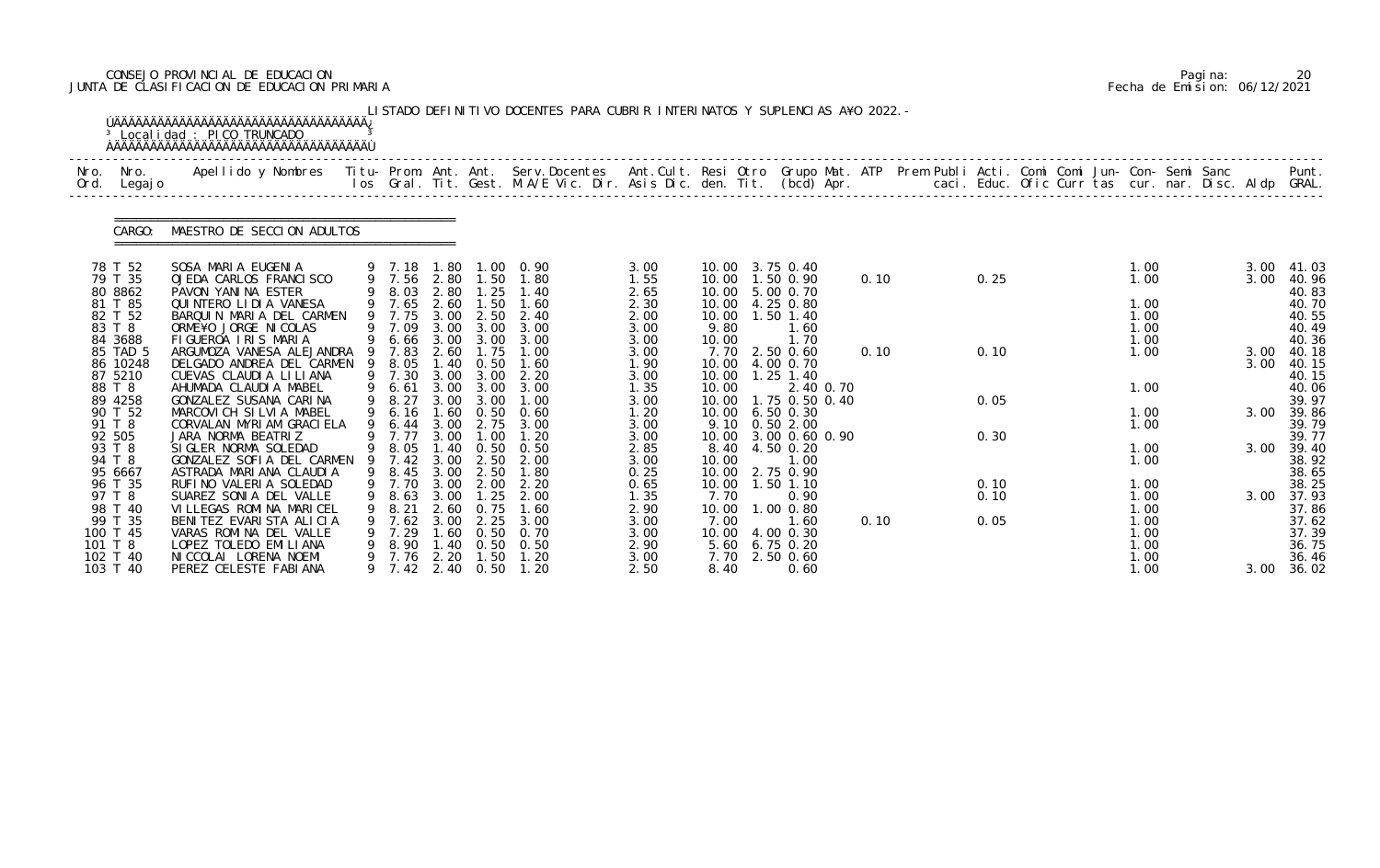### CONSEJO PROVINCIAL DE EDUCACION Pagina: 21 JUNTA DE CLASIFICACION DE EDUCACION PRIMARIA Fecha de Emision: 06/12/2021

| Nro.<br>Ord. | Nro.<br>Legaj o                                  | Apellido y Nombres - Titu- Prom. Ant. Ant. Serv.Docentes - Ant.Cult. Resi Otro Grupo Mat. ATP Prem Publi Acti. Comi Comi Jun- Con- Semi Sanc - - - - Punt.<br>Ios Gral. Tit. Gest. M.A/E Vic. Dir. Asis Dic. den. Tit. (bcd) Apr. |                                      |                              |                       |                                                 |                              |                               |           |                                             |      |      |      |  |      |  |                      |                                  |
|--------------|--------------------------------------------------|-----------------------------------------------------------------------------------------------------------------------------------------------------------------------------------------------------------------------------------|--------------------------------------|------------------------------|-----------------------|-------------------------------------------------|------------------------------|-------------------------------|-----------|---------------------------------------------|------|------|------|--|------|--|----------------------|----------------------------------|
|              | CARGO:                                           | MAESTRO DE SECCION ADULTOS                                                                                                                                                                                                        |                                      |                              |                       |                                                 |                              |                               |           |                                             |      |      |      |  |      |  |                      |                                  |
| 106 T 8      | 104 10699<br>105 10875                           | DIAZ RAQUEL DEL VALLE<br>GOROSI TO SUSANA ELIZABETH 9 7.89<br>LEGUI ZA LEONARDO DANI EL                                                                                                                                           | 9 6.85                               | 3.00                         | 1.25                  | 9 8.77 1.60 0.25 0.40<br>2.00 0.25 0.40<br>1.20 | 2.50<br>2.95<br>3.00         | 4.20<br>7.70                  |           | 4.90 5.25 0.20<br>5.50 0.20<br>1.25 0.60    |      |      |      |  | 1.00 |  | 3.00<br>3.00         | 35.87<br>35.39<br>34.85          |
|              | 107 9993<br>108 11695<br>109 7677<br>110 10351   | MEDINA MARTA ELENA DEL<br>DURE NANCY ELIZABETH G<br>RODRI GUEZ SONI A ARGENTI NA<br>SALDIS SUSAN CAROLINA                                                                                                                         | 9 6.87<br>9 7.49<br>6.68<br>9 7.60   | 3.00<br>3.00<br>1.60         | 2.25<br>2.25<br>1.00  | 3.00<br>2.20 0.50 0.60<br>2.00<br>0.60          | 2.30<br>2.65<br>0.40<br>3.00 | 6.30<br>3.50<br>10.00         |           | 1.80<br>5.25 0.30<br>1.00<br>5.60 5.50 0.30 | 0.10 |      |      |  |      |  | 3.00                 | 34.62<br>34.49<br>34.33<br>34.20 |
| 114 T 8      | 111 10582<br>112 11060<br>113 10767              | DOMINGUEZ MARTA RAQUEL<br>SALVATI ERRA FRANCO<br>ZURITA MARIA DANIELA<br>FERNANDEZ NOELIA SOLEDAD                                                                                                                                 | 9 8.15<br>9 7.88<br>9 8.03<br>9 8.18 | 1.40<br>1.20<br>3.00<br>2.80 | 0.25                  | 0.20<br>0.30<br>$0.75$ 0.60<br>0.20             | 2.55<br>2.25<br>1.55<br>3.00 | 4.20<br>4.90<br>4.90          | 3.00      | 4.90 4.00 0.80<br>7.50 0.10<br>$0.40$ 1.00  |      |      |      |  | 1.00 |  | 3.00<br>3.00         | 34.00<br>32.68<br>32.23<br>32.08 |
|              | 115 10241<br>116 10898<br>117 10728              | CHARRIOL VANESSA DEL<br>AMAYA MONICA VIVIANA<br>GOMEZ DIANA MARIEL                                                                                                                                                                | 9 8.80<br>9 8.13<br>9 6.86           | 1.60<br>2.00                 | 0.75<br>0.25          | 0.60<br>0.30<br>1.80 0.50 0.40                  | 0.45<br>0.85<br>3.00         | 5.60<br>4.20<br>4.90          |           | 1.50 0.30<br>$6.50$ $0.10$<br>3.00 0.60     |      |      |      |  |      |  | 3.00                 | 31.60<br>31.33<br>30.06          |
|              | 118 10696<br>119 10729<br>120 10290<br>121 11941 | PEREZ JOSE NASIF<br>MI CHELI WALTER JAVI ER<br>GONZALEZ JIMENA SOLEDAD<br>ANDRADA MARIA ALEJANDRA                                                                                                                                 | 9 7.10<br>9 6.96<br>9 6.05<br>9 7.75 | 3.00<br>3.00<br>3.00         | 0. 50<br>0.50<br>0.50 | 0.40<br>0.40<br>1.60 0.75 0.60<br>0.80          | 1.75<br>1.90<br>0.60         | 4.90<br>4.90<br>10.00<br>2.10 |           | 0.20<br>0.20<br>0.30<br>0.40                |      |      |      |  |      |  | 3.00<br>2.00<br>3.00 | 29.85<br>28.86<br>28.30<br>27.15 |
|              | 122 11018<br>123 11603                           | GIMENEZ PAOLA ROMINA<br>LARREA MARIA ELENA                                                                                                                                                                                        | 9 8.16<br>9 7.24 1.60                | 1.20                         | 1.25                  | 0.10<br>0.20                                    | 1.50<br>1.90                 |                               | 3.50 1.50 | 3.50 2.00 0.60                              |      | 0.15 |      |  |      |  |                      | 26.21<br>26.19                   |
|              | CARGO:                                           | MAE. ESP. FLORI CULT., HUERTA Y JARDIN                                                                                                                                                                                            |                                      |                              |                       |                                                 |                              |                               |           |                                             |      |      |      |  |      |  |                      |                                  |
|              | 1 T 45                                           | ARGUMOZA MARIO ROQUE                                                                                                                                                                                                              |                                      |                              |                       | 6 7.66 1.00 1.00 2.00                           | 3.00                         |                               |           | 10.00 3.75 2.10                             |      |      | 0.10 |  | 1.00 |  |                      | 3.00 40.61                       |

|  | Pagi na: |                              |
|--|----------|------------------------------|
|  |          | Fecha de Emision: 06/12/2021 |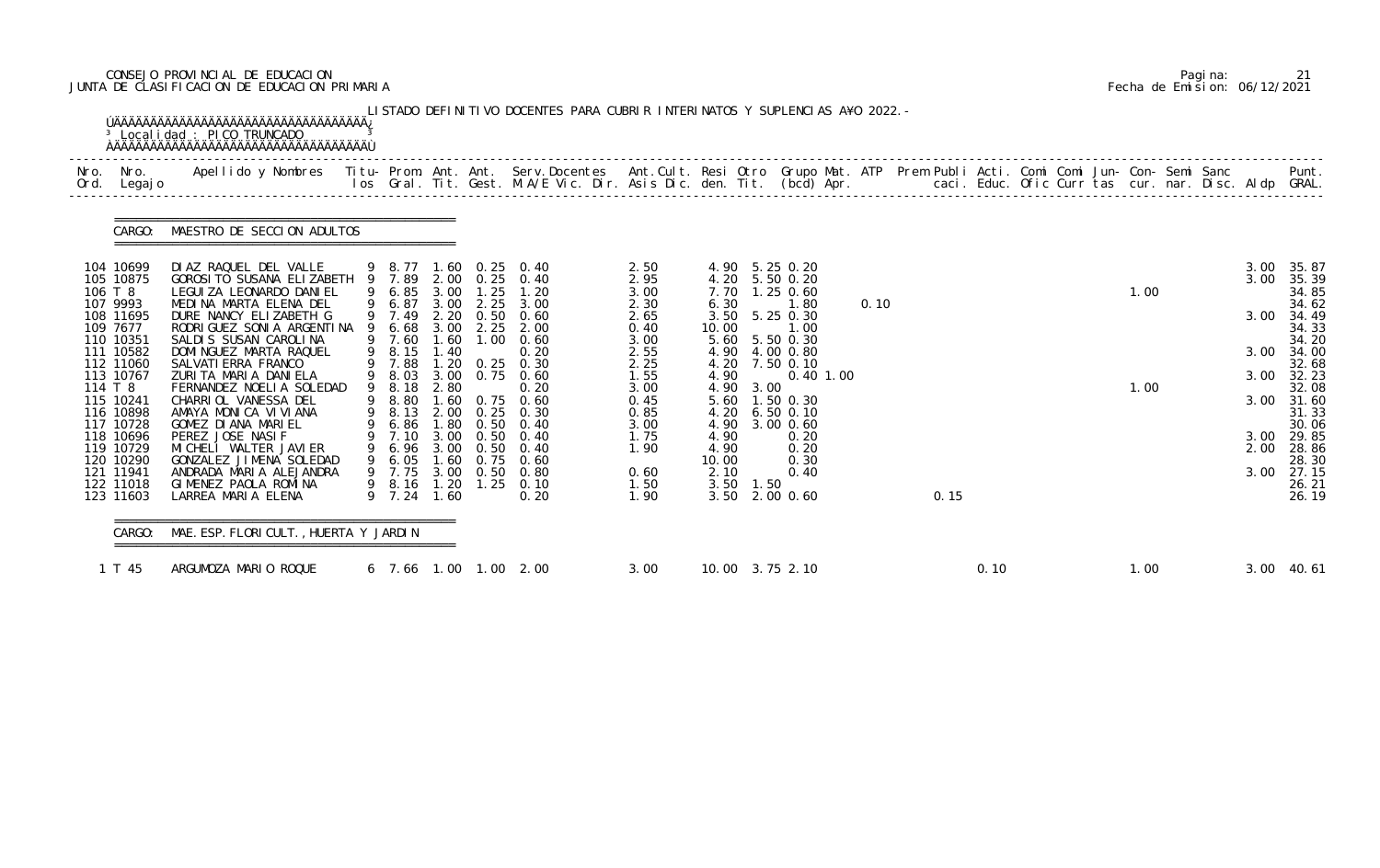### CONSEJO PROVINCIAL DE EDUCACION Pagina: 22 JUNTA DE CLASIFICACION DE EDUCACION PRIMARIA Fecha de Emision: 06/12/2021

|              |                                                                  | <sup>3</sup> Local i dad : PICO TRUNCADO                                                                                                                                                                                        |                                                                                              |                                              |                      | LISTADO DEFINITIVO DOCENTES PARA CUBRIR INTERINATOS Y SUPLENCIAS A¥O 2022. - |                                              |                                                  |                                                                       |              |  |              |  |                                      |  |                              |                                                    |
|--------------|------------------------------------------------------------------|---------------------------------------------------------------------------------------------------------------------------------------------------------------------------------------------------------------------------------|----------------------------------------------------------------------------------------------|----------------------------------------------|----------------------|------------------------------------------------------------------------------|----------------------------------------------|--------------------------------------------------|-----------------------------------------------------------------------|--------------|--|--------------|--|--------------------------------------|--|------------------------------|----------------------------------------------------|
| Nro.<br>Ord. | Nro.<br>Legaj o                                                  | Apellido y Nombres  Titu- Prom. Ant. Ant. Serv.Docentes  Ant.Cult. Resi Otro Grupo Mat. ATP Prem Publi Acti. Comi Comi Jun- Con- Semi Sanc         Punt.<br>Ios Gral. Tit. Gest. M.A/E Vic. Dir. Asis Dic. den. Tit. (bcd) Apr. |                                                                                              |                                              |                      |                                                                              |                                              |                                                  |                                                                       |              |  |              |  |                                      |  |                              |                                                    |
|              |                                                                  | CARGO: MAE. ESP. FLORI CULT., HUERTA Y JARDIN                                                                                                                                                                                   |                                                                                              |                                              |                      |                                                                              |                                              |                                                  |                                                                       |              |  |              |  |                                      |  |                              |                                                    |
|              | 2 12034<br>3 9868                                                | SOTO FEDERICO NARCISO<br>VEGA MAURO ARNALDO                                                                                                                                                                                     | 3 8.22 2.40                                                                                  |                                              |                      | $6\quad 6.29\quad 0.80\quad 1.00\quad 0.80$                                  | 0.05<br>0.60                                 | 2.80<br>2.80                                     | 0.40                                                                  |              |  |              |  |                                      |  |                              | 18. 14<br>17.02                                    |
|              | CARGO:                                                           | PES DE FORMACION PARA EL TRABAJO                                                                                                                                                                                                |                                                                                              |                                              |                      |                                                                              |                                              |                                                  |                                                                       |              |  |              |  |                                      |  |                              |                                                    |
|              | 1 11701<br>2 12817<br>3 12289                                    | PAEZ GOMEZ NOEMI<br>AYLAN DELIA<br>MU¥OZ CATHERINE LUCIA                                                                                                                                                                        | 9 7.13 0.80<br>6, 7.61                                                                       |                                              | $0.60 \quad 0.50$    | 9 5.87 2.00 1.25 0.30                                                        | 1.35<br>0.10                                 | 2.10<br>2.80                                     | 6.30 2.25 0.10                                                        |              |  |              |  |                                      |  |                              | 28.42<br>19.13<br>17.51                            |
|              | 4 T 52<br>5 T 8<br>6 9900                                        | ORIOLO CLAUDIA VIVIANA<br>SOLER PAEZ VI VI ANA<br>DAMIAN ANA MARIA                                                                                                                                                              | 5 7.59<br>$\begin{array}{cc} 5 & 9.03 \\ 5 & 7.16 \end{array}$                               | 3.00<br>3.00<br>1.80                         |                      | 3.00<br>2.60<br>1.80                                                         | 3.00<br>3.00<br>2.80                         | 10.00<br>9.10                                    | 6.50 1.70<br>8.50 2.50<br>6.30 14.50 0.90                             |              |  |              |  | 1.00<br>1.00                         |  | 3.00<br>3.00                 | 43.79<br>43.73<br>43.26                            |
|              | 7 T 45<br>8 T 45                                                 | ARGUMOZA MARIO ROQUE<br>ALMONACID MARILINA                                                                                                                                                                                      | 5 7.73 3.00<br>$5 \quad 7.42$                                                                | 3.00                                         | 0.50                 | 3.00<br>3.00                                                                 | 3.00<br>3.00                                 | 10.00                                            | 10.00 3.75 1.50<br>5.50 2.20                                          |              |  | 0.10<br>0.10 |  | 1.00<br>1.00                         |  | 3.00                         | 41.08<br>40.72                                     |
|              | 9 T 7<br>10 T 35<br>11 T 52<br>12 T 45                           | GOMEZ ROSA MALVA<br>HERBAS PABLO EMILIANO<br>MARCOVICH SILVIA MABEL<br>GONZALEZ CRISTIAN MAURO                                                                                                                                  | 5 8.86 3.00 0.50<br>$\begin{array}{cc} 5 & 7.54 \\ 5 & 6.16 \end{array}$<br>5 7.40 2.60 0.25 | 1.60                                         | 2.60 0.25<br>0.50    | 3.00<br>2.60<br>1.60<br>2.60                                                 | 1.43<br>3.00<br>1.20<br>1.70                 | 10.00<br>10.00<br>10.00                          | 4.00 3.00<br>$1.25$ 1.30<br>6.50 0.80<br>10.00 2.50 1.30              |              |  |              |  | 1.00<br>1.00<br>1.00<br>1.00         |  | 3.00                         | 39.79<br>3.00 37.54<br>37.36<br>3.00 37.35         |
|              | 13 8862<br>14 T 52<br>15 T 52<br>16 TAD 5<br>17 TAD 5<br>18 T 52 | PAVON YANINA ESTER<br>GI GENA SERGIO GONZALO<br>LAYUS HECTOR MARCELO<br>GOMEZ CINTIA PAOLA<br>ARGUMOZA VANESA ALEJANDRA<br>BARQUIN MARIA DEL CARMEN                                                                             | 8.03<br>7.76<br>7.05<br>9.05<br>7.83<br>5 7.75                                               | 2.80<br>3.00<br>3.00<br>2.20<br>2.40<br>3.00 | 0.25<br>0.75<br>0.25 | 2.40<br>2.60<br>3.00<br>2.00<br>2.00<br>3.00                                 | 2.65<br>3.00<br>2.15<br>1.60<br>3.00<br>2.00 | 10.00<br>10.00<br>10.00<br>7.00<br>7.70<br>10.00 | 5.00 1.20<br>1.00 1.30<br>1.70<br>3.00 0.50<br>1.50 1.00<br>1.50 1.60 | 0.10<br>0.10 |  | 0.10         |  | 1.00<br>1.00<br>2.00<br>1.00<br>1.00 |  | 2.00<br>3.00<br>3.00<br>3.00 | 37.08<br>36.91<br>35.90<br>35.45<br>35.38<br>35.10 |
|              | 19 T 8                                                           | CORVALAN MYRIAM GRACIELA                                                                                                                                                                                                        | 5 6.44                                                                                       | 3.00                                         | 1.00                 | 3.00                                                                         | 3.00                                         |                                                  | 9.10 0.50 2.50                                                        |              |  |              |  | 1.00                                 |  |                              | 34.54                                              |

|  | Pagi na: | 22                           |
|--|----------|------------------------------|
|  |          | Fecha de Emision: 06/12/2021 |